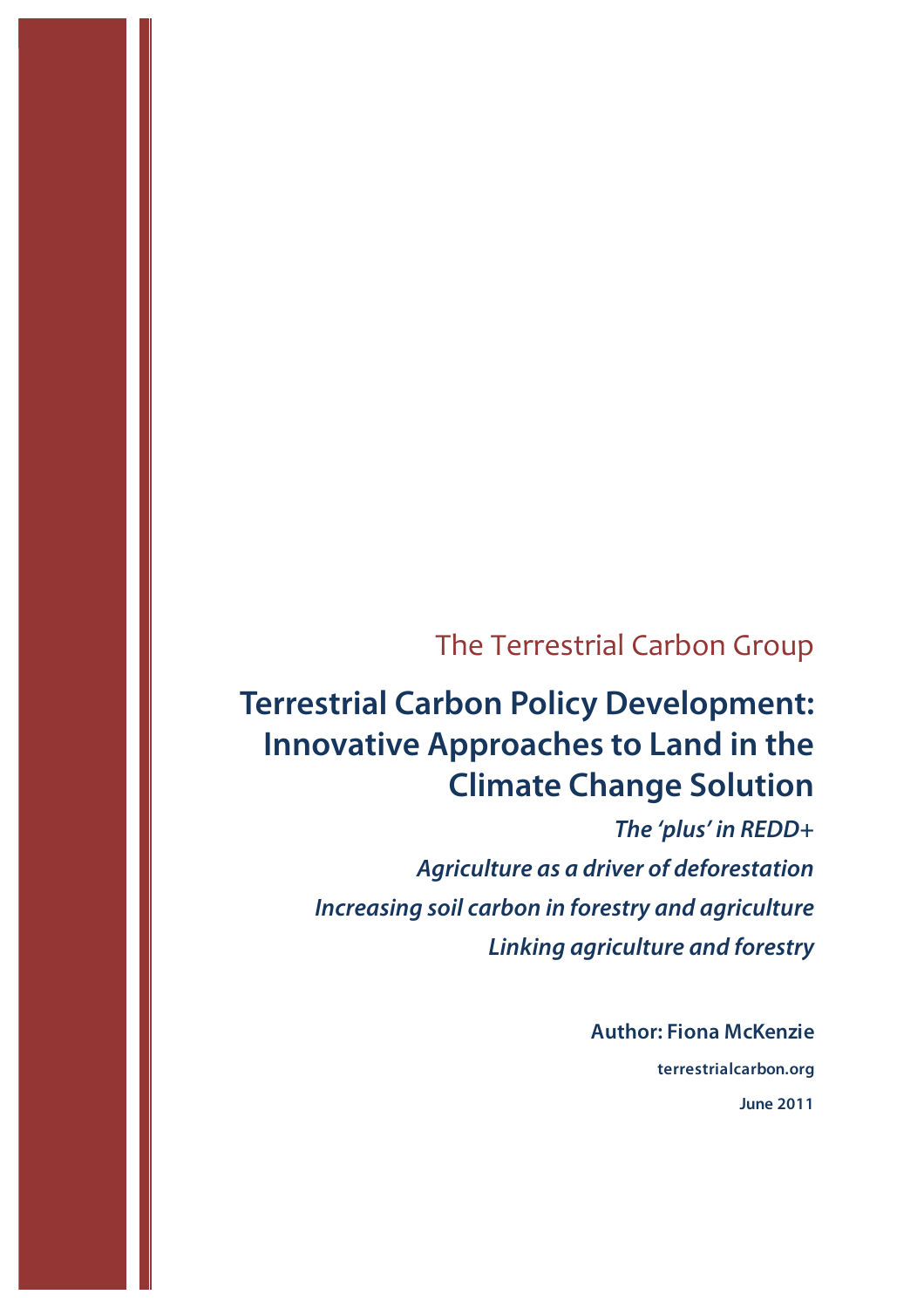## **Contents**

|                | IN A NUTSHELL: POTENTIAL INNOVATIVE APPROACHES TO LAND IN THE CLIMATE CHANGE SOLUTION<br>1                  |                                                                   |                         |  |
|----------------|-------------------------------------------------------------------------------------------------------------|-------------------------------------------------------------------|-------------------------|--|
| 1              |                                                                                                             | <b>INTRODUCTION</b>                                               | $\overline{\mathbf{2}}$ |  |
|                | 1.1                                                                                                         | The importance of land in avoiding dangerous climate change       | $\overline{2}$          |  |
|                | 1.2                                                                                                         | The response so far                                               | $\overline{2}$          |  |
|                | 1.3                                                                                                         | Policy issues requiring further guidance                          | 3                       |  |
| $\overline{2}$ | THE 'PLUS' IN REDD+: ENHANCEMENT OF FOREST CARBON STOCKS, INCLUDING SUSTAINABLE<br><b>FOREST MANAGEMENT</b> |                                                                   |                         |  |
|                | 2.1                                                                                                         | Reverse forest degradation                                        | $\overline{4}$          |  |
|                | 2.2                                                                                                         | Encourage sustainable forest management                           | 5                       |  |
|                | 2.3                                                                                                         | Meet demand through off-site substitution                         | 8                       |  |
|                | 2.4                                                                                                         | Provide opportunities for alternative livelihoods                 | 8                       |  |
| 3              | ADDRESSING AGRICULTURE AS A DRIVER OF DEFORESTATION                                                         |                                                                   |                         |  |
|                | 3.1                                                                                                         | Recognise that agriculture itself has changing drivers            | $\mathcal{G}$           |  |
|                | 3.2                                                                                                         | Understand when intensive or extensive agriculture is appropriate | 11                      |  |
|                | 3.3                                                                                                         | Take practical action                                             | 11                      |  |
|                | 3.4                                                                                                         | Reform trade rules                                                | 13                      |  |
|                | 3.5                                                                                                         | Use innovative financing options                                  | 13                      |  |
| 4              | <b>INCREASING SOIL CARBON IN FORESTRY AND AGRICULTURE</b><br>15                                             |                                                                   |                         |  |
|                | 4.1                                                                                                         | Recognise the different impacts of different land uses            | 15                      |  |
|                | 4.2                                                                                                         | Address permanence and leakage                                    | 16                      |  |
|                | 4.3                                                                                                         | Look beyond incentive payments                                    | 17                      |  |
|                | 4.4                                                                                                         | Promote sustainable agricultural practices                        | 18                      |  |
|                | 4.5                                                                                                         | Recognise the potential of rangelands                             | 18                      |  |
|                | 4.6                                                                                                         | Roll-out and scale-up demonstration projects                      | 19                      |  |
| 5              | <b>LINKING AGRICULTURE AND FORESTRY</b><br>20                                                               |                                                                   |                         |  |
|                | 5.1                                                                                                         | Food Security                                                     | 20                      |  |
|                | 5.2                                                                                                         | Land Use Planning                                                 | 21                      |  |
| 6              | <b>WHERE TO FROM HERE?</b>                                                                                  |                                                                   |                         |  |
|                | 6.1                                                                                                         | Allow time for transition                                         | 22                      |  |
|                | 6.2                                                                                                         | Get the institutional framework right                             | 22                      |  |
|                | 6.3                                                                                                         | Work together                                                     | 24                      |  |
| 7              |                                                                                                             | <b>CONCLUSIONS</b>                                                | 25                      |  |
|                |                                                                                                             | <b>FURTHER READING AND REFERENCES</b>                             | 27                      |  |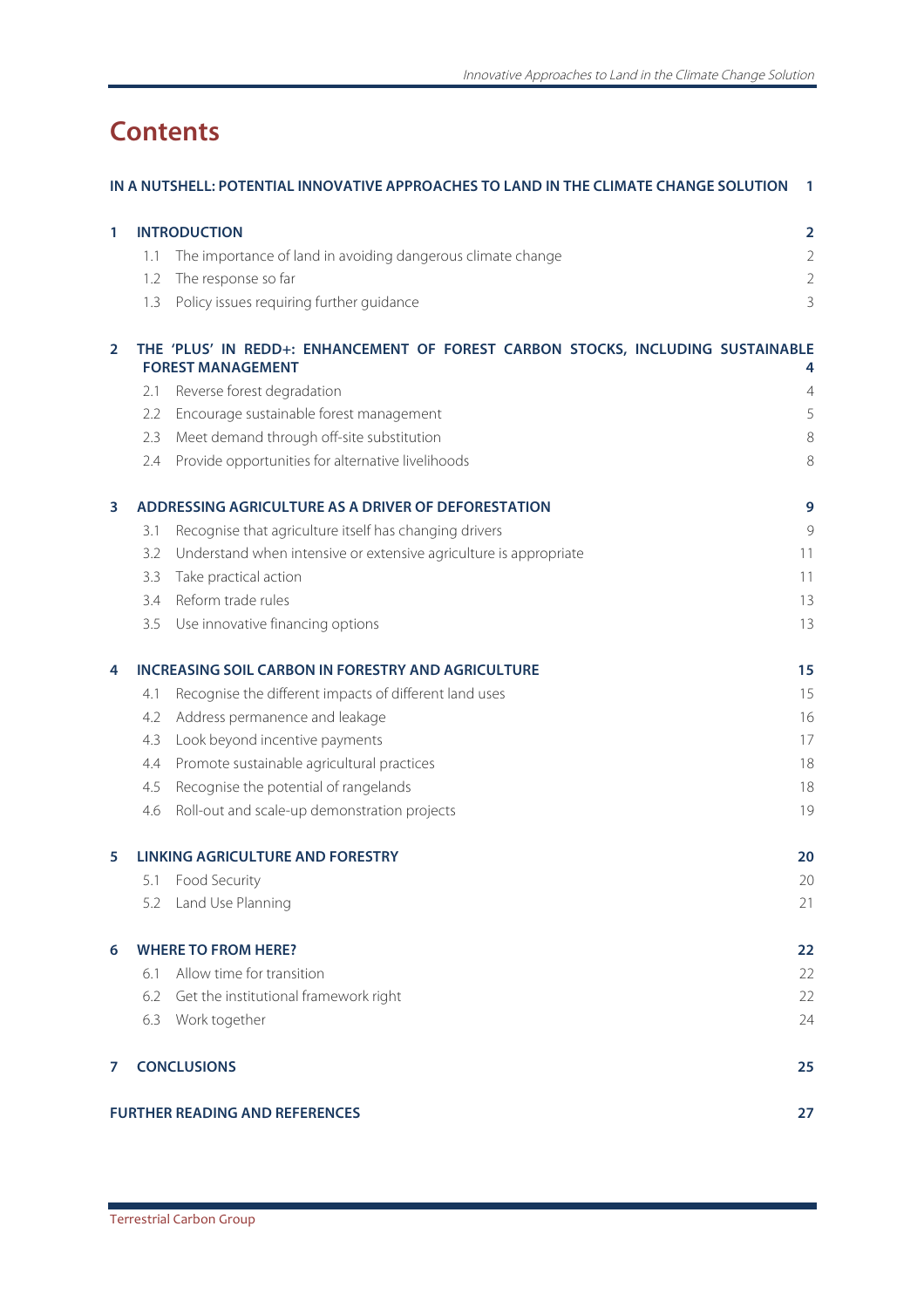## **Acronyms**

| <b>AFOLU</b>   | Agriculture, Forestry and Other Land Uses                                                                                                                                                                                   |
|----------------|-----------------------------------------------------------------------------------------------------------------------------------------------------------------------------------------------------------------------------|
| <b>CDKN</b>    | Climate Development and Knowledge Network                                                                                                                                                                                   |
| <b>CDM</b>     | Clean Development Mechanism                                                                                                                                                                                                 |
| <b>COMESA</b>  | Common Market for Eastern and Southern Africa                                                                                                                                                                               |
| <b>COP</b>     | Conference of the Parties                                                                                                                                                                                                   |
| <b>FAO</b>     | Food and Agriculture Organization of the United Nations                                                                                                                                                                     |
| GtC            | Gigatonne of carbon                                                                                                                                                                                                         |
| <b>IPCC</b>    | Intergovernmental Panel on Climate Change                                                                                                                                                                                   |
| <b>KP</b>      | Kyoto Protocol                                                                                                                                                                                                              |
| <b>LEDS</b>    | Low Emission Development Strategy                                                                                                                                                                                           |
| <b>LULUCF</b>  | Land use, land-use change and forestry                                                                                                                                                                                      |
| <b>MRV</b>     | Monitoring, Measurement, Reporting and Verification                                                                                                                                                                         |
| <b>NAMAs</b>   | Nationally Appropriate Mitigation Activities                                                                                                                                                                                |
| <b>NAPAs</b>   | National Adaptation Programmes of Action                                                                                                                                                                                    |
| <b>OECD</b>    | Organisation for Economic Co-operation and Development                                                                                                                                                                      |
| <b>REDD</b>    | Reducing emissions from deforestation and forest degradation in developing countries                                                                                                                                        |
| REDD+          | Reducing emissions from deforestation and forest degradation in developing countries; and<br>the role of conservation, sustainable management of forests and enhancement of forest<br>carbon stocks in developing countries |
| <b>SBSTA</b>   | UNFCCC Subsidiary Body on Scientific and Technical Advice                                                                                                                                                                   |
| <b>SFM</b>     | Sustainable Forest Management                                                                                                                                                                                               |
| <b>UNCCD</b>   | United Nations Convention to Combat Desertification                                                                                                                                                                         |
| <b>UNDP</b>    | United Nations Development Programme                                                                                                                                                                                        |
| <b>UNEP</b>    | United Nations Environment Programme                                                                                                                                                                                        |
| <b>UNFCCC</b>  | United Nations Framework Convention on Climate Change                                                                                                                                                                       |
| <b>UN-REDD</b> | United Nations Collaborative Programme between FAO, UNDP and UNEP on REDD                                                                                                                                                   |

#### **Acknowledgements**

This work has been made possible by the Gordon and Betty Moore Foundation. Thank you to the members of the Terrestrial Carbon Group and to my colleagues at the Terrestrial Carbon Group Project: Ralph Ashton, Amber Childress and Anna Creed. I gratefully acknowledge our funders, partners and colleagues who have contributed to this report.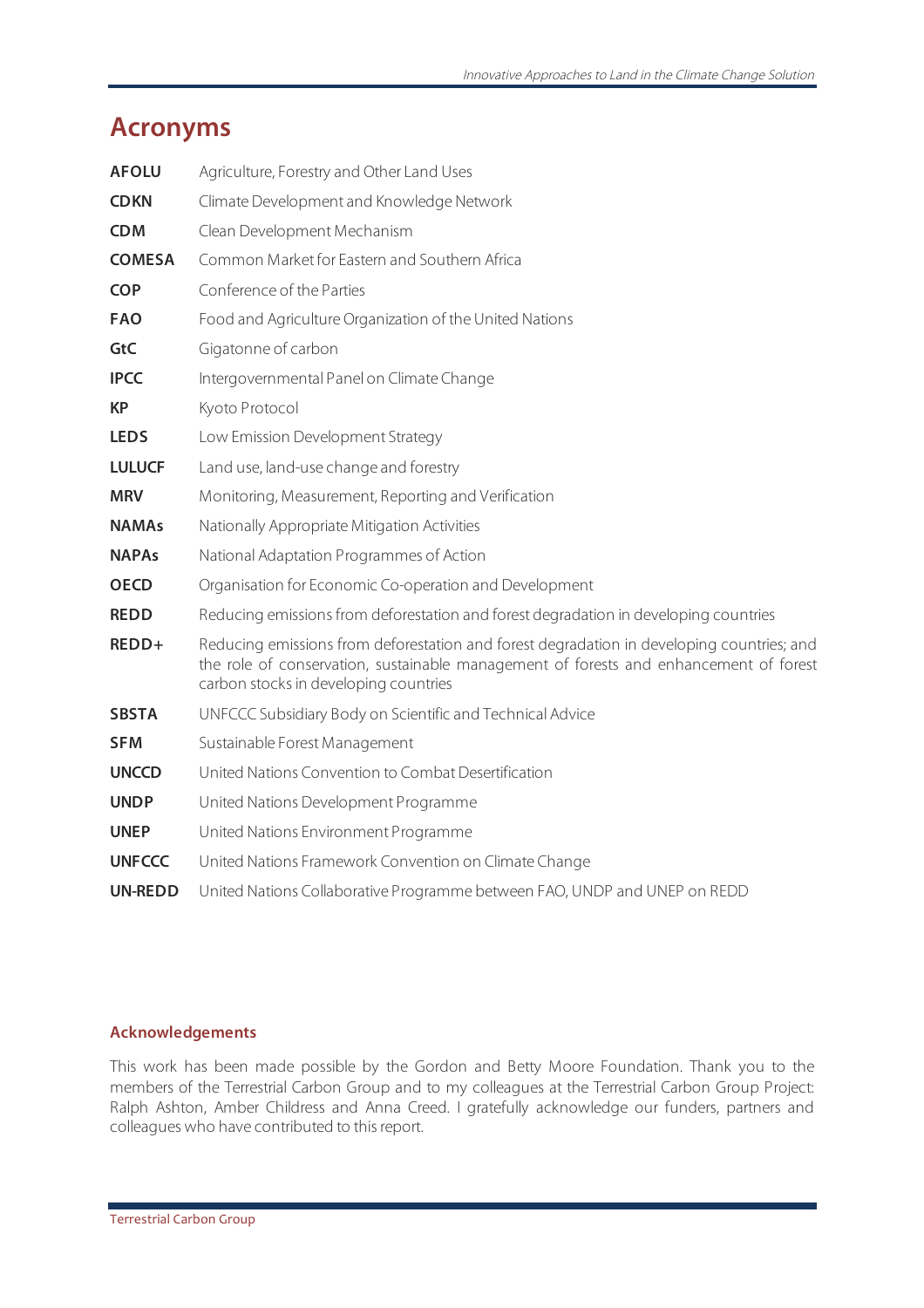## **In a Nutshell: Potential innovative approaches to land in the climate change solution**

#### *The 'plus' in REDD+*

- **Reverse forest degradation**
- **Encourage sustainable forest management**
- Meet demand through off-site substitution
- Provide opportunities for alternative livelihoods

#### *Addressing agriculture as a driver of deforestation*

- Recognise that agriculture itself has changing drivers
- **Understand when intensive or extensive agriculture is appropriate**
- Take practical action
- Reform trade rules
- Use innovative financing options

#### *Increasing soil carbon in forestry and agriculture*

- Recognise the different impacts of different land uses
- Address permanence and leakage
- Go beyond incentive payments
- **Promote sustainable agriculture**
- Recognise the potential of rangelands
- Roll-out and scale-up demonstration projects

#### *Linking agriculture and forestry*

- Recognise food security is different at different scales
- **Involve the whole value chain in food security**
- Create mechanisms to allow decision makers to compare future scenarios
- Make spatial data publicly available for land use planning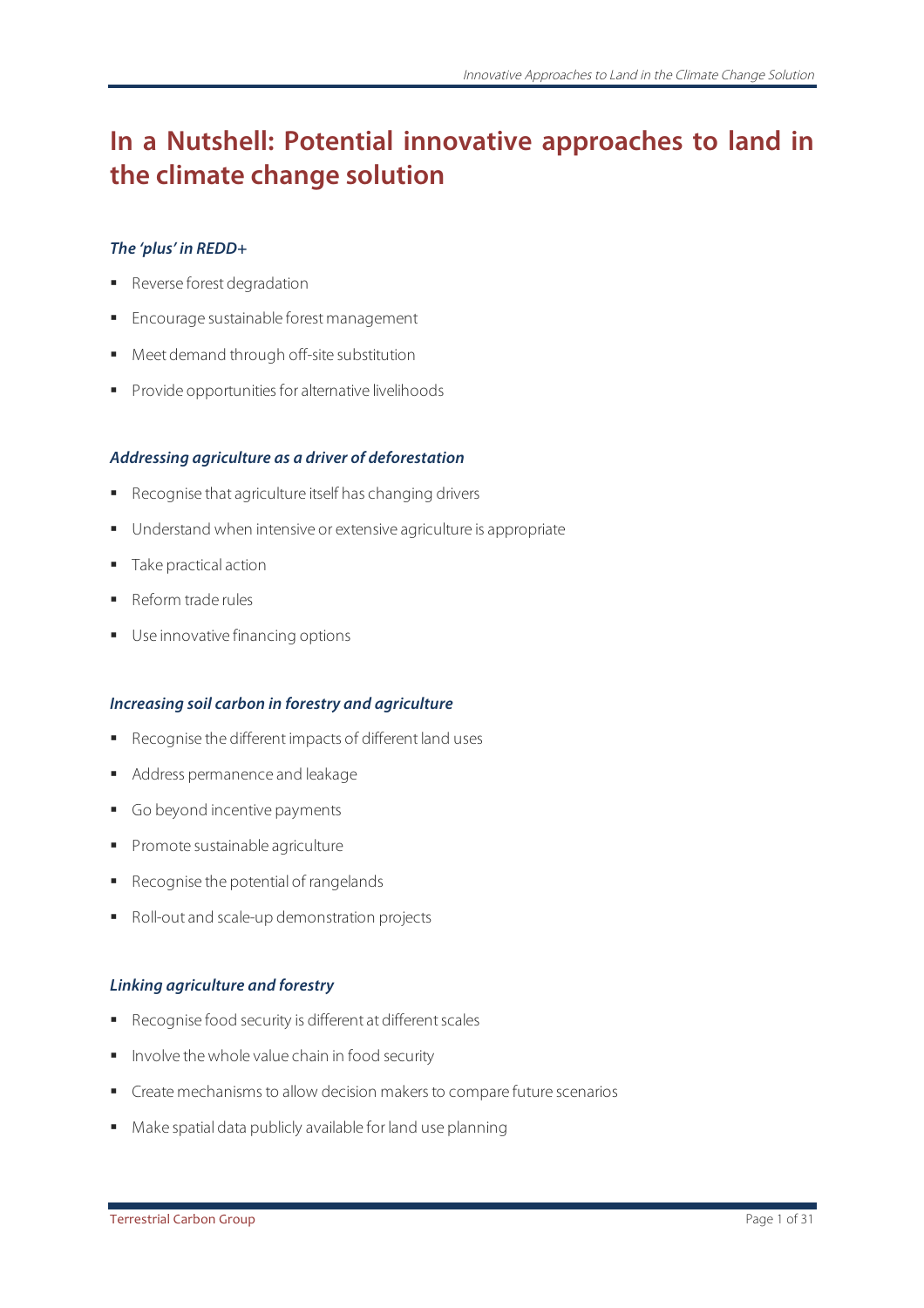## **1 Introduction**

## **1.1 The importance of land in avoiding dangerous climate change**

Land is a crucial component of the climate solution. Human-induced climate change is caused by the build-up of greenhouse gases in the atmosphere. Greenhouse gases have only two other places to go: the oceans and the terrestrial system (including land and vegetation). This means that if the world is serious about avoiding dangerous climate change, terrestrial carbon emissions and sequestration must be part of the solution. Improved management of the world's land (including terrestrial carbon) represents one third of the overall global abatement potential in 2030 (and a half in 2020)<sup>1</sup>. It represents 7Gt CO2e of mitigation in developing countries in 2020, roughly 40% of the 17Gt CO2e of mitigation required globally<sup>2</sup>. Realising this abatement potential will require the creation of new incentives in the developing world for maintaining existing terrestrial carbon (eg. avoiding deforestation and forest degradation) and creating new terrestrial carbon (eg. afforestation, reforestation, and better soil management).

## **1.2 The response so far**

Many countries are currently working to implement national strategies and action plans that result in land based climate change mitigation and adaptation outcomes. These actions are being driven by the many national, multilateral and bilateral commitments that have been made, particularly in regard to forests and deforestation, and of course the ongoing international climate change negotiations, where land is addressed in a variety of ways. Under the banner of the United Nations climate change talks, discussions are ongoing under two subsidiary bodies. The first is the Ad Hoc Working Group on Further Commitments for Annex I Parties<sup>3</sup> under the Kyoto Protocol (AWG-KP). Under the AWG-KP, land in *developed* countries is addressed through discussions on LULUCF, in particular articles 3.3 and 3.4 of the KP and decision 16/CMP.1. Note that under the KP, direct reductions in the business as usual emissions of terrestrial carbon in *developing* nations are excluded (Terrestrial Carbon Group, 2011a). However, the Clean Development Mechanism (CDM), defined in Article 12, does allow for emissions-reduction or removal projects in developing countries to earn certified emission reduction credits. These saleable credits can be used by industrialized countries to meet a part of their emission reduction targets. The CDM is one of three marketbased mechanisms under the Kyoto Protocol– the other two being emissions trading and Joint Implementation. While a number of afforestation and reforestation projects have been registered, activities that enhance agricultural (soil and aboveground biomass) carbon sequestration are not yet eligible (UNFCCC, 2011).

The second body, established when the Bali Action Plan (BAP) was agreed in 2007, is the Ad Hoc Working Group on Long-term Cooperative Action under the Convention (AWG-LCA). This subsidiary body considers long term cooperation and the means to deliver a strengthened international deal on climate change. 'Enhanced national/international action on mitigation of climate change' makes up section b of the BAP. Components particularly relevant to terrestrial carbon and land based mitigation efforts include:

 $\overline{a}$ 

<sup>&</sup>lt;sup>1</sup> McKinsey & Company, 2009. Pathways to a Low Carbon Economy: Version 2 of the Greenhouse Gas Abatement Cost Curve, McKinsey & Company. Based on calculation of abatement potential at a cost of less than 60€/tCO2e.

<sup>&</sup>lt;sup>2</sup> McKinsey & Company analysis for Project Catalyst in "Towards the inclusion of forest-based mitigation in a global climate agreement" (Working Draft May 2009). Based on calculation of abatement potential at a cost of less than 60€/tCO2e. McKinsey & Company analysis for Project Catalyst in "Scaling up Climate Finance: Finance briefing paper" (September 2009). Required mitigation is calculated as the difference between business as usual greenhouse gas emissions and the level of emissions required to stay on a pathway to stabilising greenhouse gas concentrations at 450ppm.

<sup>&</sup>lt;sup>3</sup> Annex I Parties are industrialised countries listed in Annex I to the UNFCCC, and who accepted country-specific emissions targets for the period 2008-2012 in the Kyoto Protocol.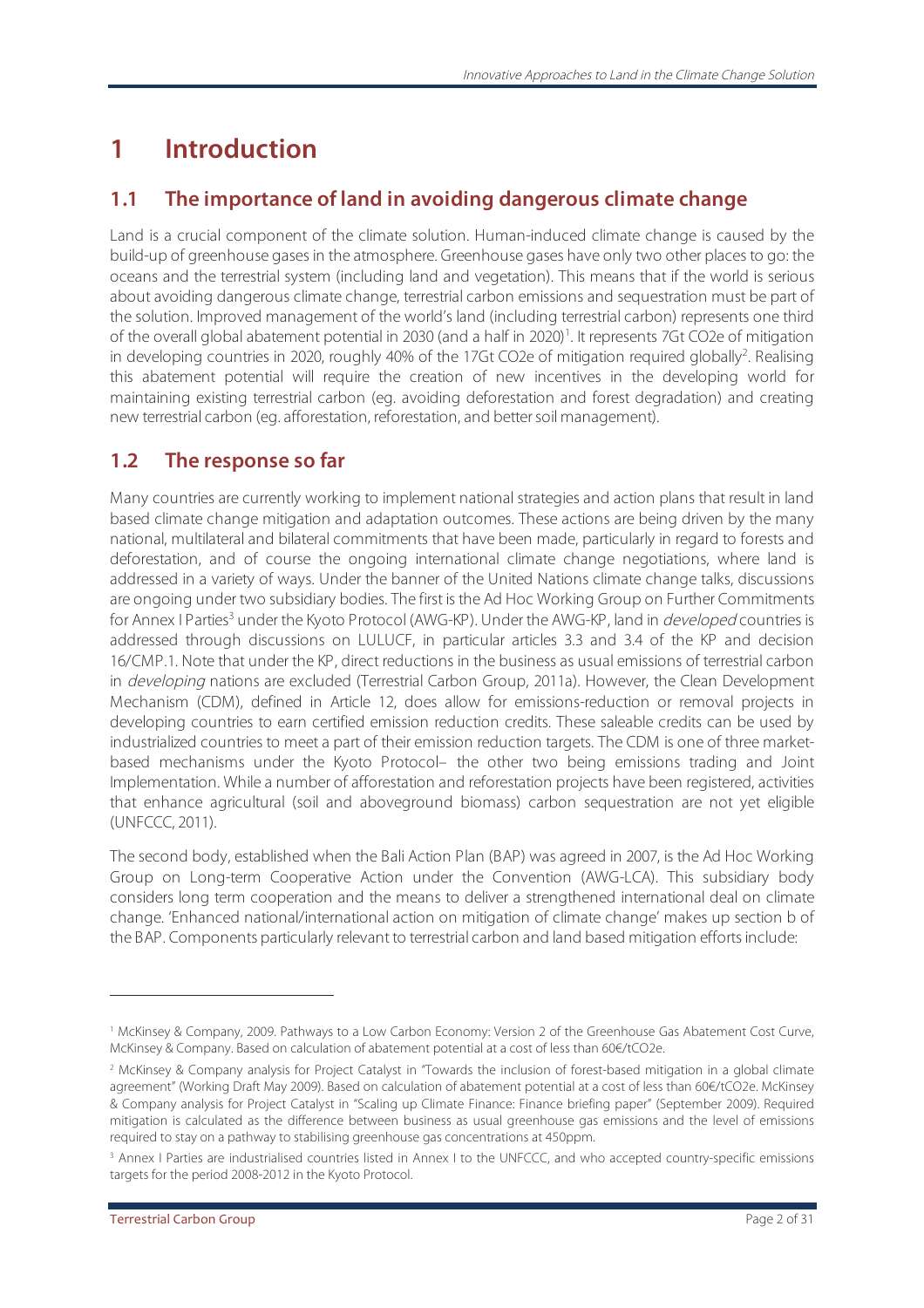- QELROs: Measurable, reportable and verifiable nationally appropriate mitigation commitments or actions, including quantified emission limitation and reduction objectives (QELROs), by all developed country Parties, while ensuring the comparability of efforts among them, taking into account differences in their national circumstances;
- NAMAs: Nationally appropriate mitigation actions (NAMAs) by developing country Parties in the context of sustainable development, supported and enabled by technology, financing and capacitybuilding, in a measurable, reportable and verifiable manner;
- REDD+: Policy approaches and positive incentives on issues relating to reducing emissions from deforestation and forest degradation in developing countries; and the role of conservation, sustainable management of forests and enhancement of forest carbon stocks in developing countries (REDD+);
- Agriculture: Cooperative sectoral approaches and sector-specific actions, in order to enhance implementation of Article 4, paragraph 1(c), of the Convention, including agriculture.

The most recent United Nations Climate Change Conference was held in Cancun, Mexico from 29 November to 11 December 2010. Under the resulting 'Cancun Agreements' it was agreed that developing country Parties would be:

- Encouraged (as deemed appropriate given respective capabilities and national circumstances) to implement Policy approaches and positive incentives on issues relating to reducing emissions from deforestation and forest degradation in developing countries; and the role of conservation, sustainable management of forests and enhancement of forest carbon stocks in developing countries (REDD+).
- Invited to voluntarily inform the COP of their intention to implement nationally appropriate mitigation actions (NAMAs) and to enhance action on adaptation under the Cancun Adaptation Framework. These actions all have bearing on broader land use issues.
- Requested, when developing and implementing their national strategies or action plans, to address drivers of deforestation and forest degradation, land tenure issues, forest governance issues, gender considerations and safeguards (in this context, SBSTA was requested to develop a work programme that identifies LULUCF activities in developing countries, in particular those that are linked to the drivers of deforestation and forest degradation).
- Invited to enhance action on adaptation through planning, prioritizing and implementing adaptation actions - including areas such as water resources; agriculture and food security; terrestrial, freshwater and marine ecosystems (UNFCCC, 2010c).

## **1.3 Policy issues requiring further guidance**

Given the tasks listed above, it is not surprising that conversations with stakeholders and experts in late 2010 and early 2011 have revealed four key areas where further guidance would be welcomed:

- How can the 'plus' in REDD+ (enhancement of forest carbon stocks, including sustainable forest management) be best achieved?
- How can agriculture be addressed as a driver of deforestation?
- How can soil carbon stocks be enhanced in forestry and agriculture?
- How can agriculture and forestry be linked

This is significant because it shows the importance of considering action beyond forest conservation. For countries to be able to fulfil commitments to protect existing forest, they must be able to address key drivers of land use change and deforestation beyond the forest. While guidance on how to design avoided deforestation schemes under REDD+ have been forthcoming, less attention has been paid hitherto to the broader context of REDD+. In undertaking this project, it became apparent that the linkages between agriculture and forestry, particularly in terms of food security and land use planning, were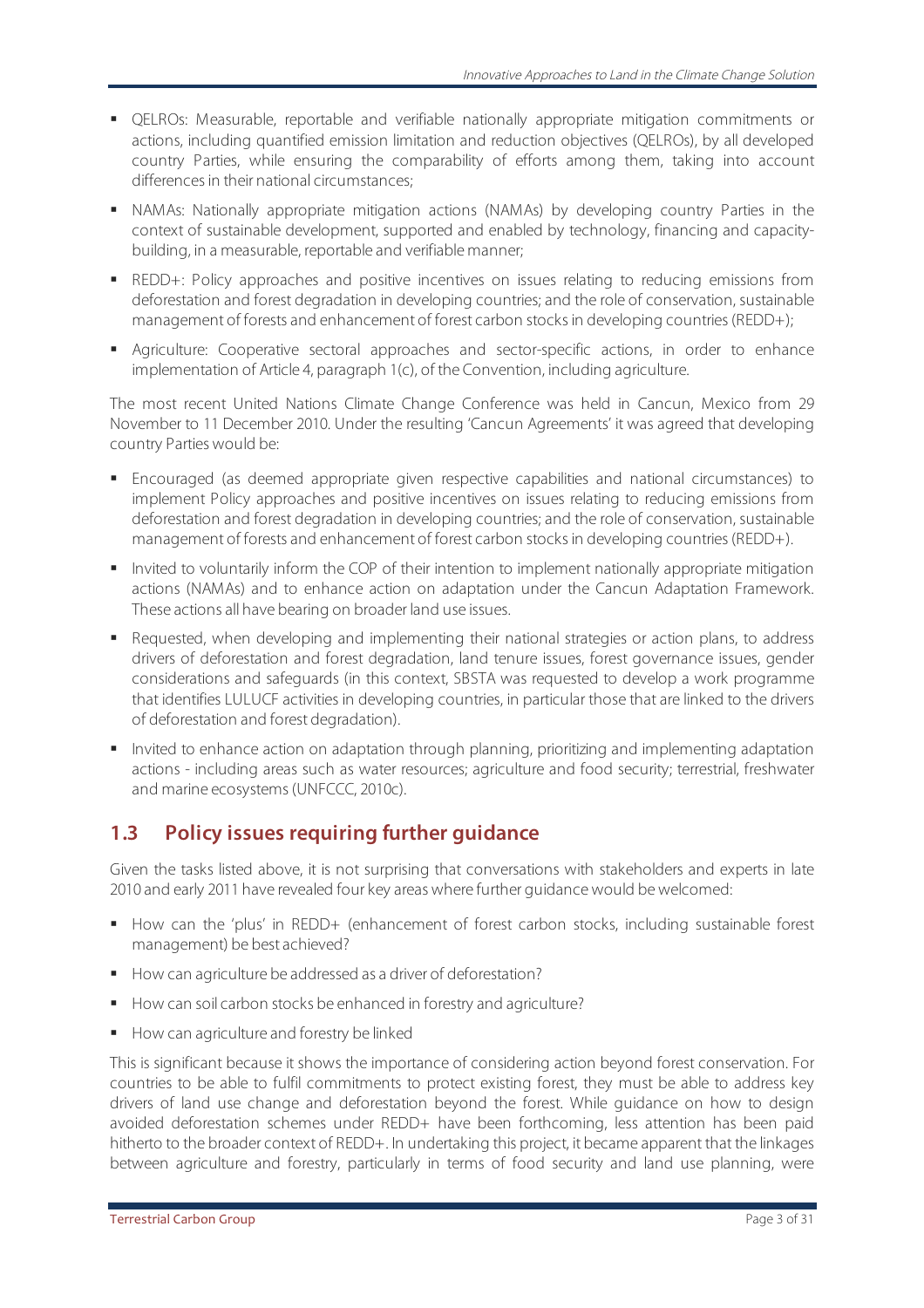another important part of this broader context. Therefore this fourth issue is included as well. Successful management of these four issues will greatly enhance the effectiveness of national approaches to land based mitigation and adaptation.

This report builds upon:

- Interviews with representatives from 8 countries and 10 intergovernmental organisations and research institutes from late 2010 to mid 2011.
- **Discussions amongst representatives from 11 countries and 8 intergovernmental and research institutes** at the 'Innovative Approaches to Land in the Climate Change Solution: Terrestrial Carbon Policy Workshop', held from 29 to 31 March 2011 in Lusaka, Zambia and co-hosted by the Terrestrial Carbon Group and the Common Market for Eastern and Southern Africa (COMESA).
- Two documents funded by the Climate and Development Knowledge Network (CDKN): A 'State of Play' Assessment of Land Use in the International Policy Response to Climate Change (Terrestrial Carbon Group, 2011a); and A Compendium on Capacity for Implementing Land Based Mitigation: An overview of policy, institutional, economic, and scientific developments in twenty countries (Terrestrial Carbon Group, 2011b).

It is the purpose of this report to consider these issues and outline the challenges, opportunities and possible policy solutions: given current progress nationally and internationally. This report is intended as a starting point for discussion. It is not intended to preclude alternative views or suggestions. In fact, it is hoped that it triggers many alternative ideas.

## **2 The 'plus' in REDD+: Enhancement of forest carbon stocks, including sustainable forest management**

In this report, the 'plus' in REDD+ is taken to mean policy approaches and positive incentives on issues relating to sustainable management of forests and enhancement of forest carbon stocks in developing countries. This 'plus' is crucial. It will not be possible to achieve reduced emissions from deforestation and forest degradation, or forest conservation, without it. Global demand for timber is increasing. And timber remains an important alternative to more emission intensive materials such as steel (Profft et al., 2009).

Finding ways to enhance forest carbon stocks in existing forests means either reversing forest degradation, implementing sustainable forest management and/or reducing pressure through off-site substitution of wood products. The IPCC (Nabuurs et al., 2007) proposed a series of options to reduce emissions and increase sequestration in the forest sector. These include afforestation/reforestation, as well as increasing:

- **Carbon density through the reduction of forest degradation;**
- Carbon density through planting, site preparation, tree improvement, fertilization, uneven-aged stand management, or other appropriate silviculture techniques; and maintaining or increasing the landscape-level carbon density using forest conservation, longer forest rotations, fire management, and protection against insects; and
- Off-site carbon stocks in wood products and enhancing product and fuel substitution using forestderived biomass to substitute products with high fossil fuel requirements, and increasing the use of biomass-derived energy to substitute fossil fuels.

### **2.1 Reverse forest degradation**

As pressure from human activities such as agriculture need to be reduced to avoid deforestation, so too do human activities that lead to degradation. Forest degradation can be caused by a range of factors,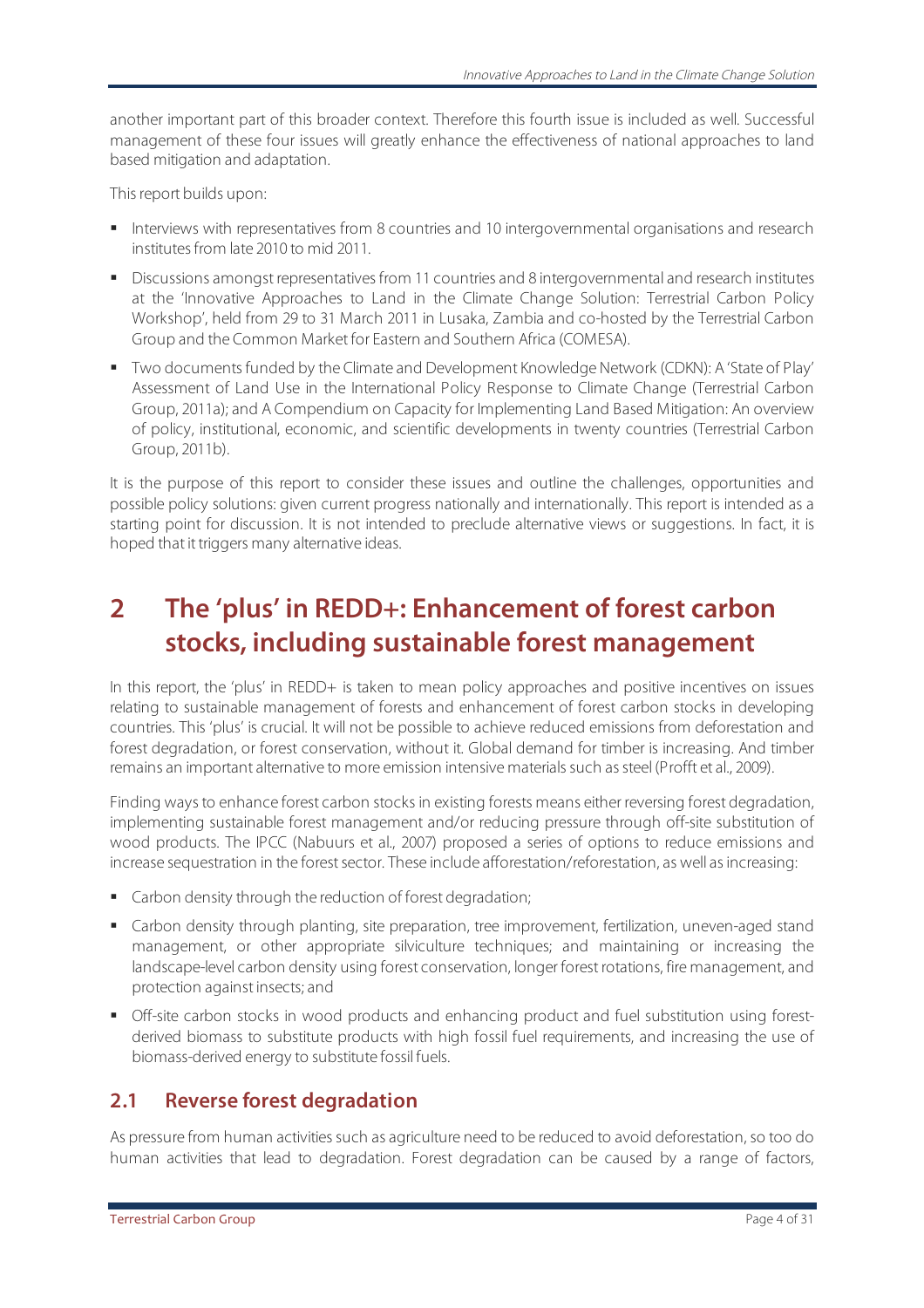including high impact logging fragmentation. Definitions of forest degradation usually relate to canopy cover, ecological function, carbon stocks or other forest attributes (DeFries et al., 2007). In general terms, it is caused when the rate of biomass removal is greater than the rate of regrowth, leading to a gradual decline in overall biomass (DeFries et al., 2007). This is why a major objective of most sustainable management programmes in production forests is to achieve a long-term balance between harvesting and regrowth (Miner, 2010).

Currently, biomass supplies 10.6% of global energy demand. In some developing countries, biomass for energy is used to meet 50-90% of demand, mostly for cooking and space heating (IEA, 2007). Wood removal for woodfuels can also lead to degradation - with fuelwood being the main source of household energy for an estimated 2.6 billion people globally (Sampson et al., 2005). Bioenergy policies can significantly impact on commodity markets, land-use patterns and the environment (Lankoski and Ollikainen, 2011).

In a review of community forest management in West Africa, it was found that many areas of dry forest and savanna woodlands were degraded, meaning that they had 'room to grow' (Skutsch and Ba, 2010). In other words, dry forests represent a major opportunity for carbon sequestration if degradation can be reversed. It has also been found that local communities are able to effectively manage the forests and undertake standard forestry inventory work. While communities may not earn money directly from carbon credits, particularly where funding is directed to a central government body, incentives could still be created through alternative and possibly more manageable approaches. For example, the local community could be paid for the measurement and monitoring of a forest area (Skutsch and Ba, 2010).

Strategies for reversing forest degradation will vary depending on the level of degradation itself. For minor degradation, allowing natural regeneration may be all that is required. For more severe degradation, the use of silvicultural techniques to accelerate tree regeneration or the active planting of new seedlings may be required (Sasaki et al., 2011). The most appropriate course of action will depend on the local context and the level of local participation.

#### *Egypt*

Afforestation in Egypt is considered from a multi–functional approach, where it can be an effective tool to prevent erosion, increase food security, protect and reclaim arable lands, combat desertification, decrease pollution and improve the amenity of arid regions for local inhabitants as well as tourists.

In order to protect Greater Cairo from further sand encroachment, and to reduce wind erosion, protect topsoil and combat desertification, the Egyptian Environmental Affairs Agency has distributed 3 million trees for all the Egyptian governorates. The Ministry of State for Environmental Affairs has also constructed 290 nurseries in different governorates, as part of an afforestation effort that involves cultivating a green belt around the city. This effort also includes cultivating green parks and green belts for the main cross-roads (junctions). The Green Belt is an intensive 100km tree belt surrounding Greater Cairo with 600,000 trees, at a depth of 50km. Second and third phases of the green belt are planned, for the ring road at a depth of 25 km and for the new cities emerging in Greater Cairo.

This effort has also resulted in the establishment of new wood industries and new income sources from secondary products like the silk worm and bio-fuel diesel from Jatropha. The green belt plantations are irrigated by treated wastewater.

### **2.2 Encourage sustainable forest management**

Global trends indicate that pressure on forest carbon stocks is only going to continue. The global forest products industry is increasingly reliant on planted forests for raw material. In 2005, total planted forest area covered 271 million hectares, or 6.9% of global forested area and supplied about one third of global roundwood (Miner, 2010). So long as the world needs wood, better forest management will continue to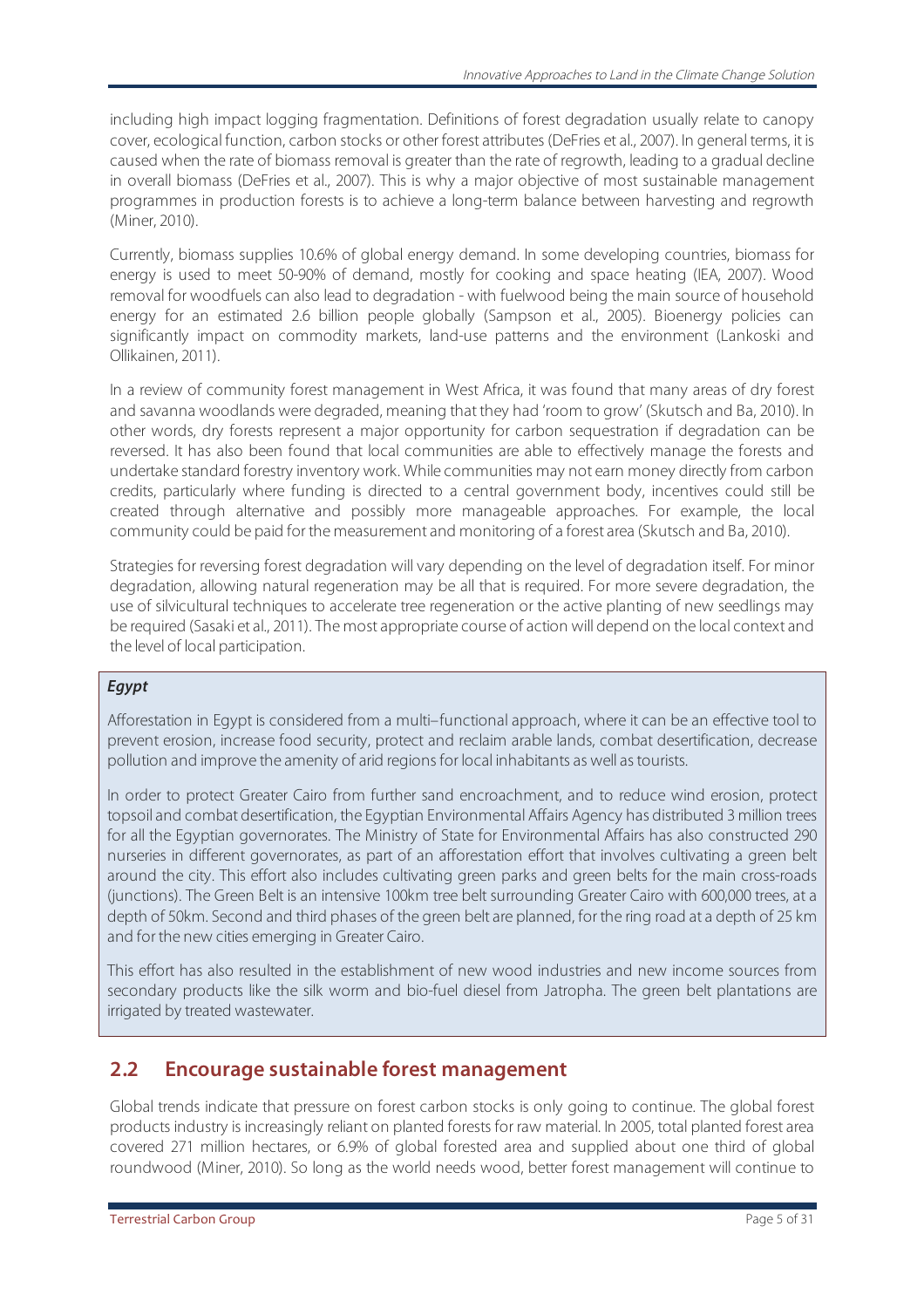be needed in order to enhance carbon stocks in existing forests. In the long term, sustainable forest management (SFM) strategies aimed at maintaining or increasing forest carbon stocks, while producing an annual yield of timber, fibre, or energy from the forest, are thought to generate the largest sustained mitigation benefit (Nabuurs et al., 2007).

An assessment of China's capacity to sequester additional carbon through forestry found that, even with the goal of adding 40 million hectares of forests by 2020, there are additional gains to be had (Yin et al., 2010). Yin et al (2010) found that if there was a greater focus on improved silvicultural practices and forest governance, efficiency and productivity, significant forest carbon gains could be made in existing forest areas. To combat low growth rates, stand yield and vigour and the failure of the canopy to close, they recommended silvicultural practices such as improvements in:

- Site and species selection;
- **Planting density, quality and timing; and,**
- Competition, control and thinning.

Another alternative is to concentrate harvests on a smaller forest area and meet timber needs through intensive management. This reduces carbon stocks in one area, but can alleviate pressure on other areas (Nabuurs et al., 2007). In theory, there is great potential to increase forest carbon stocks is in production forests because they have marketable value. These revenues can in turn contribute to the protection of other types of forests. When using plantation forests as a tool, there is the need to ensure that the regional / political context is taken into account. There are also important trade-offs to consider. One example is the relationship between water use and tree growth. Young growing forest plantations can have high water usage and there is limited research on the effects of restoration of degraded land on hydrological functioning. However, it is thought that the benefits can outweigh the negatives as trees can deliver improved soil condition and groundwater infiltration (Malmer et al., 2010). It is also worth thinking beyond fast growing forest plantations of exotic species and to consider more diverse options for forest use and forest landscapes (Malmer et al., 2010).

Specific examples of actions:

- Legalising the charcoal making business in order to enable regulation and more sustainable production and management;
- Rehabilitation of degraded sites in arid and semi-arid lands by reducing overgrazing, improving household incomes and integrating forestry into overall land use management; and,

Forest certification is one way to encourage more sustainable forest management. It is also a way to manage the international demand for timber, soy, beef and the impacts that this has on deforestation. Yet, while almost 8% of the world's forests have been certified by independent third parties, forest certification is not extensive in developing countries, with less than 2% of forest in Asia, Africa and Latin America being certified (Miner, 2010). In addition, the maintenance of carbon stocks is not addressed directly in the main programmes for certifying sustainable forest management, though it may be inherent in their requirements (Miner, 2010).

Most forest management activities aimed at enhancing sinks require up-front investments. The duration and magnitude of their carbon benefits differ by region, type of action and initial condition of the forest. At present there is a mismatch between incentives and outcomes, particularly in terms of upfront costs.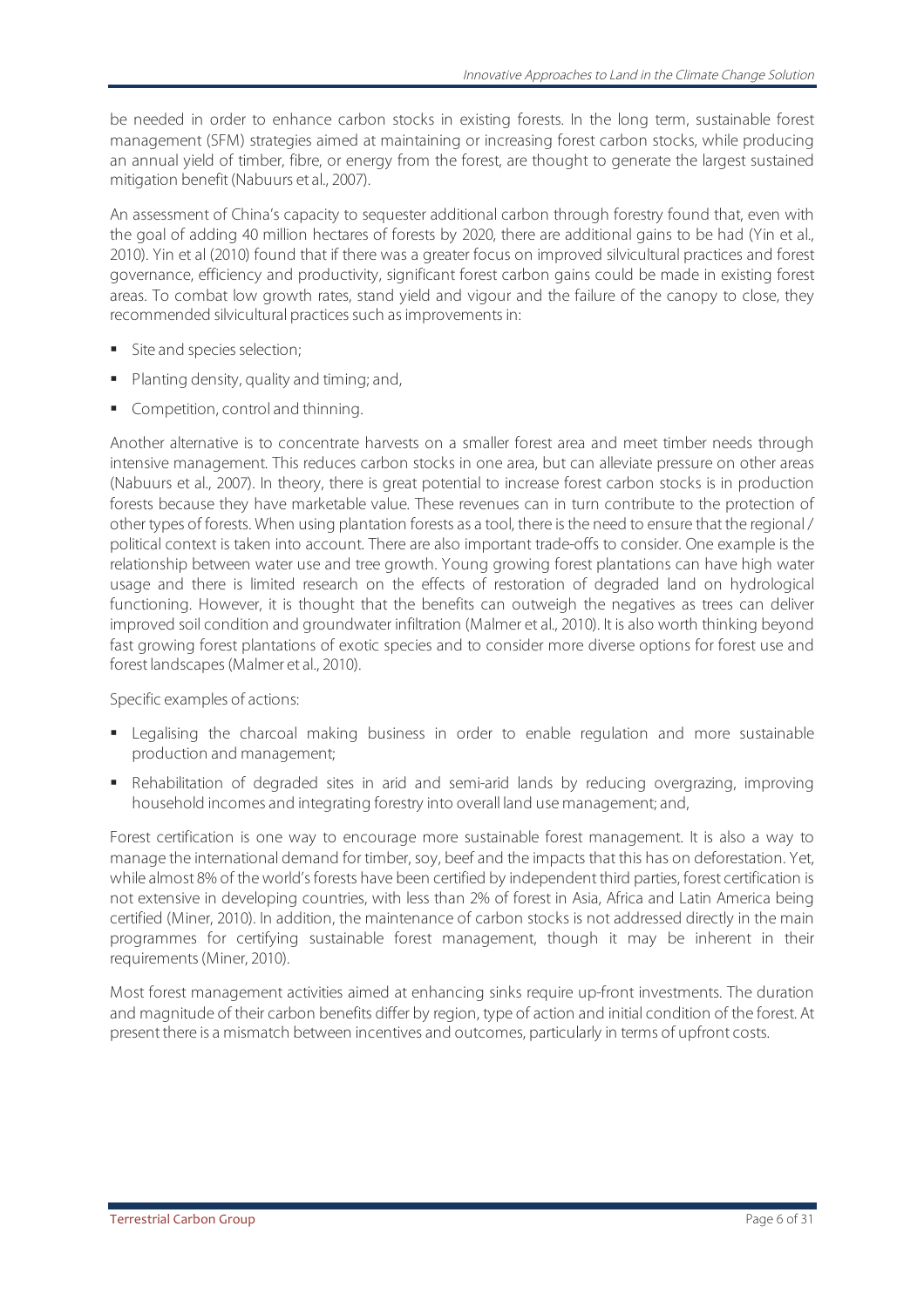#### *Uruguay and Chile*

Chile has been a pioneer in the use of market mechanisms to achieve environmental outcomes (World Bank, 2008a). The government of Chile has introduced new measures aimed at improving forest management through a new law which allows for a one time tax credit for the following activities:

- Reforestation of fragile soils, marshes or areas threatened by desertification;
- Recovery and forestation activities for eroded non-arable dry soils; and
- Sand dune stabilization and forestation.

The government of Uruguay is launching codes to support investment in the forestry industry. Forest subsidies of between 20% and 50% of the afforestation cost are available, depending on the species planted, afforestation density, and type of establishment (WFI, 1999; FWPA, 2011). Plantation owners must meet the following requirements to be eligible for these subsidies:

- Afforest in designated priority forest areas
- **Afforest with the species indicated by law**
- **Plant a minimum forest area of 10 hectares**
- Prepare a forestry plan for the project that has been evaluated and signed by a professional forest engineer or agronomist
- Ensure that 75% of the original planted density survives after one year of establishment

The General Assembly of the United Nations adopted UN Resolution 62/98 in 2007, establishing the Nonlegally Binding Instrument on All Types of Forests. This instrument describes sustainable forest management "as a dynamic and evolving concept, aims to maintain and enhance the economic, social and environmental values of all types of forests, for the benefit of present and future generations" (UN General Assembly, 2007). Under section IV, four global objectives can be found. Under section V, a range of national policies and measures are recommended for member states, including:

- Create enabling environments to encourage private-sector investment, as well as investment by and involvement of local and indigenous communities, other forest users and forest owners and other relevant stakeholders, in sustainable forest management, through a framework of policies, incentives and regulations;
- Develop financing strategies that outline the short-, medium- and long-term financial planning for achieving sustainable forest management, taking into account domestic, private-sector and foreign funding sources;
- Encourage recognition of the range of values derived from goods and services provided by all types of forests and trees outside forests, as well as ways to reflect such values in the marketplace;
- I dentify and implement measures to enhance cooperation and cross sectoral policy and programme coordination among sectors affecting and affected by forest policies and management;
- Integrate national forest programmes, or other strategies for sustainable forest management, into national strategies for sustainable development, relevant national action plans and poverty reduction strategies;
- Enhance access by households, small-scale forest owners, forest dependent local and indigenous communities, living in and outside forest areas, to forest resources and relevant markets in order to support livelihoods and income diversification from forest management, consistent with sustainable forest management.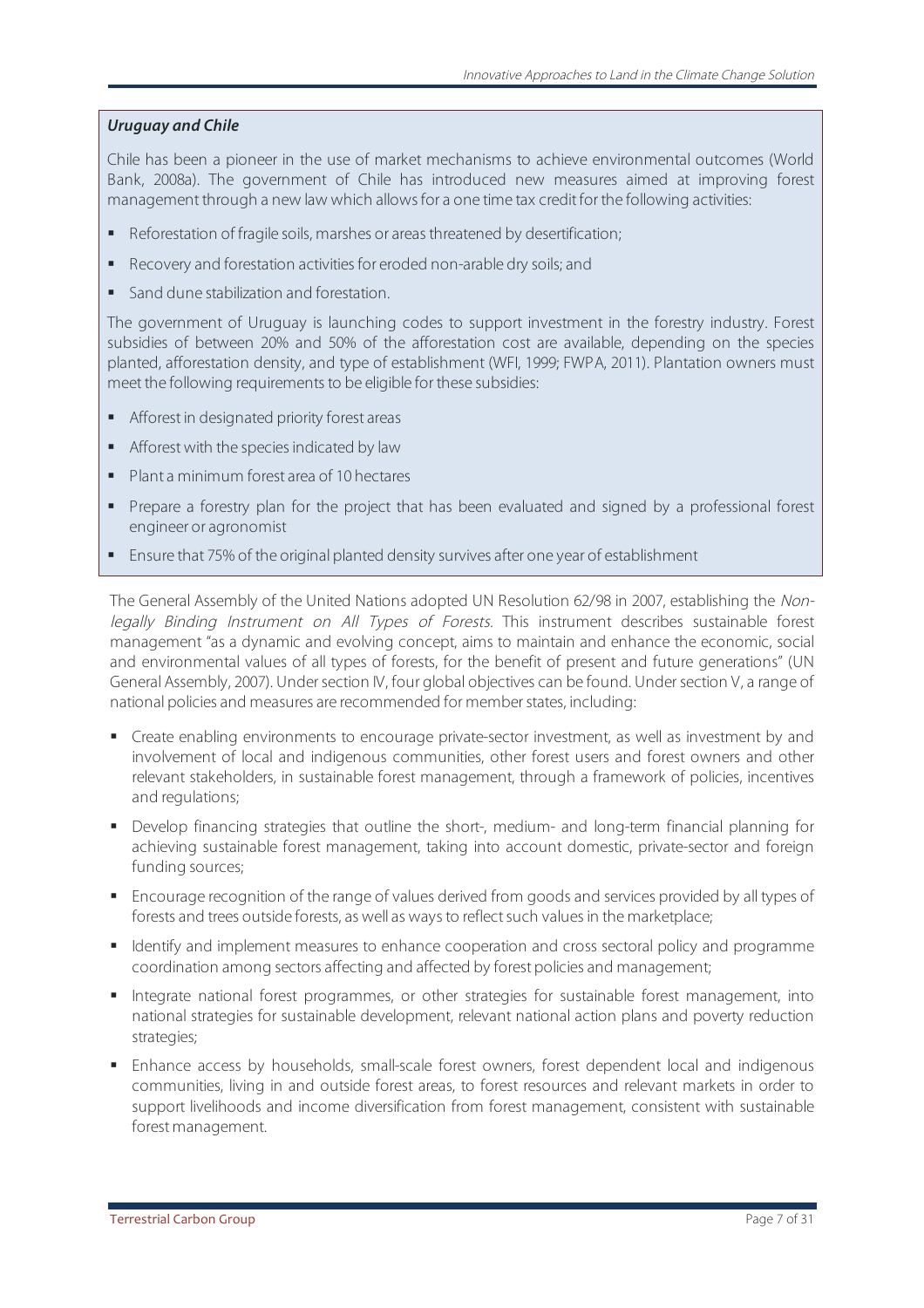Sustainable forest management can be an important tool for increasing carbon stocks. This is particularly so where countries first map standing forests and establish spatial and zoning for different forest types and different uses. Yet is should be emphasized that forests provide more than timber or climate change mitigation. Carbon is one ecosystem service that forests provide.

### **2.3 Meet demand through off-site substitution**

Another way to reduce pressure on forests is to meet fuelwood, timber and other demands elsewhere. An example includes tree-based land-use systems such as agroforestry.

#### *Agroforestry*

Examples of major agroforestry practices in tropical and temperate regions include (from Nair et al., 2009):

- Alley cropping (with fast growing woody species)
- Home gardens (with multistory combinations)
- Multipurpose trees (such as fruit, fuelwood, fodder etc)
- Shaded perennial- crop systems (eg. with cacao or coffee)
- Shelterbelts and windbreaks (to protect from wind damage etc)
- Silvopasture (trees integrated into livestock systems)
- Riparian buffer strips (perennial vegetation)

In particular, outcome based initiatives driven by farmers can form an attractive alternative to project-based interventions that rely upon detailed prescriptions and planning (van Noordwijk et al., 2008). This is because outcome based approaches can be more effective, particularly if they result in self-organizing and adaptive local initiatives rather than projects designed based on previously determined and simplistic cause-and-effect paradigms (van Noordwijk et al., 2008). In Kenya, the Agriculture (Farm Forestry) Rules 2009 aim to promote and maintain farm forest cover of at least 10% per cent of every agricultural land holding. The proposed new constitution, also refers to a target of achieving and maintaining tree cover of at least 10% of the land area of Kenya (Article 69(1)(b)).

### **2.4 Provide opportunities for alternative livelihoods**

Reducing the pressure on existing forest stocks, and reversing forest degradation requires providing alternatives for communities – alternative wood sources and alternative livelihoods. There are different types of forest: production, conservation, and protection. The distinction between different types of forest is important as the drivers will also vary, as will the way to empower local people and provide opportunities for alternative livelihoods. Communities in forests have diverse needs. They should be involved in determining what is best for their community. This may include non-monetary options, such as training in how to use forest products without removing trees, or creative economic measures such as the establishment of community trust funds with requirements for appropriate uses. Women especially need to be involved in this, as they can be overlooked as decision- makers. Payments for Ecosystem Services (PES) are one option - where a certain percentage of payments go directly back to local communities. Another is ecotourism, where communities can again receive the benefits from conservation. As described above, UN Resolution 62/98 calls for enhanced access to forest resources and relevant markets in order to support smallholder livelihoods and income diversification from sustainable forest management (UN General Assembly, 2007). Such diversification can mean that forests still provide livelihoods, but in a more sustainable way. For example, in Cameroon, there is a forestry project where rural enterprises plant trees and when grown, they use the tree products without removing the actual trees (such as seeds, fruit, timber and honey).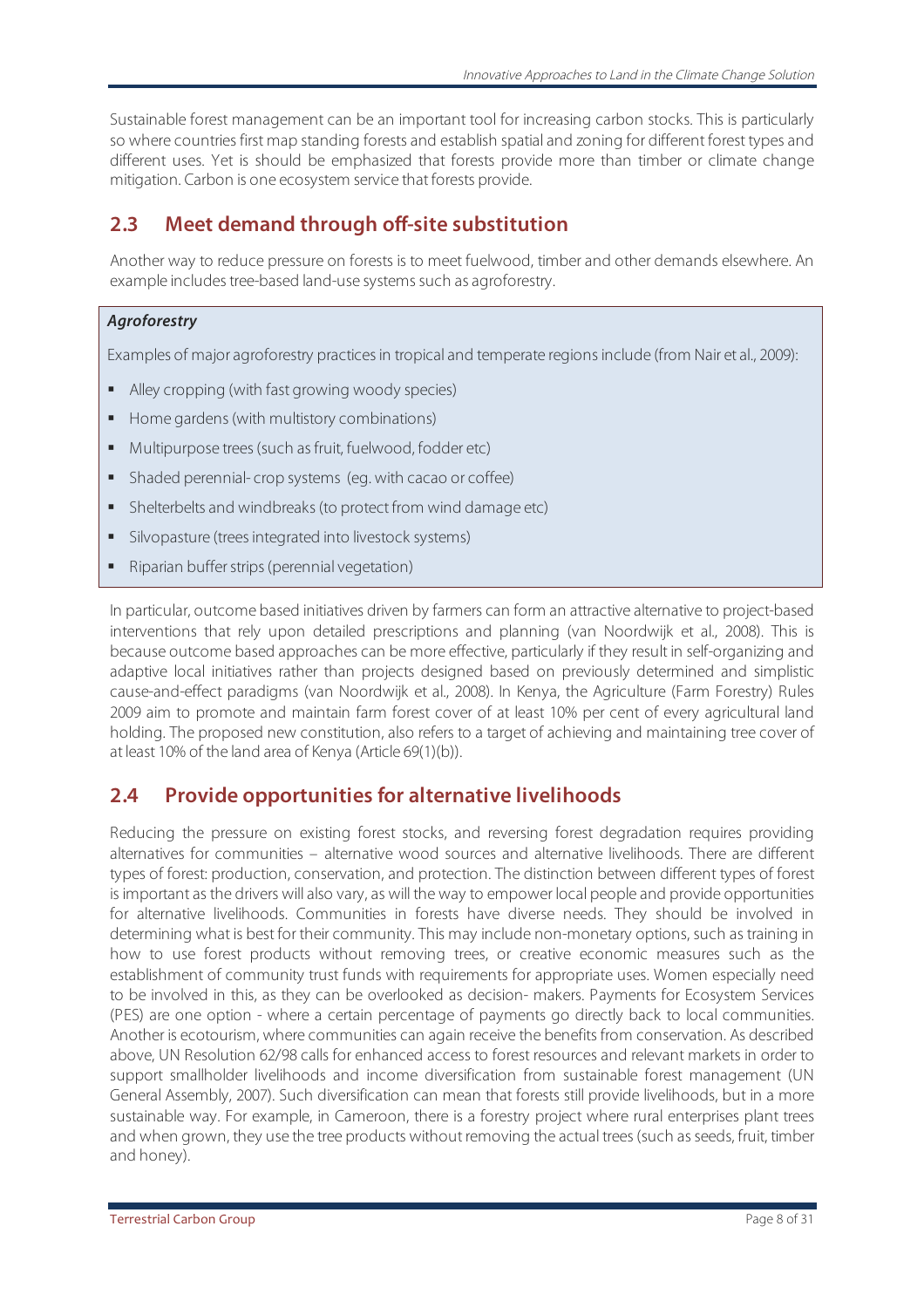## **3 Addressing agriculture as a driver of deforestation**

Looking to the future, analysis by the Terrestrial Carbon Group has found that, although REDD+ remains a very promising mitigation tool, its effectiveness will be limited without complementary measures to address agriculture as a driver of land use change, both within and beyond the forest. This is not least due to the resulting displacement that would occur of agricultural expansion from forest land to areas of other natural land cover (including cerrado, grasslands etc), in effect cancelling out 50% of the avoided deforestation emissions from REDD+ (Terrestrial Carbon Group, 2010).

## **3.1 Recognise that agriculture itself has changing drivers**

Addressing agriculture as a driver of deforestation is complicated by the projected increases in global demands on land for food, fuel and fibre in coming decades. Without serious interventions, it is likely that the world will experience a period of rapid global agricultural expansion and land-use change over the next 40 years. World trade in all agricultural commodities will keep growing. Growth in production will come in part from increasing yields, but will also depend on increased area of production (Miles et al., 2008). In the past 40 years, agricultural land area grew by 500 million hectares (Mha) through the conversion of other land uses, often forest lands (Smith et al., 2007).

When trying to understand or anticipate drivers of land use change, it is too easy to come up with simplistic explanations of population growth, poverty or infrastructure. Change is also driven by individual and social responses to changing economic conditions and opportunities, markets and policies, mediated by institutional and global factors (Lambin et al., 2001). Between 1980 and 2000, more than 55% of new agricultural land resulted from the conversion of intact forests while another 28% came from disturbed forests (Gibbs et al., 2010). In terms of drivers of land use change, the biggest growth in land area devoted to crops was for rice, maize, soybeans and oil palm (Gibbs et al., 2010).

Between 2000 and 2005, the drivers of expansion shifted. DeFries et al. (2010) found that urban rather than rural population growth was associated with forest loss for this time. This is in contrast to the 1980s and 1990s when rural growth rates were found to be more important than urban rates. These results point to the importance of distant urban-based drivers and international demand for agricultural products and energy. It also suggests that small-scale production to support subsistence needs or local markets is no longer the dominant driver of deforestation in many places. Rather, it is urbanization that is leading to increased consumption levels and increased demand for agricultural products (DeFries et al., 2010).

The shift to more large-scale and mechanised agriculture has also played a role. For example, in Mato Grosso, Brazil, deforestation for large-scale cropland and intensive mechanised agriculture accounted for 17% of forest loss in large clearings during 2001-2004. This signalled a significant shift from the more historical uses of cattle ranching and small holder agriculture (Morton et al, 2006). This link between urban population growth and forest loss is stronger in Latin America and Asia than Africa. Likewise, agricultural trade seems to be most strongly associated in Asian countries as a driver of deforestation (DeFries et al., 2010).

At the same time as land has been converted from forest cover, the average amount of arable land per person has also been falling. It fell from 0.39 hectares in 1960 to 0.21 hectares in 2007 (Evans, 2010). Many regions of the world now face a shortage of arable land for additional cropland expansion (Morton et al. 2006). In some areas, cropland itself is being lost due to other uses due to increasing urbanization, industrialization, energy demand and population growth (UNEP, 2009). Widespread land degradation, soil erosion, yield losses due to climate change and changes in the proportion of non-food crops to food crops all have impacts on the available cropland for food production (Foley, 2005; von Braun, 2007; Bai et al., 2008; Kiers et al., 2008). Current projections suggest that an additional 120 Mha – an area twice the size of France or one-third that of India – will be needed to support the traditional growth in food production by 2030, mainly in developing countries, without considering the compensation required for certain losses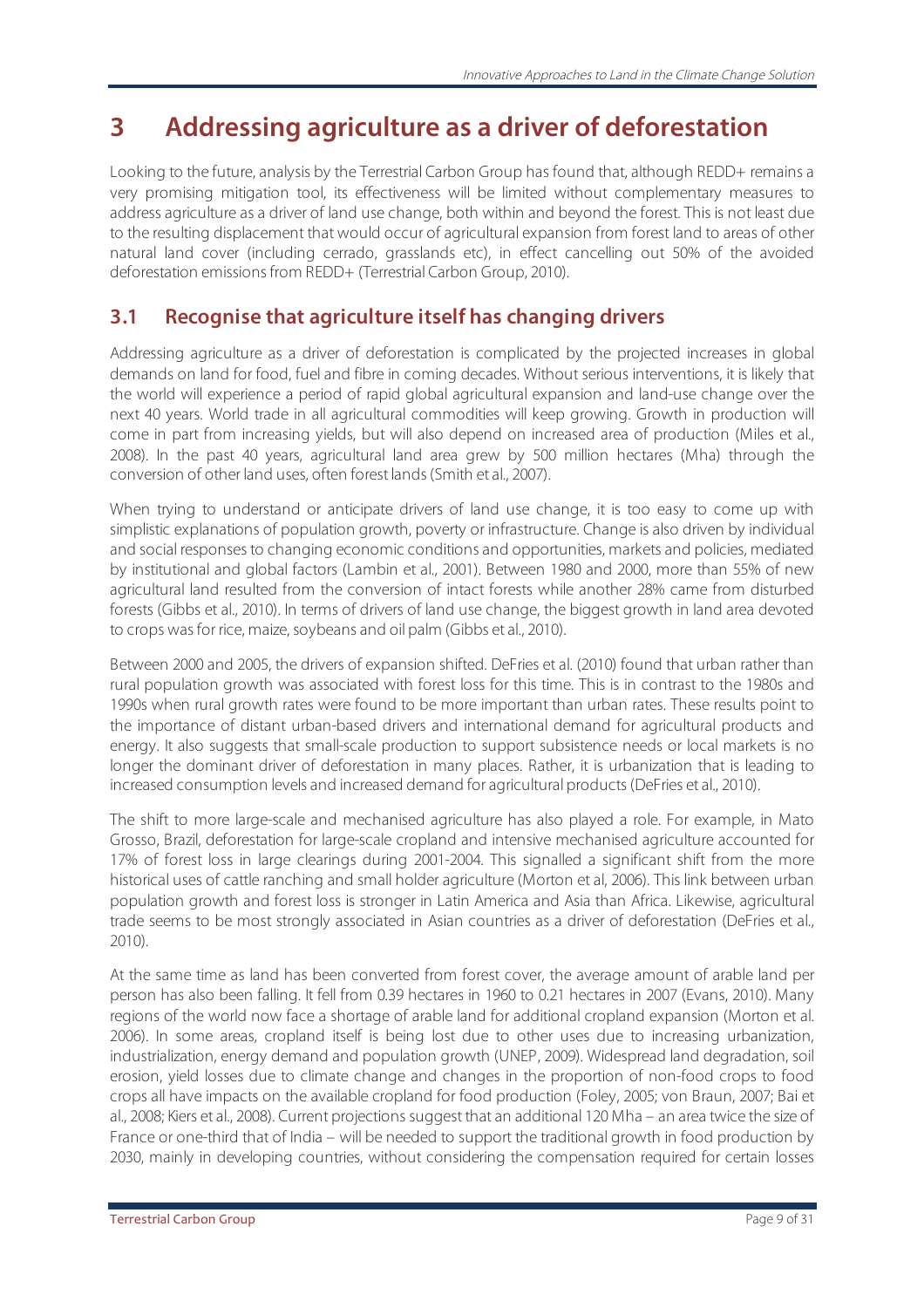(FAO, 2005; UNEP, 2009). These shortages are leading some countries and companies to look elsewhere for their land.

Water scarcity is another factor. 60-70% of the world's current crop production is rainfed (Rost et al., 2009). Losses in yield can result due to unproductive soil evaporation, interception losses, surface runoff and deep percolation below the root zone (Rost et al., 2009). While such water losses can in part be avoided through integrated soil and water management strategies that optimise the use of rainwater, these are not always easily adopted or widespread (WBCSD and IUCN, 2008). In most African regions the major challenge is not the lack of water, but unpredictable and highly variable rainfall patterns with occurrences of dry spells every two years causing crop failure (UNEP, 2009). The demand for irrigated land is projected to increase by 56% in Sub-Saharan Africa (from 4.5 to 7 million ha), and rainfed land by 40% (from 150 to 210 million ha), without considering future ecosystem services losses and setbacks in yields and available cropland (Tweeton and Thompson, 2009; UNEP, 2009).

It is also important to realise that there are links between drivers of energy, food and water scarcity – and hence drivers of agricultural development. Energy and food are converging in a world where energy becomes food and food can become energy. More intensive farming practices usually mean more intensive energy use. Longer supply chains, transport and distribution infrastructure, biofuels and increased water use all drive these feedback loops. Improving producers' access to markets is an important area of investment, but it is also another factor that impacts on these converging sectors (Evans, 2010).

Land tenure insecurity is often cited as a potential driver of smallholder deforestation. It is also proposed as a means of improving agricultural productivity. Yet these relationships are not always clear. For example, in a conservation area in Belize, Wyman and Stein (2010) found that land tenure was not correlated with deforestation. Instead, the leading driver was cattle ranching. This was because the majority of residents were long term occupiers of the land, with a strong perceived land security, irrespective of the actual legal nature of their tenure.

In this case, avoiding deforestation by involving the residents in conservation and tourism activities was only successful where the benefits and incentives were greater than those provided by alternatives such as cattle ranching. In fact, some studies have shown that if conservation benefits are too small, the revenue received can actually be reinvested into better machinery and technology and agricultural expansion (Wyman and Stein, 2010). Muriuki et al., (2010) also found that where tenure insecurity has been prevalent for a long period of time, the provision of tenure security on its own may not address trends in land cover change, with other factors influencing its degree of importance (Muriuki et al., 2010).

There is a difference between actual and perceived tenure security. Land users can have a high perceived tenure security even if in fact the opposite is true. In a study of tenure security in north-east Ghana, poor agricultural production and environmental degradation was caused by factors not related to tenure such as lack of finance, poor soil fertility, inadequate and unreliable rainfall, pests and diseases, inadequate farmlands, bush burning and excessive tree cutting (Bugri, 2008). However, it should be noted that in Ghana the state owns all naturally growing trees while planted trees belong to the person who planted them (Bignoni, 2010). In summary, it appears that tenure security can be a necessary condition, but alone is not likely to result in improved agricultural production and environmental management (Bugri, 2008).

The drivers of agriculture are complex and not always well known. These drivers will also vary for different agricultural systems and economies where the nature of subsistence, smallholder, industrial and commercial enterprises will all vary. There are also a significant number of landholders who are not part of the monetary economy. Each type of agriculture will have different drivers, with different economics and will be influenced differently by trade rules, changing diets and supply and demand. What all this points to the need for policy responses to be flexible and responsive to changing causes of land conversion over space and time (DeFries, 2010).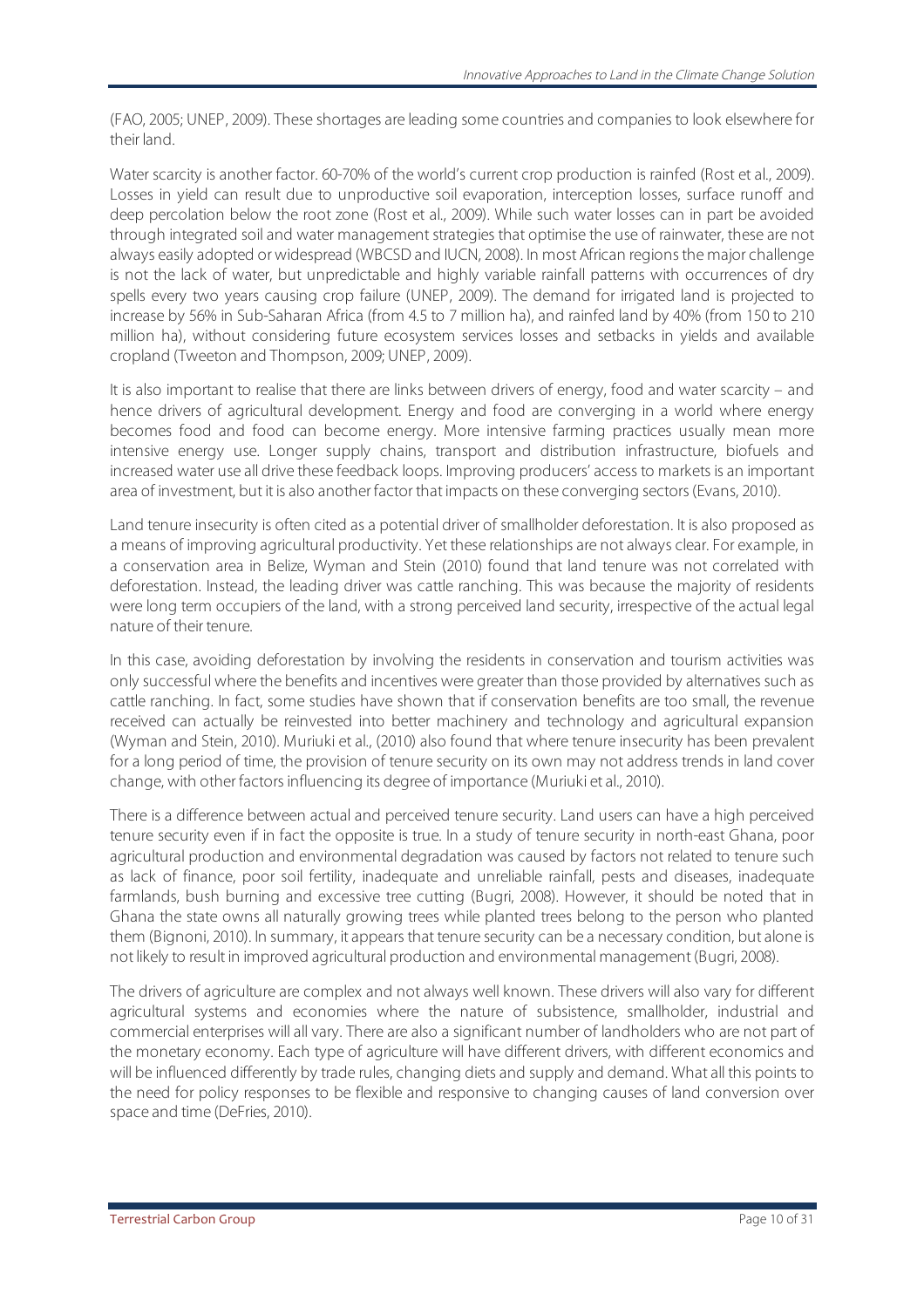### **3.2 Understand when intensive or extensive agriculture is appropriate**

In its report on land acquisitions, the World Bank (2010) suggested that the rediscovery of investment in the agricultural sector could be an opportunity for land abundant countries to gain better technology and create rural jobs. However, if managed improperly, it could result in "conflict, environmental damage, and a resource curse".

Some suggest that the best way to minimise the expansion of new cropland is by increasing the productivity of existing cropland. This concept is referred to as the Borlaug (land sparing) hypothesis. Unfortunately, intensification in itself does not seem to result in land sparing, at least if not accompanied by specific policies and measures to deliver this outcome (Pirard and Treyer, 2010). For example, conservation payments may be necessary to offset lost income that would have been gained through cropland expansion.

Debates over intensive versus extensive agriculture will no doubt continue. Both past intensification and extensification have brought different environmental problems of their own (World Bank, 2008b). Advocates of intensification claim that the climate impacts of intensive agriculture are preferable to the emissions that could result from a global expansion in cropland area (Burney et al., 2010). Yet, there is evidence that the productivity of many intensive systems cannot be maintained with current management (World Bank, 2008b). Another problem is that yield gains and intensification do not necessarily preclude expansion, and might lead to even further expansion because of increased profitability.

Tensions between proponents of industrialized agriculture and smallholder agriculture are not only distracting but also constrain the development of any shared vision for agriculture globally (Negra and Wollenberg, 2011). Nationally, many agricultural policies are disjointed and lack linkages with relevant nonagricultural policies. For example, biofuels account for only about 1.5 percent of transport fuel use worldwide today but there use is likely to increase (IEA, 2007). Shifts to conservation farming, increased water protection and more efficient biofuel processing are likely to improve the social acceptability of biofuels. To achieve this, closer coordination is needed between biofuel policies, forestry and agrienvironmental policies (Lankoski and Ollikainen, 2011).

Where agricultural expansion is to be prevented, then rural economies will need to be diversified and alternative livelihoods created. If not alternatives are available, then business as usual will continue. In this context, rural poverty is an overarching issue with many connections to other factors, including sustainable forest management.

### **3.3 Take practical action**

Small wins are just as important, if not more so, than grand plans. Tangible, practical and decisive actions can be important not just for their immediacy, but because they create a pattern of success. A "strategy of small wins" can build a solid foundation for further action, which can be adapted in response to feedback and to changing conditions and opportunities as they arise (Weick, 1984, p. 40).

Policies and incentives are needed to encourage sustainable land management but not create dependency. It is proposed that greater integration of sustainable land management considerations into mainstream agricultural development planning will help achieve a more holistic approach to agricultural development and climate change adaptation and mitigation (FAO, 2010).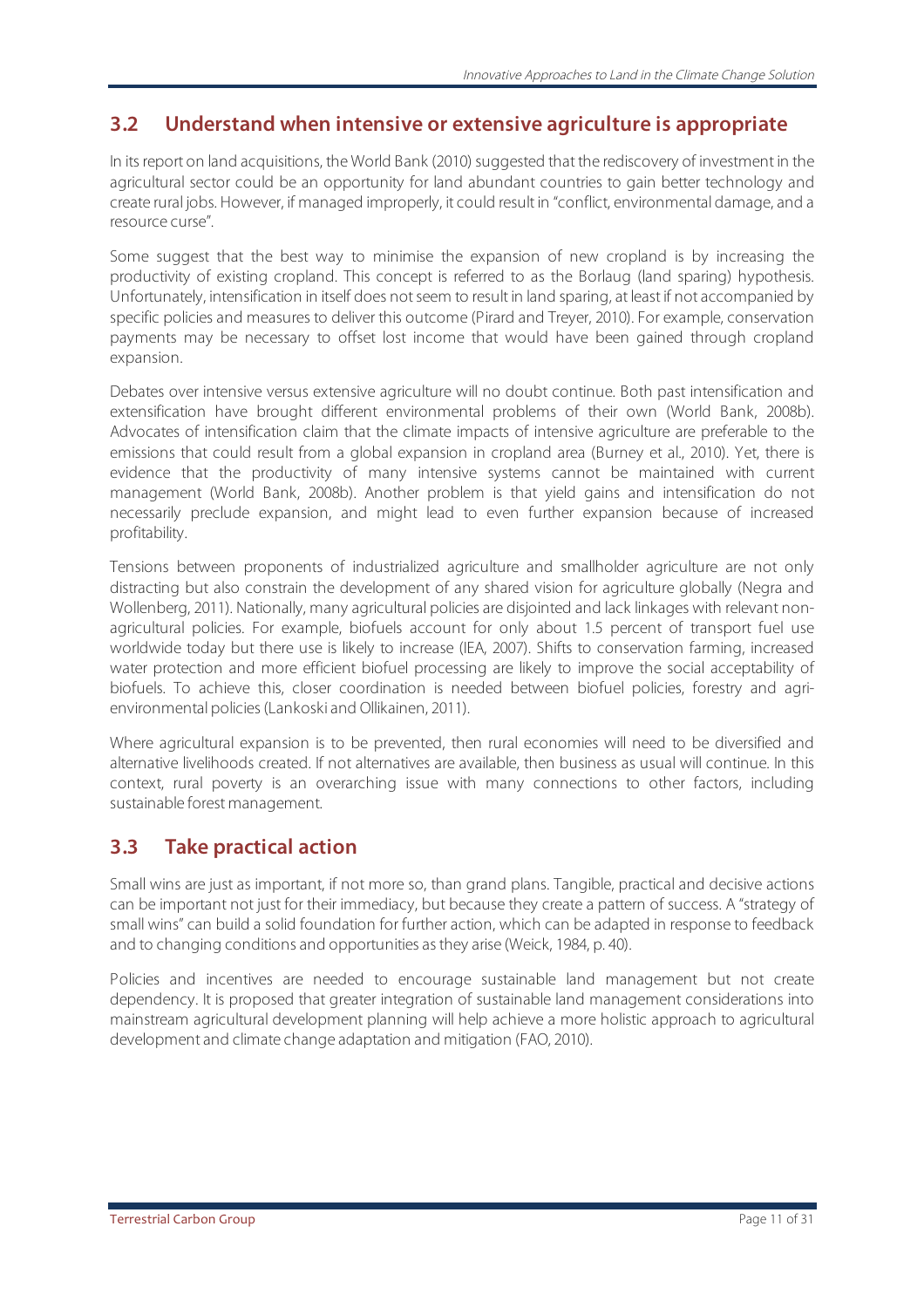A shift to more sustainable agricultural systems will require changes in production systems in order in increase resilience and regenerative capacity. Such changes could include:

- Reducing post-harvest losses (UNCTAD, 2010)
- Using locally sourced inputs (UNCTAD, 2010)
- Renewable bio-energy systems (UNCTAD, 2010)
- Knowledge- and labour- intensive rather than agro-chemical and energy-input intensive systems (UNCTAD, 2010)
- Conservation farming
- **Precision agriculture**
- Integrated water management and integrated crop management (WBCSD and IUCN, 2008)
- Specific practices such as composting, cover crops, mulching, crop rotation, stubble retention, green manure and intercropping.
- Tree-based agricultural systems, such as agroforestry, for increasing productivity and sustaining smallholder livelihoods (ICRAF, 2009).

Collective resource management activities could include:

- Restoration of degraded areas to improve soil quality (FAO, 2010a)
- Improved management of communal water resources (FAO, 2010a)
- Informal seed systems to facilitate the exchange of plan genetic resources (FAO, 2010a)
- Greater roles for small-scale farmers and farmer organisations (UNCTAD, 2010)

Tensions still exist between technology driven conservation agriculture and traditional approaches such as slash and burn agriculture. Yet, technology plays a role, not least in terms of access to equipment access, the role of local entrepreneurs, and the need for nutrients such as lime applications reducing the need to burn stubble, green manure to replace artificial inputs, the importance of nitrogen, phosphorus, and potassium. Alternatives to maize are needed. Improved food storage, weed management, and integrated pest management are also important actions. Gradual change is as important as sudden change. Time is needed for the development, testing and evolution of new technologies.

Many proponents highlight the importance of finding alternative high-yielding farming practices that are less detrimental to ecosystems and the societies that rely on them (Licker et al., 2010). For example, given that Africa imports 90% of its agrochemicals, UNCTAD (2009) suggest that "Africa should build on its strengths – its land, local resources, indigenous plant varieties, indigenous knowledge, biologically diverse smallholder farms and limited use (to date) of agrochemicals" (UNCTAD, 2009).

Prominent options for reducing emission in agriculture include improved crop and grazing land management, restoration of organic soils that have been drained for crop production and restoration of degraded lands. Additional actions include agro-forestry, set-asides, cropland conversion and improved livestock and manure management. Implementation of such measures will only be possible with appropriate policy programmes and economic incentives (Smith et al., 2007).

In essence, practices which increase the input of carbon through photosynthesis or decrease the loss of carbon through respiration, fire or erosion will sequester carbon through the increase in carbon reserves. Increasing carbon reserves is not the only consideration. Other gases can also be affected (Smith et al., 2007). There is no point adding more nutrients to promote soil carbon gains if these additions result in higher N<sub>2</sub>O emissions instead. More research is needed on the tradeoffs and cross-sector interactions of reducing emissions and building carbon stocks in agricultural landscapes (ICRAF, 2009). Likewise, a focus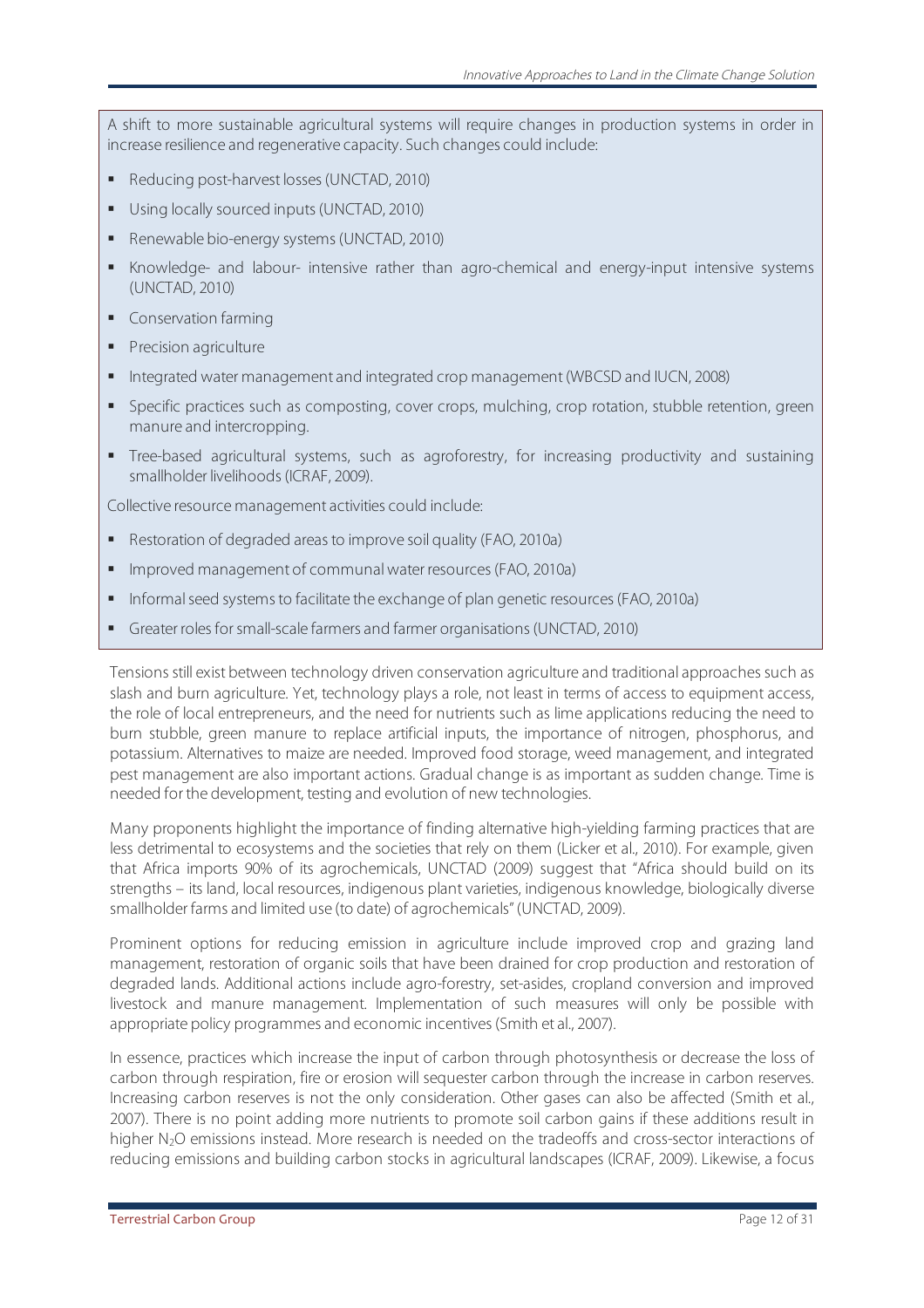on improving the emissions efficiency per unit of production shouldn't cloud a focus on total cumulative emissions as well.

There are innovative approaches to demonstrations, extension and education that can be learnt from. Field plots need to be of an adequate size, and field demonstrations need to be designed appropriately. There are valuable lessons in the experiences of farmer field schools. Indigenous knowledge of farmers is also important to success.

## **3.4 Reform trade rules**

Many argue that the global trading system itself needs to be redesigned to maintain the economic viability of agriculture as well as environmental sustainability (Kissinger and Rees, 2009). Yet suggestions on exactly how to realistically achieve this are not easy to find. In recent years, negotiations over market access and domestic support have not gone well and it is not likely that issues of free trade in relation to environmental and social sustainability will be addressed in the near future (Dibden et al., 2009).

The 'traffic light' scheme originated under the Uruguay Round of trade negotiations from 1986-1994. During this time, the World Trade Organisation was established, as was the Agreement on Agriculture (AoA). The AoA ranks subsidies based on their link to production decisions and ability to distort trade (Dibden et al., 2009). Subsidies are placed in amber, blue and green boxes.

- Amber box: all subsidies related to production quantities
- Blue box: payments designed to limit production and area based payments
- Green box: agri-environmental payments under rural development schemes

In terms of rewarding beneficial climate change mitigation by agriculture through the use of subsidies and conservation payments, there can be constraints imposed by trade rules. Under the WTO Agreement on Agriculture (AoA), subsidies will qualify for the environmental component of the "green box" if they are limited to the extra costs incurred by farmers (Blandford and Josling, 2009). Part of the problem is that the WTO was essentially created to resolve disputes over market access and issues of demand. It is less well equipped to deal with concerns over security of supply and the trade risks that arise with scarcity – issues that have become more relevant in recent years (Evans, 2010).

In order to create an enabling environment and change the incentive structure as part of targeted agricultural and fiscal policies that strengthen sustainable agriculture practices, UNCTAD (2010) suggests that policy measures at the international level could include:

- More diversified international supply chains with reduced reliance on a small number of agrocompanies;
- Reformed international trade policies that are supportive of ecological agriculture; and,
- Improved market access for developing country producers.

The important thing is to ensure that any trade arrangements that open national agricultural markets to international competition must not come before basic national institutions and infrastructure are in place. Otherwise local agricultural sectors can be undermined (Kiers et al., 2008).

## **3.5 Use innovative financing options**

There are innovative financing and insurance options that could be learnt from, more widely adopted and scaled up. Examples include insurance programmes (including insurance for inputs), marketing systems, access to credit and finance to builds assets, and diversified rural economies and markets. Diversified farm systems are also important; along with other mechanisms for reducing reduce risk. The private sector has a role, not least because the 'demand side' needs to be integrated into any action on supply.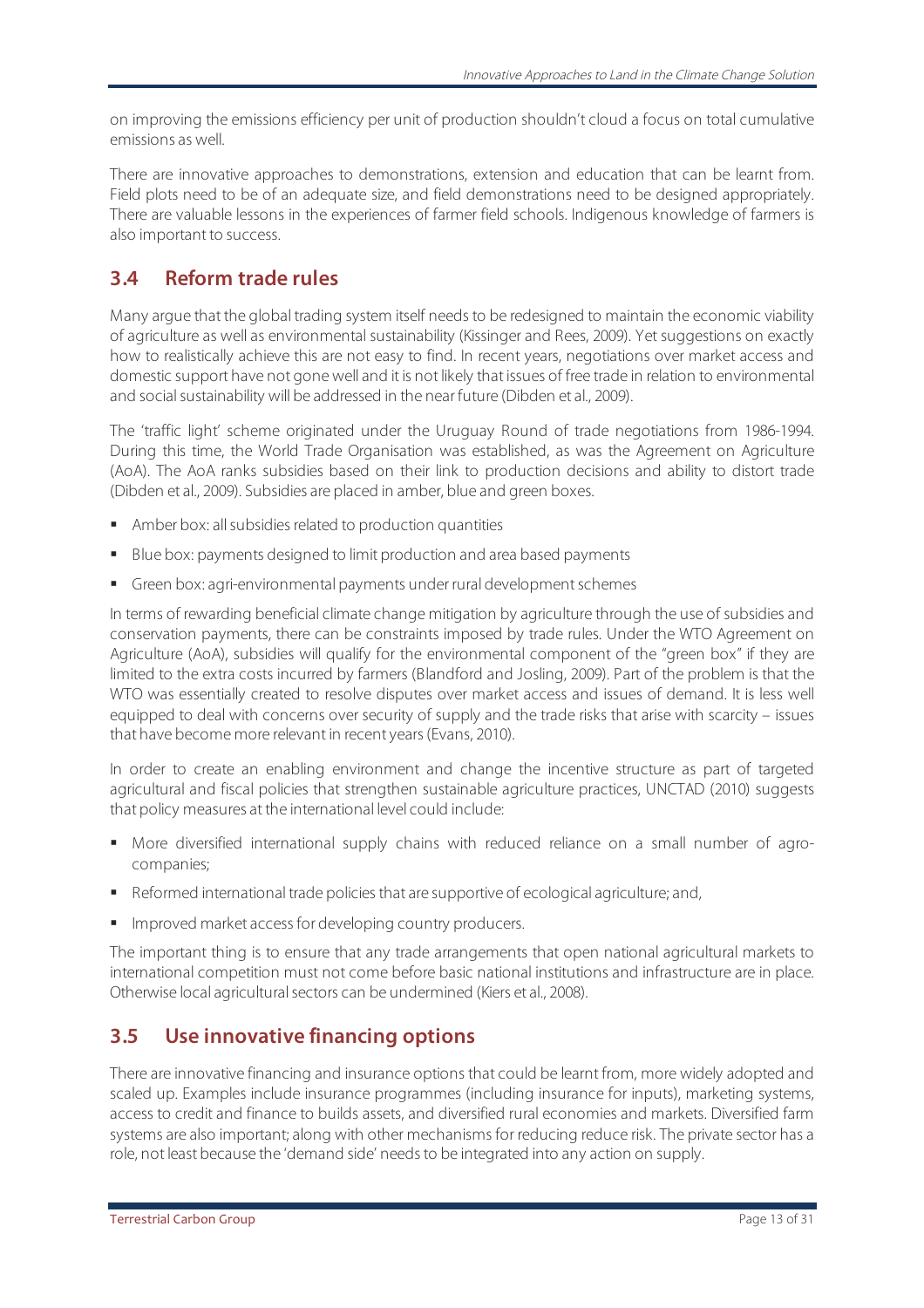There are challenges to using a regulatory approach in agriculture, meaning that there tends to be a greater focus on providing direct or indirect incentives to farmers to adopt changes in production practices that result in improved environmental outcomes (Blandford and Josling, 2009). For example, regulatory action such as imposing performance standards for the agricultural and food sector would require sanctions for producers who do not conform. The problem is that it can be difficult to administer, with an adequate monitoring and inspection program required to identify non-compliance and put in place sanctions.

Due to the specific nature of many land based activities, there is the risk that they will be again left out of financing mechanisms if ways can not be found to adequately take in to account these sector specific needs (FAO, 2010a). In order to incentivise alternative approaches to agriculture, national policy measures could include promoting:

- Non-traditional sources of finance, improved financial services and credit access (FAO, 2010a; UNCTAD, 2010);
- Greater focus on marketing and commercial services (FAO, 2010a);
- **Insurance programmes and safety net programmes;**
- **Modified tax and pricing structures (UNCTAD, 2010); and,**
- **Incentives to improve the management of previously cleared land (Gibbs et al., 2010).**

Small farmers have a limited asset base to absorb carbon project risk (Shames and Scherr, 2010). For this reason, the FAO (2010a) suggests public financing for mitigation at the sub-sectoral or regional level, rather than smallholder scale (FAO, 2010a). Another solution could be a hybrid model, where the carbon payment is distributed between the farmer, the community, broader conservation initiatives and project monitoring and management (Shames and Scherr, 2010). Alternative sectoral approaches are possible too. Agribusiness and the food industry also both have the potential to reduce transaction costs by implementing mitigation projects within their existing supply chains and corporate infrastructure (Shames and Scherr, 2010; Negra and Wollenberg, 2011).

#### *Kenya*

M-PESA was developed by mobile phone operator Vodafone and launched commercially by its Kenyan affiliate Safaricom in March 2007. M-PESA is an electronic payment and store of value system that is accessible through mobile phones. It has been adopted or trialled by 9 million customers (equivalent to 40% of Kenya's adult population). M-PESA was originally conceived as a way for customers to repay microloans (Mas and Radcliffe, 2010). However, as it was market-tested, the focus shifted from loan repayments to money transfers. After registering, customers are assigned an individual electronic money account that is linked to their phone number and accessible through a SIM card on the mobile phone. The significant of M-PESA is that it has demonstrated the promise of leveraging mobile technology to extend financial services to even the poorest who do not have bank accounts (Mas and Radcliffe, 2010). The applications of M-Pesa go beyond banking. A new farm insurance program, Kilimo Salama ("Safe Agriculture"), uses M-PESA to distribute insurance payments to farmers. It was launched under the Agricultural Index Insurance Initiative, a partnership between UAP Insurance and the Syngenta Foundation for Sustainable Agriculture (SFSA). The product is implemented in partnership with the agribusinesses MEA Limited and Syngenta East Africa Limited, the telecommunications company Safaricom, the Kenya Meteorological Department, and the NGO CNFA/AGMARK (Syngenta Foundation, 2010).

In many countries, non-climate policies related to macroeconomics, agriculture and the environment can have a large impact on agricultural mitigation, sometimes more so than climate policies alone (UNFCCC, 2008). Examples of policies that may have cross sectoral impacts include land and tenure reform, improved governance and decentralization (Angelsen, 2010). Positive results can also come from policies that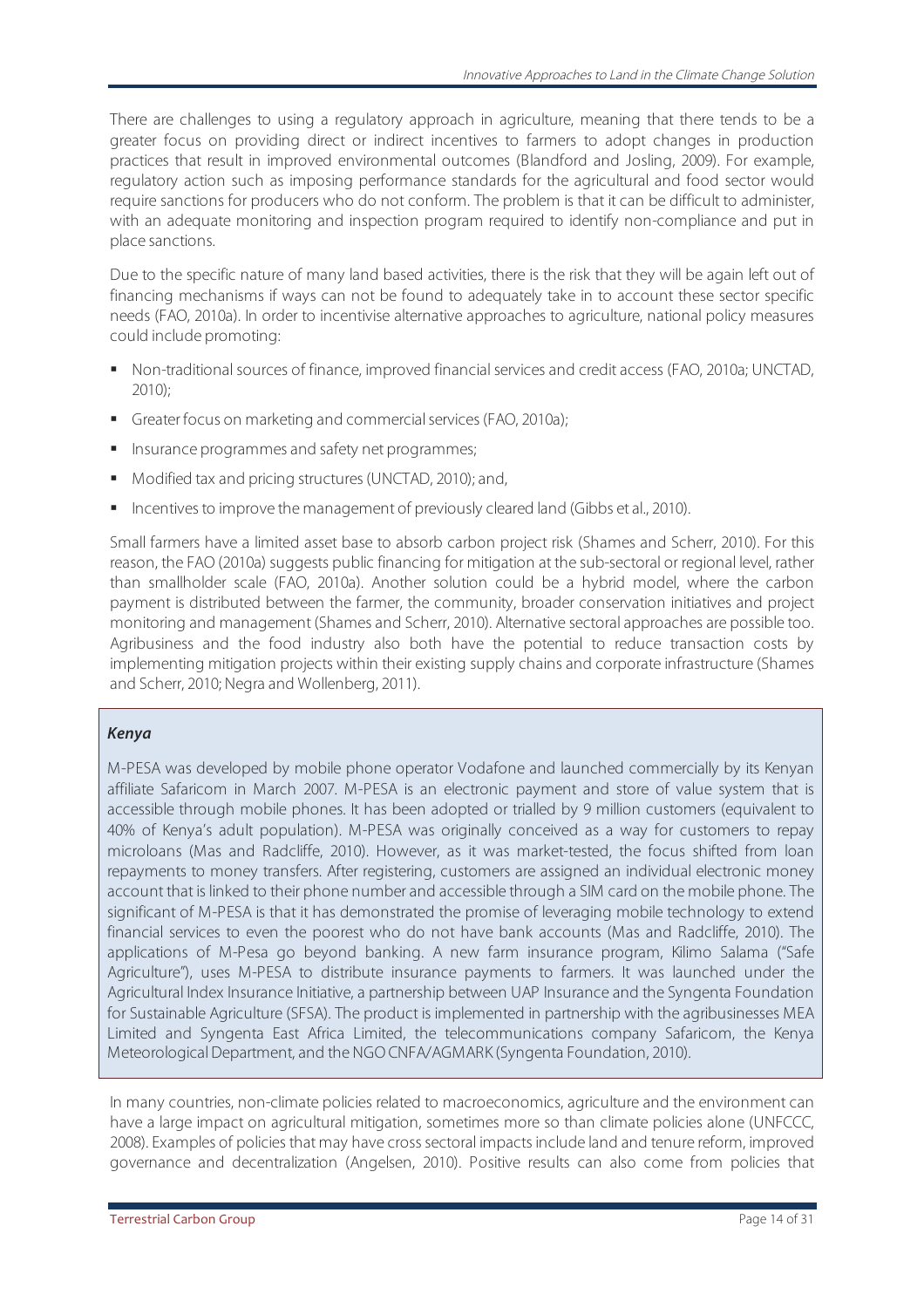support micro-enterprise development which reduces reliance on land and provides alternative livelihoods that require less space (Muriuki et al., 2010). At present, there is a growing gap between the number of new rural workers and the number of new jobs in sub-Saharan Africa, South Asia, the Middle East and North Africa (World Bank, 2008b). This means attention also needs to be paid to the rural non-farm economy as a provider of employment.

In the context of agriculture, financing mechanisms may need to overcome conceptual divisions between adaptation and mitigation and between climate change and development activities (FAO, 2010a). The adoption of improved agricultural practices can potentially result in both mitigation and adaptation (FAO, 2010b). The FAO is recommending an international work programme on agriculture that identifies guidelines for identifying where potential synergies and trade-offs exist across mitigation, adaption and development objectives, including food security and poverty (FAO, 2010b). Indeed, when it comes to agriculture, mitigation may be more of a co-benefit facilitated by additional incentives that build on other actions such as adaptation (Negra and Wollenberg, 2011).

## **4 Increasing soil carbon in forestry and agriculture**

## **4.1 Recognise the different impacts of different land uses**

Soils are a major provider of ecosystem services (Sanchez et al., 2009). Meanwhile, soil carbon sequestration (enhanced sinks) holds 89% of the technical mitigation potential of agriculture (Smith et al., 2007). Soil carbon refers to the total carbon in soils and includes both organic and inorganic carbon (Walcott, 2008). The global soil carbon pool is about three times the size of the atmospheric pool and almost 4 times the size of the vegetation pool. This means that any proportional change in the soil carbon pool will have a significant effect on the global carbon budget (Nair et al., 2009). In terms of sequestration, most focus is on organic carbon, which has shorter timescales for cycling with the atmosphere than inorganic carbon (decades compared to thousands of years).

The organic carbon content of the soil is the balance between the rate of carbon deposition and the rate of carbon loss (Wang and Dalal, 2004). The major inputs are dead plants, animals and microbes, which decay through different processes and at different rates depending on their composition. The components of soil organic matter are defined by the stage of decay, which in turn influences soil function (Walcott, 2008). Rates of soil organic carbon (SOC) sequestration in agricultural and restored ecosystems will depend on soil texture and profile characteristics. These rates can also vary significantly depending on climate (Lal, 2004).

Of particular importance is how SOC changes with land use change. When land use change occurs, the equilibrium between carbon inflows and outflows in soil is disturbed. Eventually a new equilibrium is reached in the ecosystem. Even so, there are considerable uncertainties regarding the degree of change in soil carbon stocks following the transition from one vegetation type to another (Murty et al., 2002).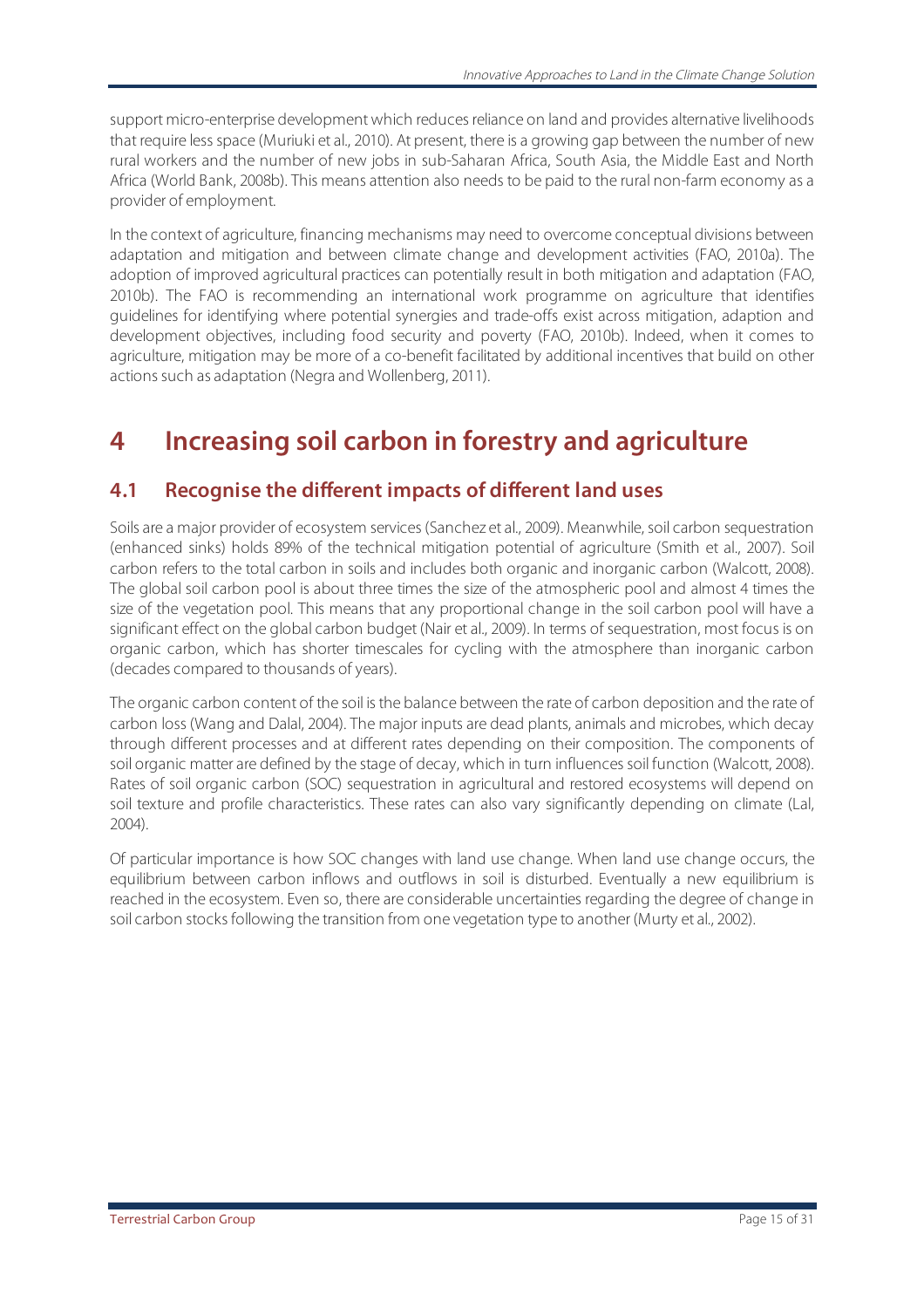According to meta-analysis by Guo and Gifford (2002), soil carbon stocks *decrease* after land use changes from:

- Pasture to plantation;
- Native forest to plantation (in some instances, a broadleaf plantation placed on to prior naturally regenerated secondary forest or pasture did not affect soil carbon stocks, whereas pine plantations reduced soil carbon stocks); and,
- Native forest to crop (soil c stocks are halved in the topsoil but not affected at depth).

Soil carbon stock *increase* after land use changes from:

- Native forest to pasture (when forest is cleared to establish pasture, consideration aboveground carbon in vegetation is lost, while there may not necessarily be declines in soil carbon);
- Crop to pasture;
- Crop to plantation; and,
- Crop to secondary forest.

Soil organic carbon (SOC) is an extremely valuable resource. High SOC levels are essential for improvements in water and nutrient holding capacity, soil structure and biotic activity – all responsible for maintaining consistent yields and potentially improving productivity and reducing agricultural pressures on forests (Lal, 2004). Murty et al. (2002) found that the conversion of forest to cultivated land led to an average loss of approximately 30% of soil carbon. Meanwhile, a transition from forest to pasture led to no significant changes in soil carbon or nitrogen. Their study also found a relationship between changes in soil carbon and system nitrogen, which has implications for carbon to nitrogen (C: N) ratios and in turn microbial activity and decomposition. This is important because carbon is only one of the key elements of humus (Lal, 2004). Lal (2004) estimated that 1 Gt of carbon sequestration would require 80 million tonnes of nitrogen (N), 20Mt of phosphorus (P) and 15 Mt of potassium (K). This compares to the aggregate global consumption of fertilizer in 2008/09 of approximately 156 Mt for N,P,K (IFA, 2009). Sources for such elements could include biological nitrogen fixation, recycling from the subsoil, aerial deposition and the use of biosolids and crop residues (Lal, 2004). In addition, enhancing SOC stock increases the soils capacity to oxidize methane (CH4), especially under no-till farming, but can also exacerbate emissions of nitrous oxide ( $N_2$ 0) (Lal, 2004). This is why it is important that fluxes of CH<sub>4</sub> and  $N_2$ 0 are also considered along with SOC sequestration (Lal, 2004).

#### **4.2 Address permanence and leakage**

It is important to realize that there are non-permanence and leakage risks in agriculture just as there are in other sectors. While agriculture accounts for approximately 10-12% of total global anthropogenic emissions of greenhouse gases, proportionally, CO2 emissions account for only 9% of the total, while N<sub>2</sub>O accounts for 46% and CH4 accounts for 45% (Smith et al., 2007; UNCTAD, 2010). So, while carbon sequestration is important, so too is full accounting for all greenhouse gases. That said, it should be possible to design approaches that deal with leakage. Examples of modalities/procedures could include national/sectoral/sub-sectoral approaches, conservative approaches, buffers and insurance (FAO, 2010b).

The limit to carbon sequestration, after which soil carbon can no longer increase, is referred to as carbon saturation. This limit can vary depending on soil condition (Walcott, 2008). Soil sink capacity and permanence are related to clay content, mineralogy, structural stability, landscape position, moisture and temperature regimes and ability to form and retain stable micro-aggregates (Lal, 2004). The implication is that soil carbon sequestration payments would not be made in perpetuity, whether the saturation point is reached in 20 or 100 years. However, short-term payments may be feasible and deliver permanence where they result in the transition to more productive and resilient agricultural systems (FAO, 2010a).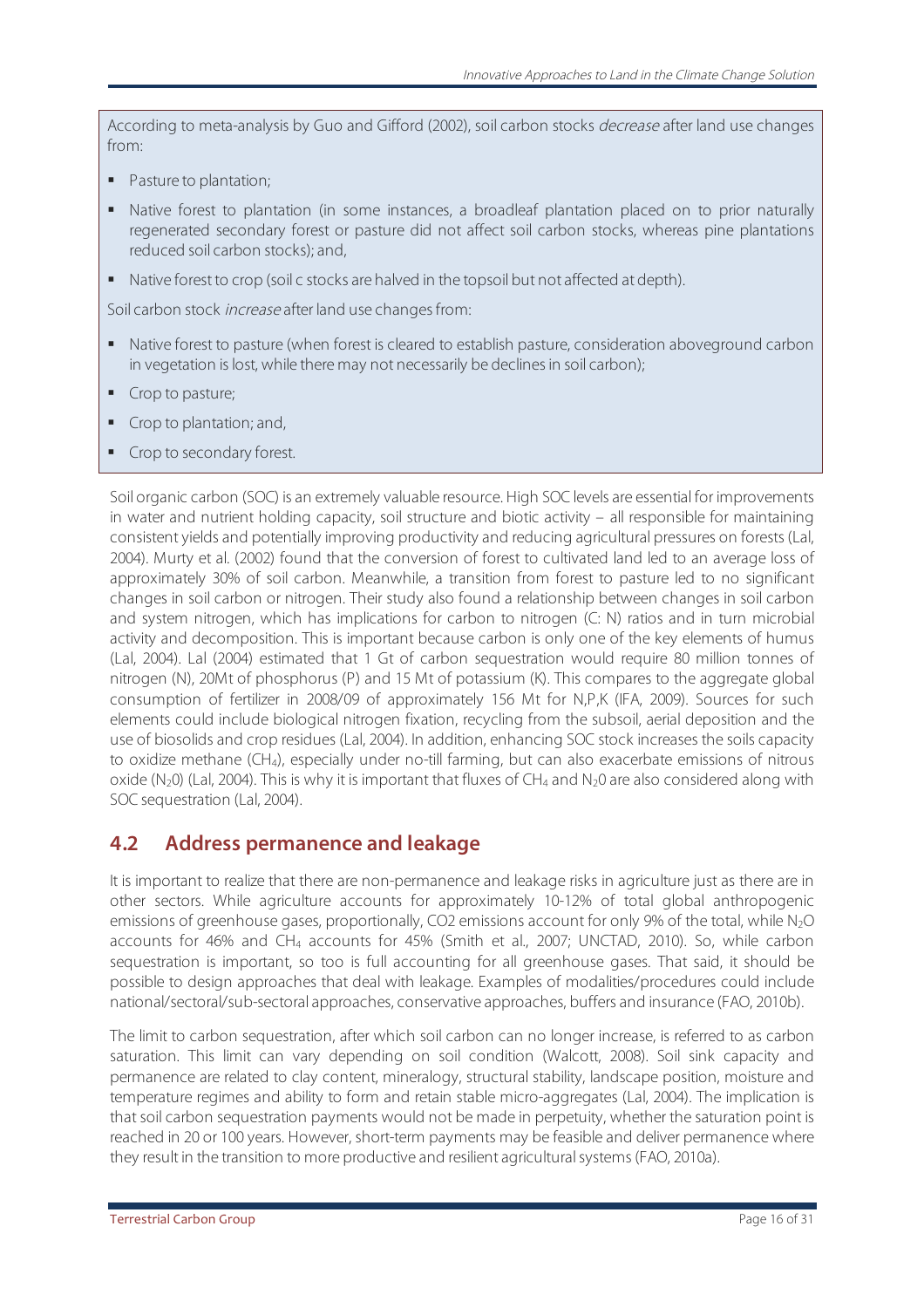### **4.3 Look beyond incentive payments**

It is often assumed that incentive payments will lead to carbon sequestration taking place on marginal lands, due to lower opportunity costs. Yet, land with favourable soil and climatic properties may have a higher carbon sequestration potential than marginal land. In addition, more productive lands may have more crop residue and biomass to work with, potentially outcompeting marginal lands in terms of effectiveness at sequestering carbon, from both a biophysical and economic point of view (Antle and Stoorvogel, 2008).

This challenges the assumption that carbon sequestration activities will be focused on marginal lands, at least where only economic forces are at play. In such circumstances, where poor farmers are located in marginal semi-arid areas with sandy soils and higher rates of land degradation, impacts on poverty are also likely to be relatively small (Antle and Stoorvogel, 2008). In other words, it won't necessarily remediate the reality that Lal (2004) described as "marginal soils with marginal inputs produce marginal yields and perpetuate marginal living".

Carbon payments alone are not likely to transform unsustainable systems into sustainable ones. Like most payment for ecosystem services, they are more likely to have a positive impact in an enabling economic and institutional context (Antle and Stoorvogel, 2008). It is also inevitable that some forms mitigation at the scale of smallholder agriculture will not be cost effective, meaning alternative approaches will be required (FAO, 2010a).

The challenge is that, for now, the buyer market for agricultural carbon remains quite small (FAO, 2010a; Shames and Scherr, 2010). At the UN Climate Change Conference in Cancun in December 2010, agreement could not be reached on a key area of the Bali Action Plan - sectoral approaches and sector-specific actions, including agriculture. In effect, this means that there is unlikely to be an international framework for incentivising soil carbon sequestration in the near future. At present, the Clean Development Mechanism (CDM) largely excludes agriculture. The World Bank's BioCarbon Fund and some voluntary carbon markets do include soil carbon.

There is a widespread lack of understanding of what soil carbon is, and how it fits within a bigger picture of soil health and productivity. At the national level, soil carbon should be couched within a broader policy framework of sustainable land management, agricultural productivity and food security. In other words, soil carbon should be conceptualised as one component of an integrated system that reflects the nature of the agricultural sector and systems for food, fuel and fibre production. At present there is a lack of policy vision and strategy from the agricultural sector in countries in which soil carbon could have a place. A more diversified response is needed at the international level, beyond carbon markets. There is scope to encourage enhanced soil carbon through NAMAs, NAPAs and also non-UNFCCC mechanisms and green growth strategies. It may also be possible to develop policies that deliver an incentive for a related activity, rather than the actual production of soil carbon. In other words, carbon is the co-benefit, not the other way around.

#### *Mexico*

Payments for carbon in Mexico began in 2004 as part of a wider programme: Payments for Carbon, Biodiversity and Agroforestry Services (PSA-CABSA). This programme complemented the Payments for Watershed Services (PSA-H) which was established in 2003. By 2008, there were over 2600 communities and individuals receiving payments under the two schemes, covering an area of more than 1.75 million hectares. Administered by the National Forestry Commission (CONAFOR), payments are usually for a period of five years. The challenge for these projects will be to secure long-term funding, potentially through international channels such as the Clean Development Mechanism and voluntary carbon markets. The experiences gained in implementation provide important lessons for the implementation of market based mechanisms for climate change mitigation in both agriculture and forestry (Corbera, 2011).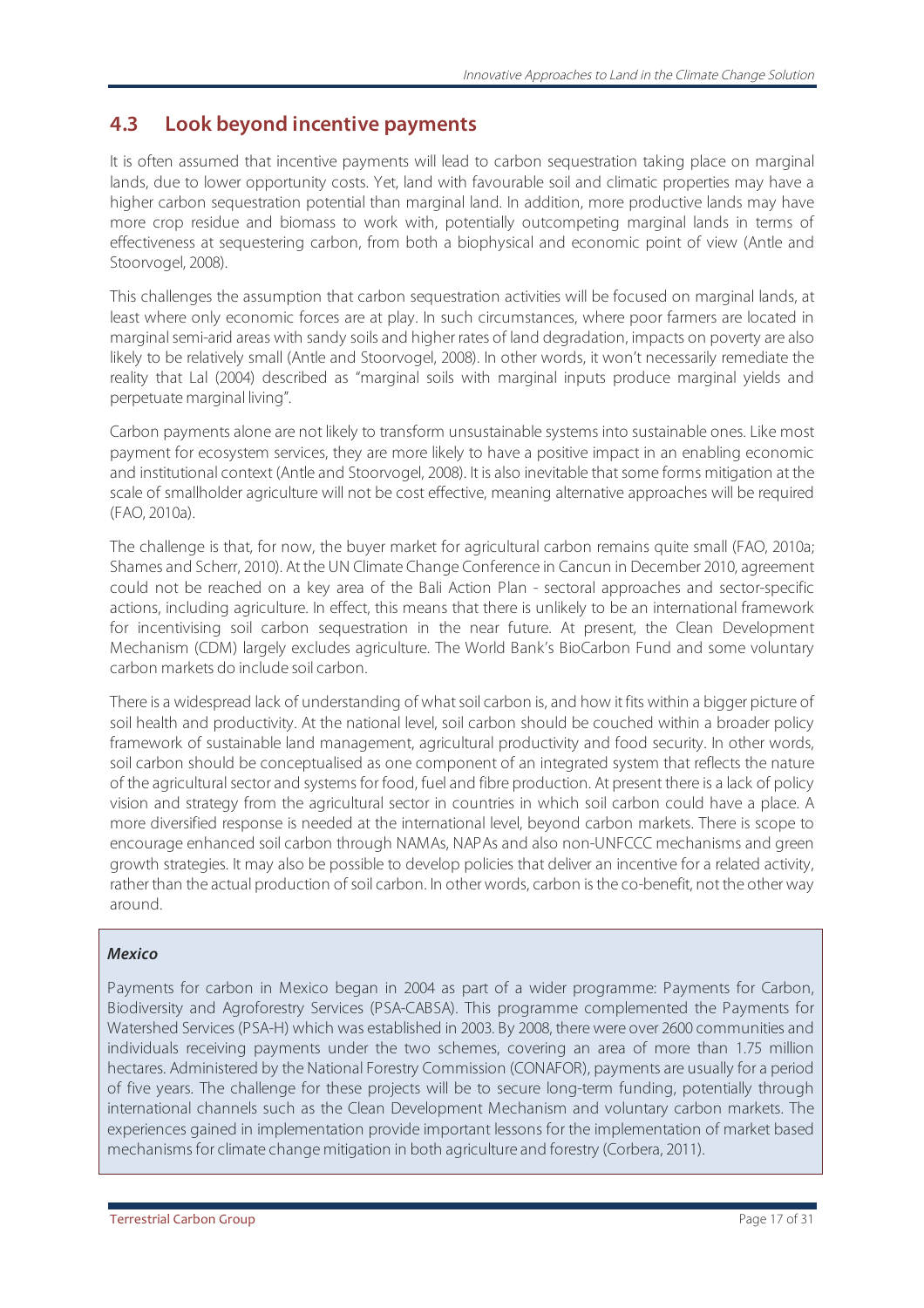## **4.4 Promote sustainable agricultural practices**

SOC can be enhanced through sustainable agricultural technologies such as no-till farming, composts and mulching, leguminous cover crops, water harvesting, agroforestry, integrated farming systems and the careful use of chemicals (Lal, 2004). Though improved agronomic yields in rain-fed agriculture, low SOC stock can be also enhanced. These improvements can come from improved water conservation, water harvesting and water-efficient farming systems (Lal, 2004). Despite this, it is important to note that there are no guarantees for the sequestration potential of no-till. The benefits can be overemphasised and there have been different results reported for no-till versus conventional-till farming, not all resulting in an increase in SOC pool in NT (see for example Christopher and Lal, 2009). There is also evidence that it is the combination of conservation farming practices, rather than isolated treatments, which can lead to improved CO2 mitigation potential - such as no-till, stubble retention and N fertilization combined. See for example Wang and Dalal (2004). In more recent work on vertisols in a semiarid subtropical region, Dalal et al. (2011), found that tillage effects on SOC and soil total N were small. While crop residue retention and N fertilisation did have benefits/ particularly in the early years, it does not seem that these benefits keep accruing over time.

#### *Zambia*

The Conservation Farming Unit (CFU) was established in 1995 to develop and promote the adoption of Conservation Farming (CF) and Conservation Agriculture (CA) practices by Zambia's small-scale farming community. The CFU was established in response to the realization that, even in good seasons, the majority of small-scale farmers in Zambia are unable to produce adequate quantities of food to feed their families until the next harvest. It was also acknowledged that conventional cultivation practices, including deforestation and burning, were unsustainable and were leading to significant environmental degradation in some areas of the country (Conservation Farming Unit, 2011). It was around this time that the Government of Zambia endorsed the promotion of CF as national extension policy. The government says at least 180,000 small holder farmers are now using CA principles, covering 325,000 hectares, with a focus on minimising soil disturbance, maintaining a permanent soil cover and promoting crop rotation (Bafana, 2010).

### **4.5 Recognise the potential of rangelands**

From a carbon point of view, grassland ecosystems, including rangelands, are very important. Grasslands occupy two-thirds of global agricultural area and represent a major terrestrial carbon stock which has the potential to be increased with appropriate management (FAO, 2009; Neely et al., 2009). Globally, there are approximately 120 million pastoralists who are responsible for more than 5000 million hectares of rangelands, which store up to 30% of the world's soil carbon (Tennigkeit and Wilkes, 2008). Estimates suggest that improved rangeland management has the biophysical sequestration potential of 1300-2000 MtCO<sub>2</sub>e up to 2030 (Tennigkeit and Wilkes, 2008). This technical mitigation potential of grasslands is greater than that for methane emissions from ruminant animals or manure management emissions (FAO, 2009).

Reversing land degradation in extensive dryland areas through improved pasture and rangeland management has the potential to significantly improve the global soil carbon sink and have both mitigation and adaptation benefits (Neely et al., 2009). Improved management of grasslands is also critical to food production and sustainable development in many countries as well as to the one billion people who depend on them (FAO, 2009). Grassland management interventions that can increase carbon inputs to the soil, increase above ground woody vegetation and reduce losses in vegetation include (FAO, 2009):

- The introduction of new species and varieties;
- Fire management;
- Restoration of organic soils and degraded lands;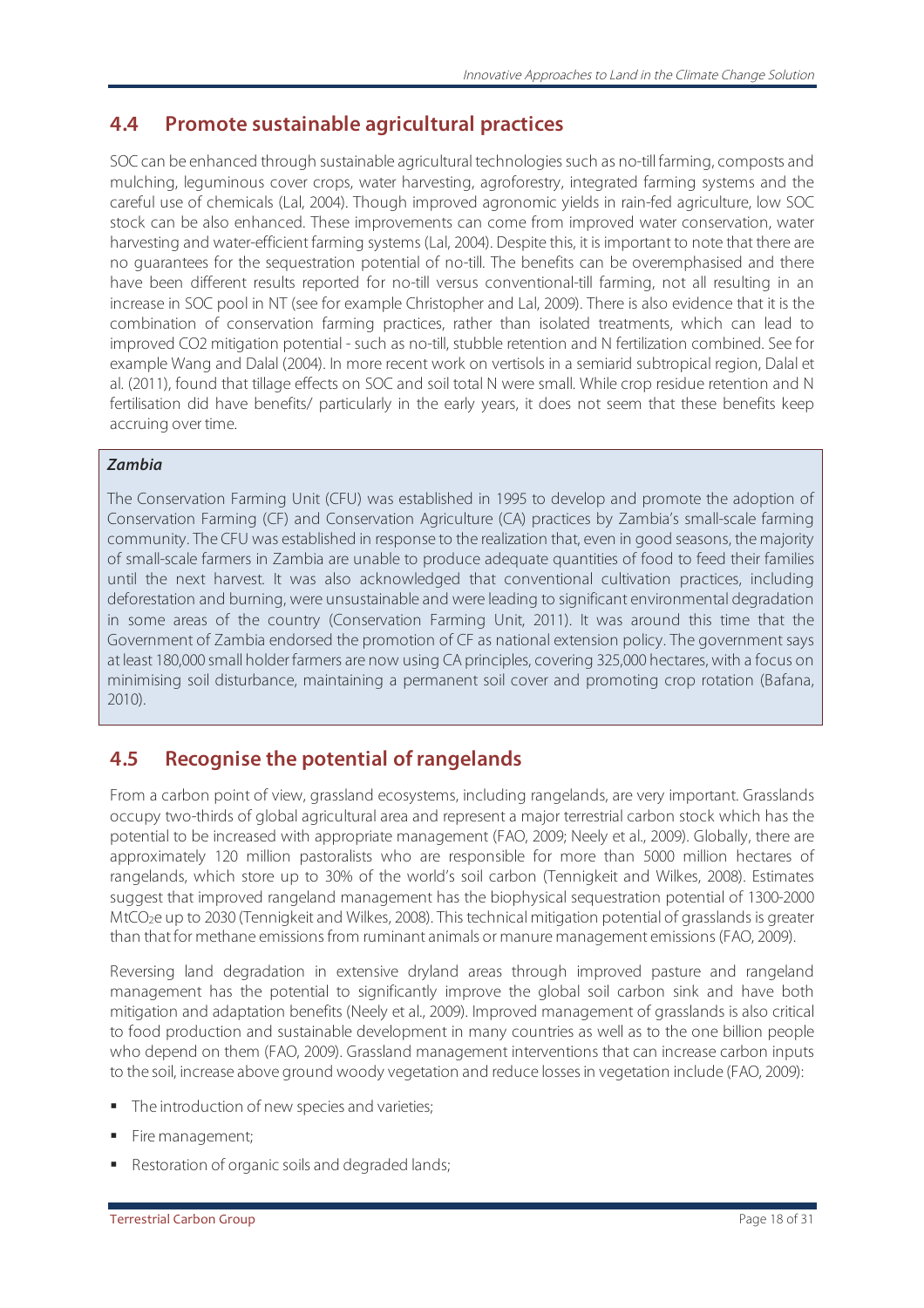- **Extending the use of perennial crops;**
- **Increasing tree cover in silvopastoral systems;**
- Managing grazing intensity and duration/periodicity; and,
- Improving pasture quality.

As with smallholder cropland based carbon finance projects, the need for aggregating carbon assets and the potential role of organisations as 'aggregators' should to be considered (Tennigkeit and Wilkes, 2008).

Here, it is also worthwhile highlighting the potential role of livestock in extensive rangeland systems. The challenge for policy makers, researchers and practitioners will be to envisage new ways to integrate animals into ecosystems in order to foster regeneration, rather than reduce resilience. This is particularly the case in complex ecosystems that need "gentle continual disturbance" in order to flourish (Janzen, 2011, in press).

#### **4.6 Roll-out and scale-up demonstration projects**

A key barrier to action on enhancing soil carbon is the lack of evidence on what actually needs to be done. In turn, it is unclear what value soil carbon actually has in terms of productivity and sustainability. At present, carbon research is commonly organised around major land classes – forests, croplands, grasslands and drylands, and wetlands and peatlands (Terrestrial Carbon Group, 2009a). While much is already known and considerable capacity and expertise is available, research and information synthesis for carbon management techniques have not been equally distributed across carbon pools, land use types, and regions of the world (Terrestrial Carbon Group, 2009a). The development of cost-effective, easy to use tools and methodologies and spatially-resolved, accurate data-gathering is needed to expand focus to all land classes (including complex landscapes), regions, and carbon pools.

Today, it is technically possible to measure and monitor all major carbon pools using existing methods and systems (Terrestrial Carbon Group, 2009b). However, there is considerable variety among countries in their ability to measure and monitor all types of terrestrial carbon. While some have sophisticated measurement and monitoring capacity, in general, non-Annex I countries have limited data-gathering capacity and access to reliable existing datasets and conversion equations. Existing reports and international guidance provide a solid foundation for current and future work. However, there are significant differences in guidance for reporting emissions and sequestration across scales and sectors and streamlined processes are needed for approving consistent definitions, standards, and methodologies. Efforts to improve convergence and consistency can produce synthesized scientific knowledge, harmonized reporting guidelines and methodologies, compatible terminology, definitions, and classifications, and integrative modelling. Likewise, expanding and building regional and global networks can provide needed linkages across field research and technological advancements and facilitate access to tools, databases, technical support, infrastructure, and extension services.

#### *GlobalSoilMap.net*

A global effort to produce the world's first freely-available, fine-resolution (~100m), 3-dimensional digital map of the world's soils began in 2006, and was officially launched in 2009 (Sanchez et al., 2009). The collaboration between scientists and organisations around the world is an initiative of the Digital Soil Mapping Working Group of the International Union of Soil Sciences. The aim is to fill an information gap by providing accessible quantitative, up-to-date and spatially referenced data on soil properties for the whole world. There are currently 8 nodes: South Asia, East Asia, EurAsia, Latin America and Caribbean, North America, Sub-Sahara Africa, Central and West Africa – North Africa, and Oceania. The official launch of the Oceania Node (Australia, New Zealand, Indonesia and the Pacific Islands) took place in February 2011. See www.globalsoilmap.net for more information on this project.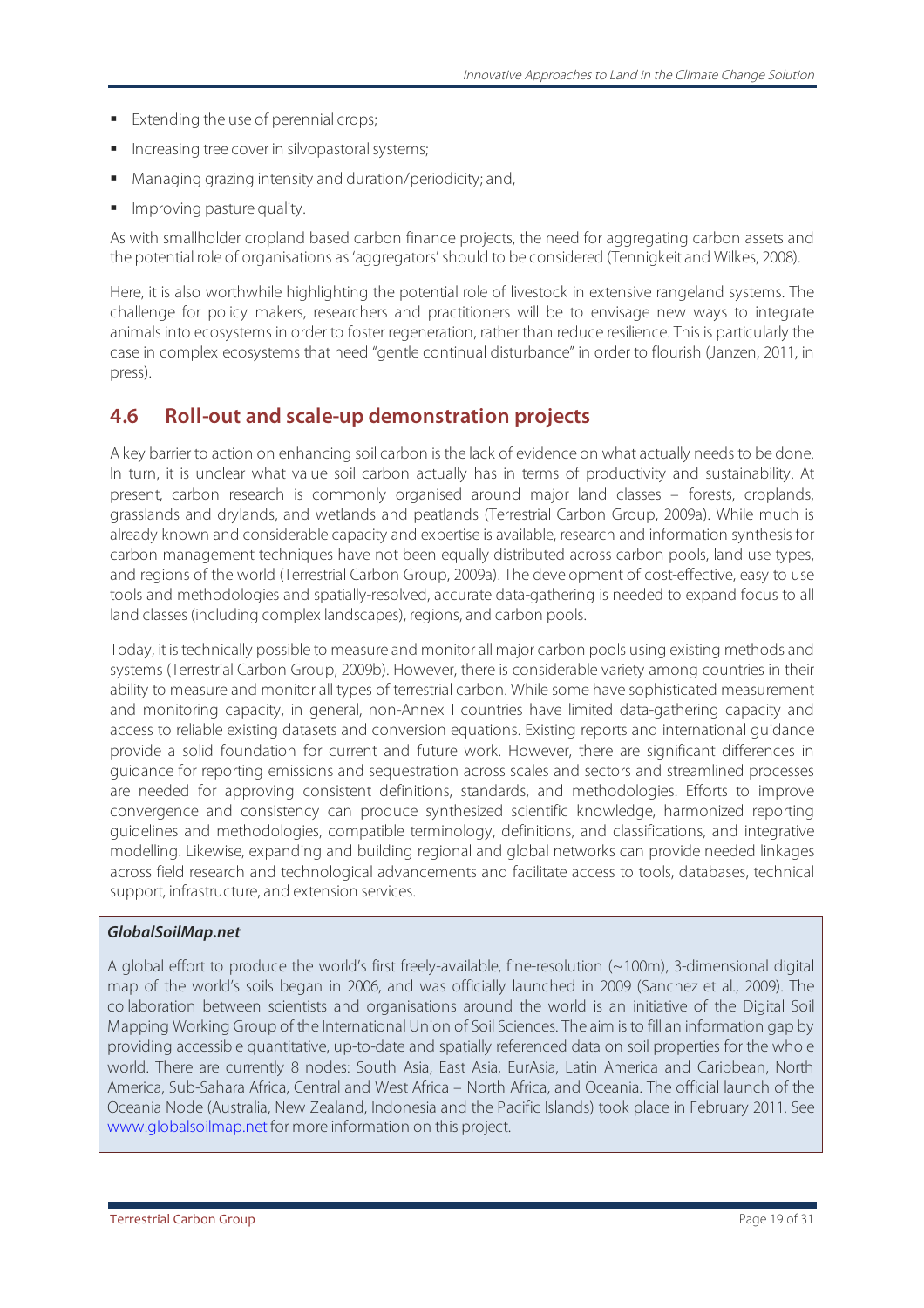Diverse local, national, and regional circumstances can be accommodated by developing a regionallyrelevant mix of management practices, measurement approaches, conversion equations, and models as well as planning for changing regional climatic conditions. Even so, there is a lack of clarity around how much it will actually cost, what capacities are needed and who should be responsible. Demonstration projects would be valuable where they contribute to the evidence of the benefits of soil carbon for factors such as productivity and soil fertility and a greater understanding of permanence. Comprehensive soil inventories are needed to facilitate both this understanding and MRV. National soil inventories are a good first step, followed by adequate MRV systems. Greater capacity will be needed to implement these actions, including institutional capacity. The high cost of MRV also needs to be addressed. Greater evaluation is needed of both the costs and benefits of the range of options (and incentives) available to increase soil carbon. NAMAs are a possible way to get started. Lessons can also be learnt from a range of existing responses including the CDM and A/R, Voluntary Carbon Standard, MRV in the forestry sector, the process of creating inventories of land use and emissions in individual countries, including projects to quantify soil carbon.

## **5 Linking agriculture and forestry**

As described in section 1, it is clear that linkages between agriculture and forestry add another important dynamic affecting the broader context and responses to it by both policy makers and individual decision makers on the ground. Here two issues at the nexus of multiple land uses are considered: food security, land use planning .

Common solutions for managing these linkages include better land use planning, scenario modelling, cross sectoral cooperation in the public and private sector and inter-district, inter-state and international cooperation across borders. There must also be a mandated national organisation with the responsibility and power to ensure this cooperation takes place.

## **5.1 Food Security**

In using the term food security, we mean the definition as accepted by the FAO that: "Food security exists when all people, at all times, have physical and economic access to sufficient, safe and nutritious food that meets their dietary needs and food preferences for an active and healthy life". Every year, even in good years, households can still have days when they have no access to food. Food security at the household and local level is different to food security at the national level. There are misconceptions about food security based on the fact that these differences are not recognised. Food security is an issue for the whole value chain. It is not just about one crop or one portfolio - food security extends beyond the agricultural ministries, and needs to involve ministries of health, employment, finance, planning.

As for agriculture, practical actions are required, from addressing food storage problems to making appropriate technology availabile, including seeds and fertilizers. Policy development and implementation needs to involve participatory action, cross-ministry involvement and targeted communications.

#### *Malawi*

Gliricidia, Tephrosia, Faidherbia and other leguminous cover crops are potential tools for farmers seeking to adapt their agricultural systems to better cope with adverse climate change (Garrity et al., 2010). In addition, the use of 'fertiliser trees' such as *Faidherbia* can be effective in reducing reliance on inorganic fertilisers, especially in areas of low soil fertility. In Malawi, crops have been cultivated under Faidherbia albida for generations. Given the associated improvements in maize yields, the Government of Malawi launched an Agroforestry Food Security Programme in 2007. This programme provides tree seeds, nursery materials, and training for a range of agroforestry species, including fertilizer trees (Garrity et al., 2010).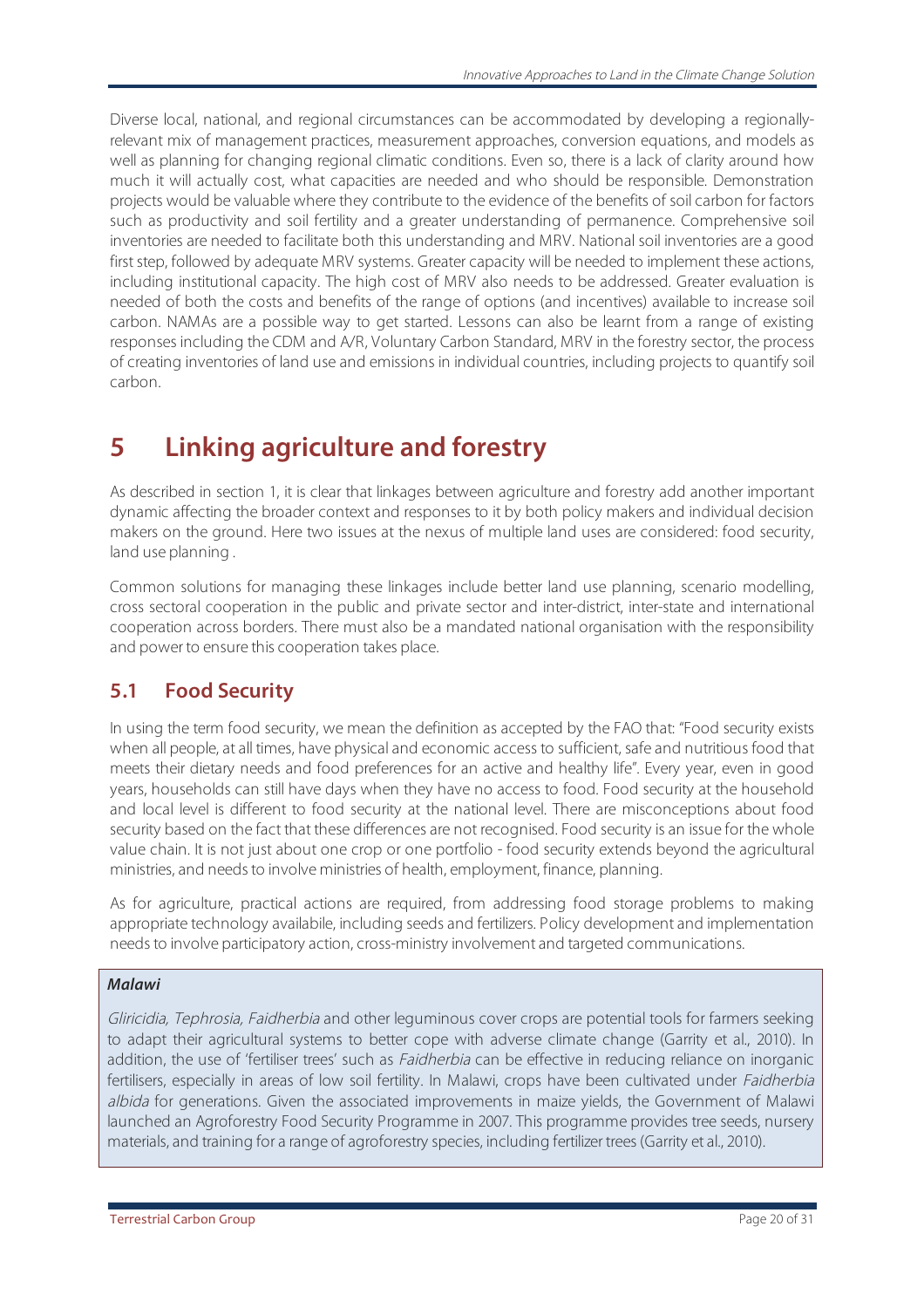### **5.2 Land Use Planning**

Land-use planning involves determining which area of land will be used for what purpose so as to optimise sustainable development outcomes. Land use planning is inherently political. There will always be winners and losers, so decisions (and tradeoffs) must be made. This means that process is important – involving all stakeholders is key. This may extend beyond national borders. There is also the need for agencies that go across borders. Lessons can be learnt from the management of RAMSAR sites, International Heritage Sites, the Kavango-Zambezi TFCAs and the Nile Treaty and watershed management in the Mekong. There needs to be political support at the highest level for land use planning to be possible and effective. This will require the streamlining of conflicting policies across sectors, and true collaboration between government departments. There are lessons to be learnt from previous experience, with many examples around the world showing the need to reconcile the objectives of different ministries.

Mechanisms are needed to allow decision makers to compare various pathways and directions. A key issue is the need for publicly available spatial data to allow for spatial planning and for stakeholder input into the process. Not all spatial planning is equal - there is good and bad - depending on how economic and ecological factors are reconciled. A publicly available online tool to allow for hypothetical 'scenarios' to be tested could be useful to simulate the consequences of decisions, raise awareness and envisage alternative futures.

There is a need for both top down and bottom up planning that goes beyond the short term needs of high-value industries such as mining, towards a direction based on national interest. At the international level, there is a need for a high level organisation(s) or forum(s) to mandate, develop and enforce specific agreements in relation to certain land use resources and conservation. Lessons could be learnt from the WTO process.

At the national level, an effective approach would include:

- Integrated land use planning, policy and regulations
- A recognized authority to categorize protected versus open land, top-down to bottom up, with regulatory mechanisms
- Inter-institutional coordination mechanisms
- Involvement of stakeholders at various levels and from competing interests
- Spatial databases

#### *Eururalis*

The ambition of the EURURALIS project is to develop a discussion oriented tool to support policy makers in discussions about the future of rural areas in the European Union with scientifically sound data and methodologies. Eururalis 1.0 and 2.0 were initially developed with help of the former Dutch Ministry of Agriculture and it is now supported by several EU countries. An important feature of the EURURALIS toolbox is the consistent linkage between economic and biophysical domains and the linkage between global and local scales. The Eururalis modelling framework links three models: LEITAP, IMAGE, and CLUE-s(Prins et al, 2011). Maps and graphs indicating a variety of possible futures for Europe, with four plausible main scenarios as starting points. Version 1.0 was released in 2004 and Version 2.0 followed in 2007. The focus was especially on Europe. Eururalis 3.0, released in 2010 and funded by the Dutch Ministry of Economic Affairs, Agriculture and Innovation, includes innovative methodologies for policy assessment (e.g. a new agro-biodiversity indicator) and the assessment of the impact of the agricultural policies on people, planet and profit indicators and land use. The EURURALIS is looking to broaden its scope and application globally through the development of sustainability impact assessment tools for all countries in the world. In particular, this scenario modelling and spatial analysis tool could have broad application across developing countries. For more information go to: http://www.eururalis.eu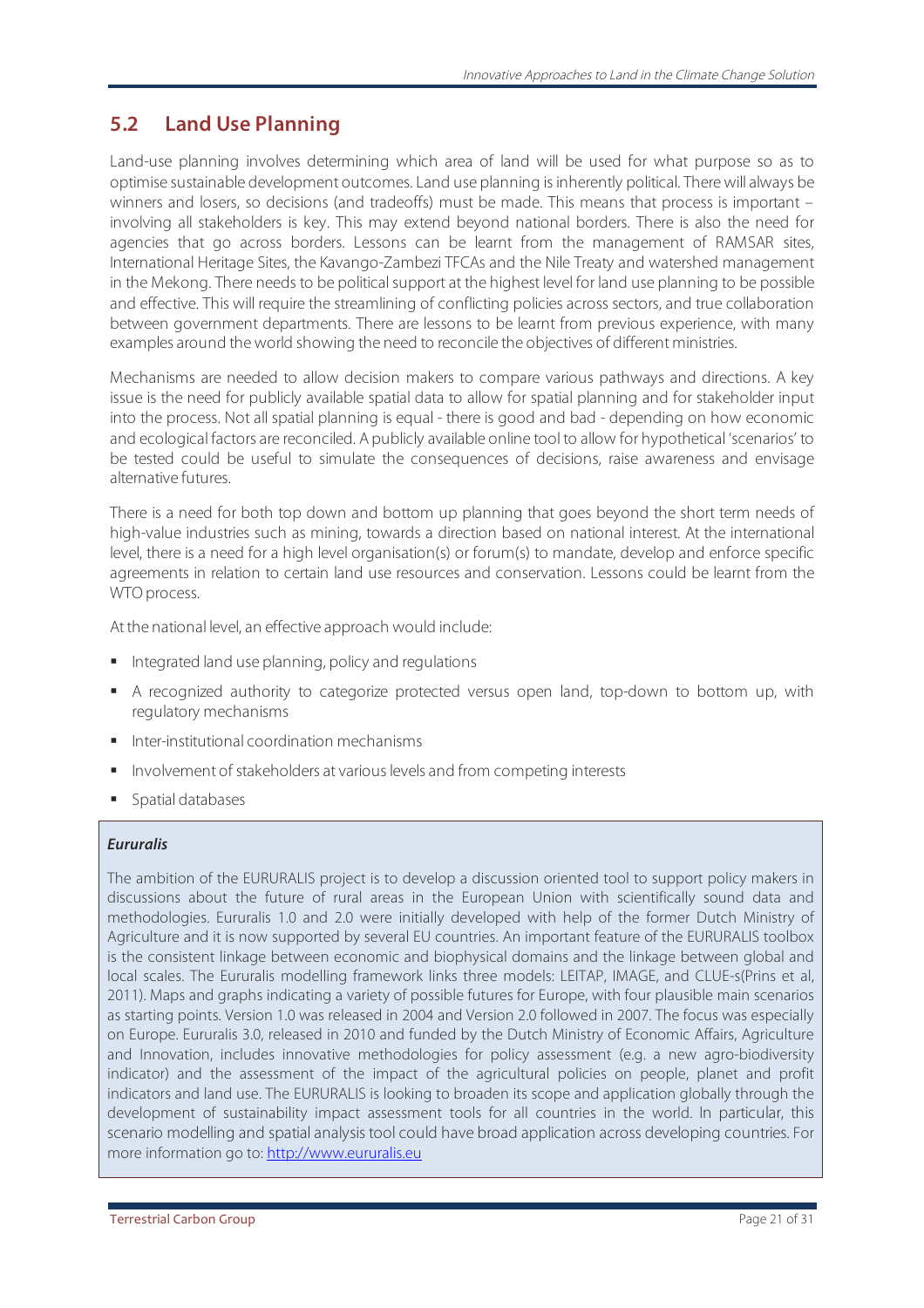A related process to land use planning is low emission development strategies. At least 30 Annex I countries and 16 non-Annex I countries that have produced a national climate change strategy or LEDS to date (OECD, 2010). Non-Annex I countries included Bangladesh, Brazil, Chile, China, Costa Rica, Guyana, Honduras, India, Indonesia, Korea, Mexico, Peru, South Africa, Tajikistan. Almost all included the agriculture and forestry sectors. In an overview of these LEDS, the OECD (2010) found that there is no single common formula for a LEDS and the scope and content will depend on national circumstances. However, common critical factors for success included: identifying priorities, maintaining a flexible approach in line with national economic development priorities, and providing transparent and objective analysis through a collaborative process(OECD, 2010).

## **6 Where to from here?**

## **6.1 Allow time for transition**

Full implementation of all the essential functions and organisations required for a comprehensive system to deliver terrestrial carbon mitigation will require an evolutionary process, planning for which means taking a long-term view. It means considering not only the systems to be established today, but how these systems will be compatible with the later inclusion of other land uses (Terrestrial Carbon Group, 2009c). For example:

- The functions and institutions (including reserves, registers and exchanges) originally established for REDD+ will need to be "upwardly compatible" with the later inclusion of agriculture and other land uses;
- Common data requirements of different land uses should be determined to allow the coordination of data gathering and interpretation in these areas, even if one land use will not be phased into the accounting until after another. This will avoid duplication and maximise effectiveness of the resources available; and,
- Credible Quality Assurance / Quality Control procedures will be required to ensure that we can form a global picture of emissions and sequestrations from land use sectors covered by international and national responses.

Generating the economic impetus for such action will inevitably require a mix of sources of funding including international funds, and international trading – under bilateral, multilateral and/or global arrangements - where the unit of product is based upon emissions reduced or carbon sequestered. To be scalable and sustainable over the long run, long-term effective participation of both the public and private sectors in both developing and developed countries will be required. In practical terms, to achieve scale and sustainability, the system must be flexible and take into account evolving capabilities and resources over time. It must be capable of delivering the necessary mitigation potential from the AFOLU sectors, starting with REDD+.

Time needs to be allowed for new policies and frameworks to work. Too often reforms are abandoned before they've had a chance to evolve. As has been highlighted in this report, local context is important. Just as it is important not to generalise too much from context specific successes, so too is it important not to generalise too much from context specific failures.

## **6.2 Get the institutional framework right**

In their report on "Growing within Limits" (van Vuuren and Faber, 2009), the Netherlands Environmental Assessment Agency called for "appropriate institutional conditions" to drive the innovation and fundamental transitions needed to bring about a green economy. It seems that this is the key challenge figuring out what such institutional conditions might be and how effective policies might be designed.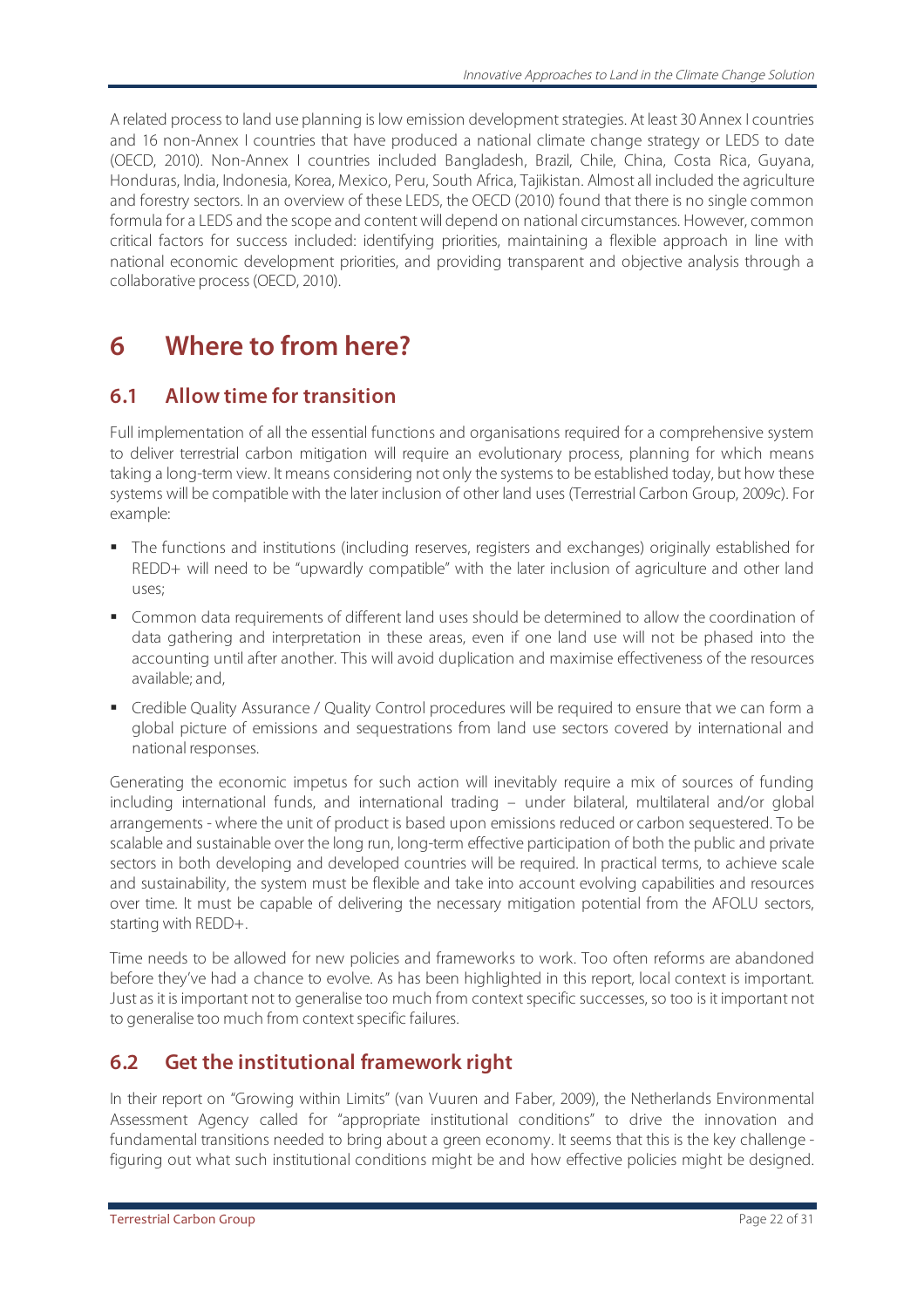Perhaps most importantly, what we still need are more concrete examples of low carbon, climate resilient growth (Evans, 2010). Now more than ever, we need innovation policy approaches for land.

REDD+ may be new but there are lessons to be learnt from other initiatives such as forest certification, community-based natural resource management and integrated conservation and development projects (ICDPs). In an assessment of past experience with ICDPs, Blom et al. (2010) found that the following were important lessons for REDD and tropical conservation at the project scale:

- Have measurable and clearly defined goals, with a mechanism for monitoring and evaluation;
- **Project duration should reflect the time commitment needed to achieve goals;**
- **Markets must be available for participant's products and services;**
- National policies should support project activities;
- Locally-based conservation should be applied where threats and solutions are local;
- Recognise and acknowledge tradeoffs between conservation and development;
- Develop an understanding of community heterogeneity, complexity and livelihood needs;
- Design projects to be adaptive and flexible;
- Involve the community in all phases and provide clear and sustainable community benefits; and.
- Collaborate with other projects engage in activities you know, collaborate with others for activities that you do not.

At the national scale, institutions are needed to establish clear governance frameworks between national and regional governments and to create credible and transparent systems and institutions to certify and audit the production of carbon mitigation as well as to coordinate with international institutions. This does not necessarily mean new institutions are required. Circumstances will vary from country to country depending on current capacity, financial resources and whether responsibility for functions can be taken on by existing organisations without conflicts of interest. In an assessment of policy, institutional, economic, and scientific developments in twenty countries (Terrestrial Carbon Group, 2011b) it became clear that there were some common elements of successful national approaches. For example, characteristics of success include:

- 1. A national climate change plan or other overarching policy is used to signal the government's intent and ensure coordination between government policies, regulations and departments. Such coordination is made a priority and includes links between national and sub-national approaches;
- 2. A multi-sectoral approach is taken to addressing the drivers of deforestation and forest degradation. For example, agroforestry is promoted to enhance farm forest cover and secure future timber supplies;
- 3. Incentive systems are built upon the recognition that both voluntary fund-based approaches and market-based system approaches have different merits and will be appropriate in different circumstances;
- 4. Investments are fit-for-purpose and build upon existing equipment available, technical capacity and expertise, with human capacity being harnessed where possible; and,
- 5. Regional cooperation and coordination is undertaken to maximize policy effectiveness. Such cooperation is in conjunction with capacity development at the national level.

In addition to an effective overarching policy framework, a coherent regulatory platform is necessary to (i) implement national and sub-national policies and measures, and (ii) stimulate changes in the use of land resources that achieve avoided emissions and increased sequestration (Terrestrial Carbon Group, 2009d).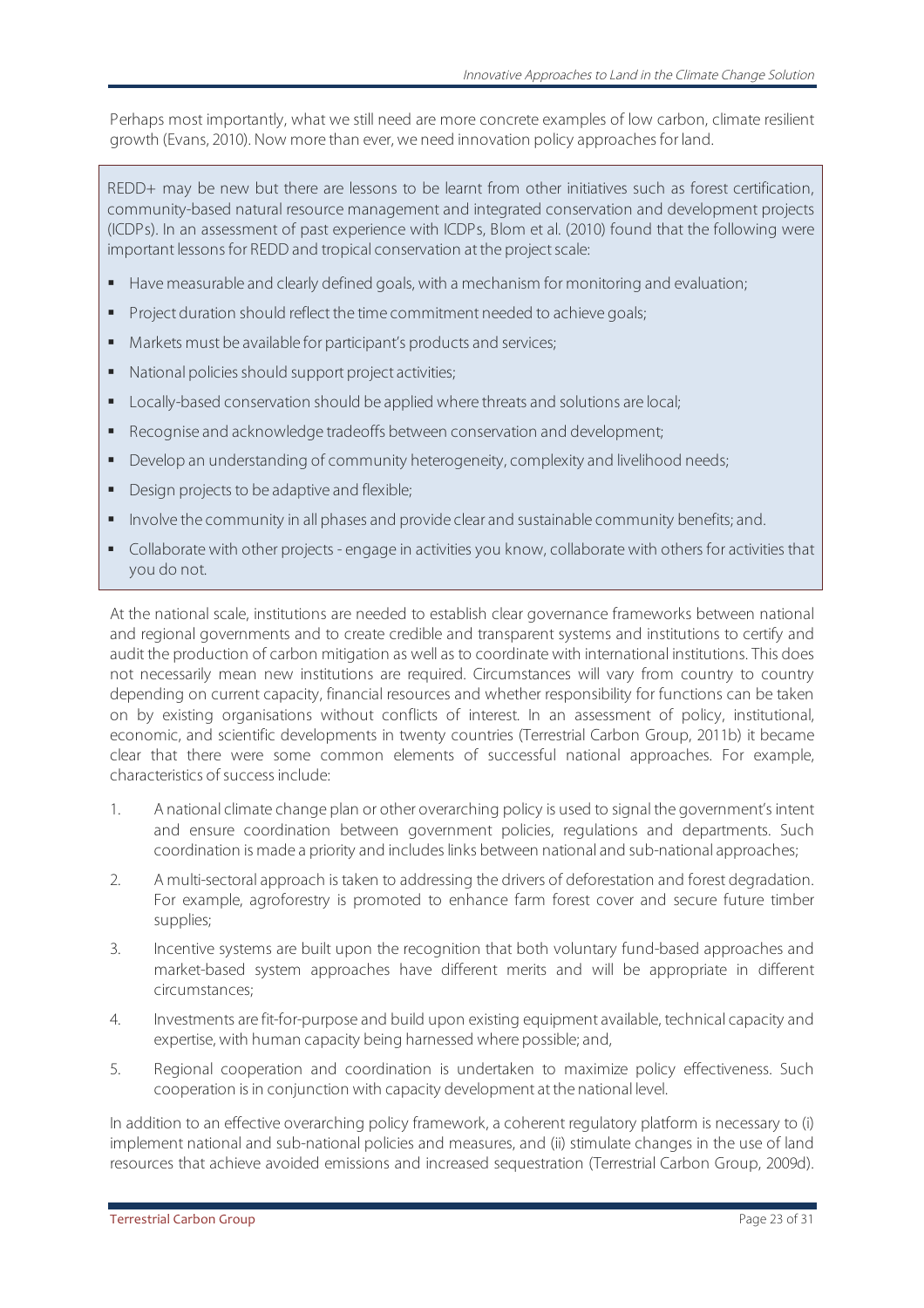Creating this platform involves reviewing existing laws and drafting new regulations to establish terrestrial carbon registers, exchanges, dispute resolution and enforcement mechanisms, and regulatory oversight. This includes addressing the question of what types of powers will the responsible institution governing the national system have in terms of monitoring and enforcement.

### **6.3 Work together**

In addition to precedents for many of the types of institutions required at the international and national level, it is also possible to learn from early experience. Implementation of effective land based mitigation requires a high level of technical, scientific and inter-stakeholder cooperation, capacity building and support. At all scales, work is already being done to lay down this foundation through the efforts of forest countries with support from developed countries. The next step is to ensure greater coordination between and across these scales of implementation.

The international community will need to work together. There will be many different solutions relevant and appropriate for different local social, economic, environmental and institutional contexts. Greater transparency and public reporting of the successes or failures of implementation would be of benefit not just to policy makers in the future, but to other countries as well.

Cooperation between governments can help to overcome shortfalls in capacity. While some countries have strong policies and institutions, they may be weaker on finance and economics or science and technical capacity. The reverse may also be true, where a country may be strong on the science but have weaker institutions. Cumulatively, there is much capacity that could be better shared, particularly across Africa, Asia and Latin America.

#### *Brazil*

A recently signed a Memorandum of Understanding between Brazil's National Institute for Space Research (INPE) and UN-REDD will make Brazilian satellite monitoring systems available to other UN-REDD Programme countries. INPE has committed to sharing its experience in large scale monitoring of deforestation that can help provide accurate and transparent data to the public. These data and monitoring systems (TERRA-AMAZON, PRODES, DETER, DEGRAD) will be made available to other countries to help them advance their own forest monitoring where current system are not sufficiently accurate or do not exist. To develop technical and institutional capacity, INPE will be responsible for training in a new center in Belem, Brazil, while FAO will be responsible for the in-country training and implementation. In two years time, the goals are to train technical people from 30-40 countries (FAO, 2010).

#### *Tanzania*

Tanzania's REDD strategy emphasises capacity building and infrastructure development at the national and sub national levels (Tanzania, 2010). The UN-REDD Programme in Tanzania is collaborating closely with the Finish-funded National Forest Resources Monitoring and Assessment of Tanzania (NAFORMA) Programme to train national experts in remote sensing and forest mapping. The NAFORMA project is currently undertaking a National Forest Inventory of Tanzania (UNREDD, 2010a). In addition to in-country training, the global UN-REDD Programme, in collaboration with the Brazilian Institute for Space Research (INPE), has organized intensive training on the satellite forest monitoring system based on the INPE model, with experts being trained in Brazil (UNREDD, 2010a). Google has also announced it will provide NAFORMA with data collector handheld sets, to test new technologies that can improve data collection and data integrity from the National Forest Inventory (UNREDD, 2010b). Meanwhile, Tanzania participates in the Southern African Fire Network (SAFNet) as well as in the Miombo Network.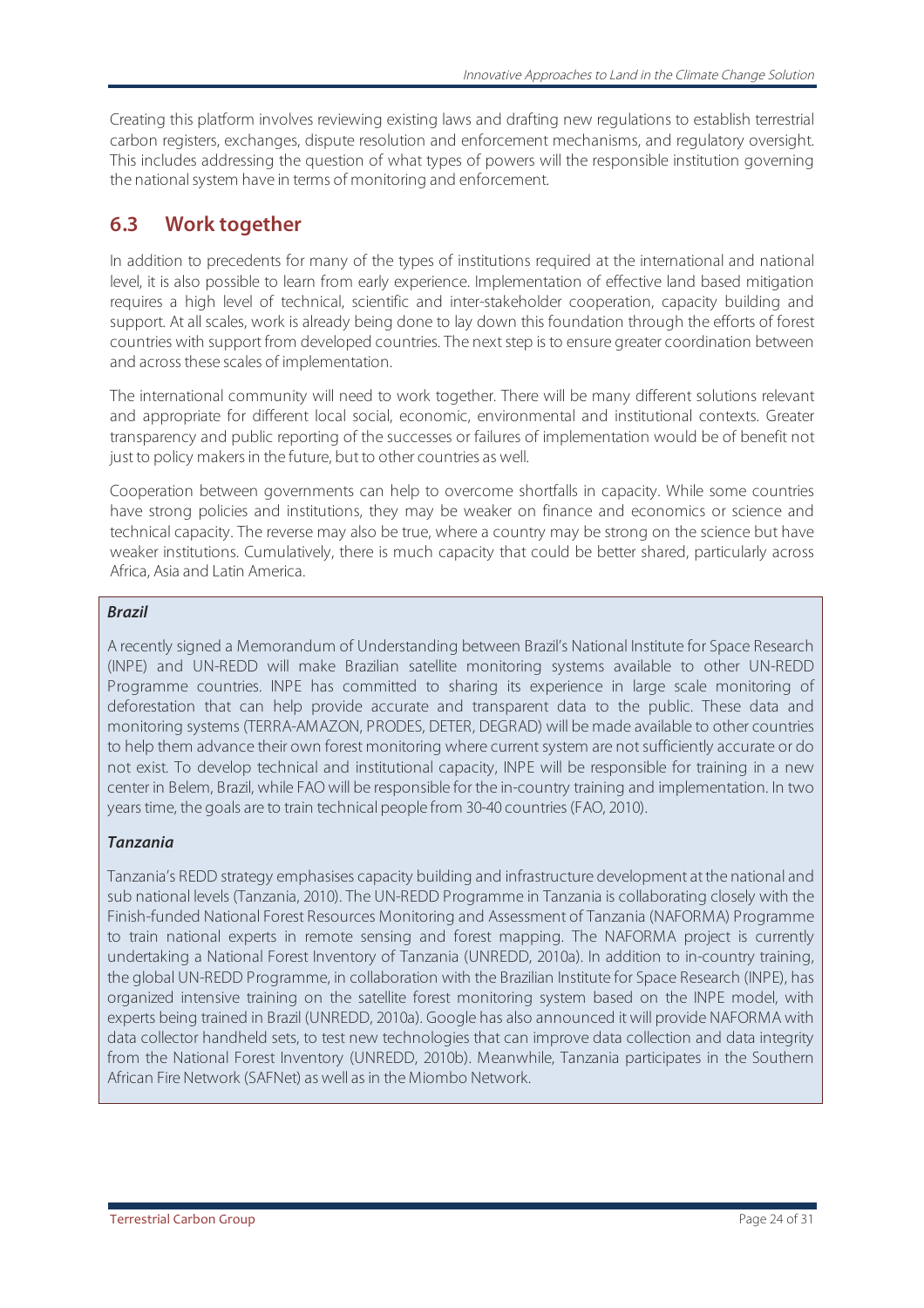## **7 Conclusions**

This report has shown that there are many ways in which innovative approaches can be taken to land in the climate solution. What is clear is that no one mechanism will deliver a one-size-fits-all solution. The messy international policy framework is not necessarily a problem, so long as nations seek to reconcile and coordinate their commitments at the national level.

While terrestrial carbon has crucial mitigation potential, not all policy approaches have to directly target carbon itself. In some instances, it may indeed be more effective to view carbon as a co-benefit to other ecosystem services and sustainable land management and adaption and mitigation efforts should be coalesced. This is because policy responses will be more successful if they are framed with the broader context of land use and land management systems in mind.

Potential innovative approaches to land in the climate change solution include:

#### *The 'plus' in REDD+*

- Reverse forest degradation
- **Encourage sustainable forest management**
- Meet demand through off-site substitution
- **Provide opportunities for alternative livelihoods**

#### *Addressing agriculture as a driver of deforestation*

- Recognise that agriculture itself has changing drivers
- Understand when intensive or extensive agriculture is appropriate
- Take practical action
- Reform trade rules
- Use innovative financing options

#### *Increasing soil carbon in forestry and agriculture*

- Recognise the different impacts of different land uses
- Address permanence and leakage
- Go beyond incentive payments
- **Promote sustainable agriculture**
- Recognise the potential of rangelands
- Roll-out and scale-up demonstration projects

#### *Linking agriculture and forestry*

- Recognise food security is different at different scales
- Involve the whole value chain in food security
- Create mechanisms to allow decision makers to compare future scenarios
- Make spatial data publicly available for land use planning

It is apparent that much good work is being done. This work is threatened by duplication and constant reinvention. Cooperation at all levels, between ministries, countries, and regions is critical to prevent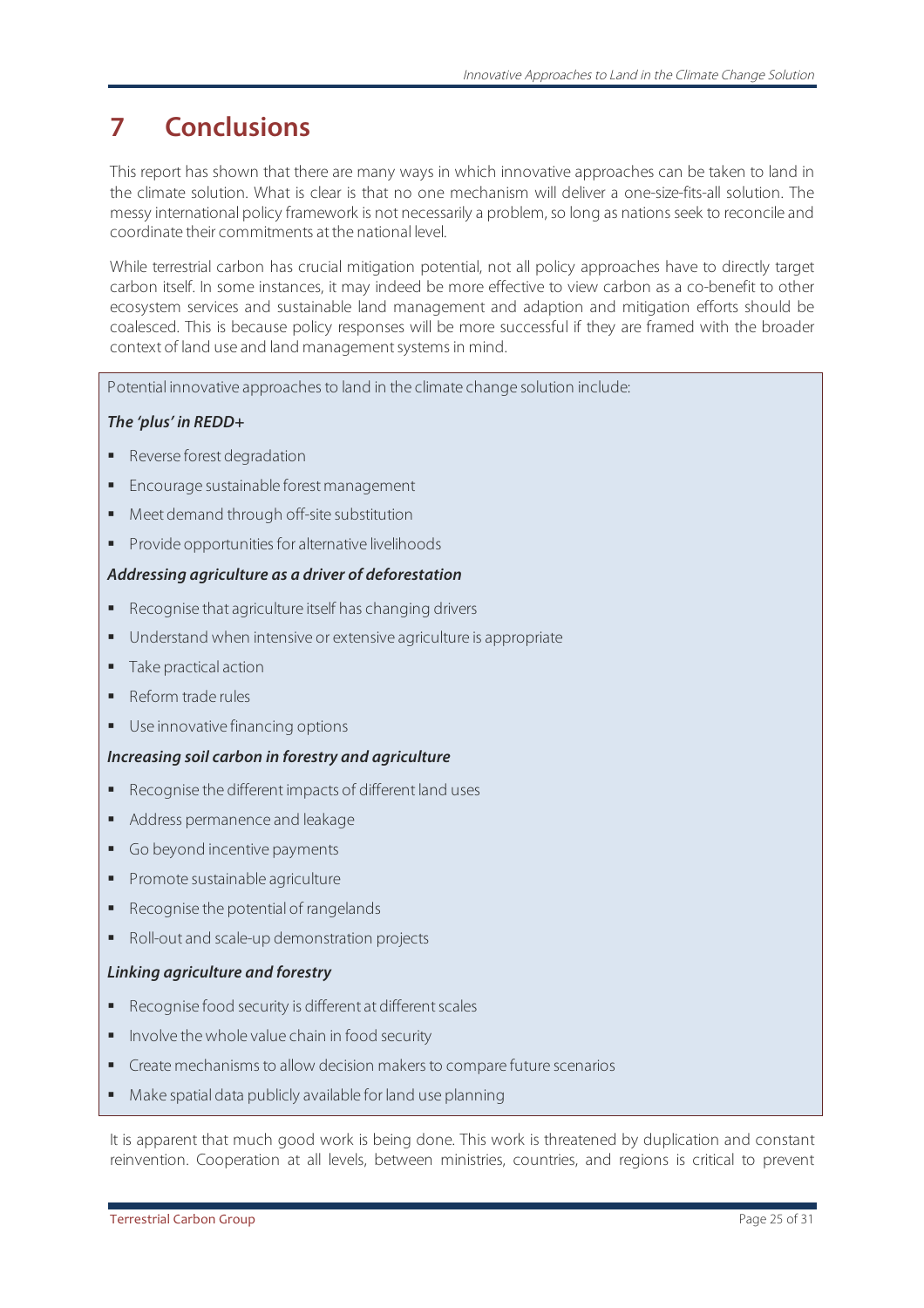unravelling of work that has already been done and creating resilient solutions that build on existing efforts. In this, artificial divisions between mitigation and adaptation approaches are counter-productive and again diminish the potential returns on existing efforts.

Governments need to be serious about allocating responsibility to a central organisation so that it can ensure that integrative approaches to land and climate change take place. They can also watch for 'orphan' issues that not necessarily profitable to the private sector and overlooked by the public sector. At the same time, governments also need to be serious about devolving responsibility to communities where appropriate, and allowing for true local participation and solutions.

There is also no single driver of deforestation, nor even a single driver of agricultural expansion. There are different types of agriculture (subsistence, smallholder and industrial) and different forces at work at different scales. There are different types of forest degradation and differences in how different soils respond to land use change. Again, this complexity is not necessarily a problem. Simplicity is not the opposite of complexity. Practical actions can be effective and 'cut-through' while still appropriate in a complicated context. We rely on land every day to survive. It is an intricate part of our lives. Changing the way we manage land not only requires changing the way we live, but changing the way we think.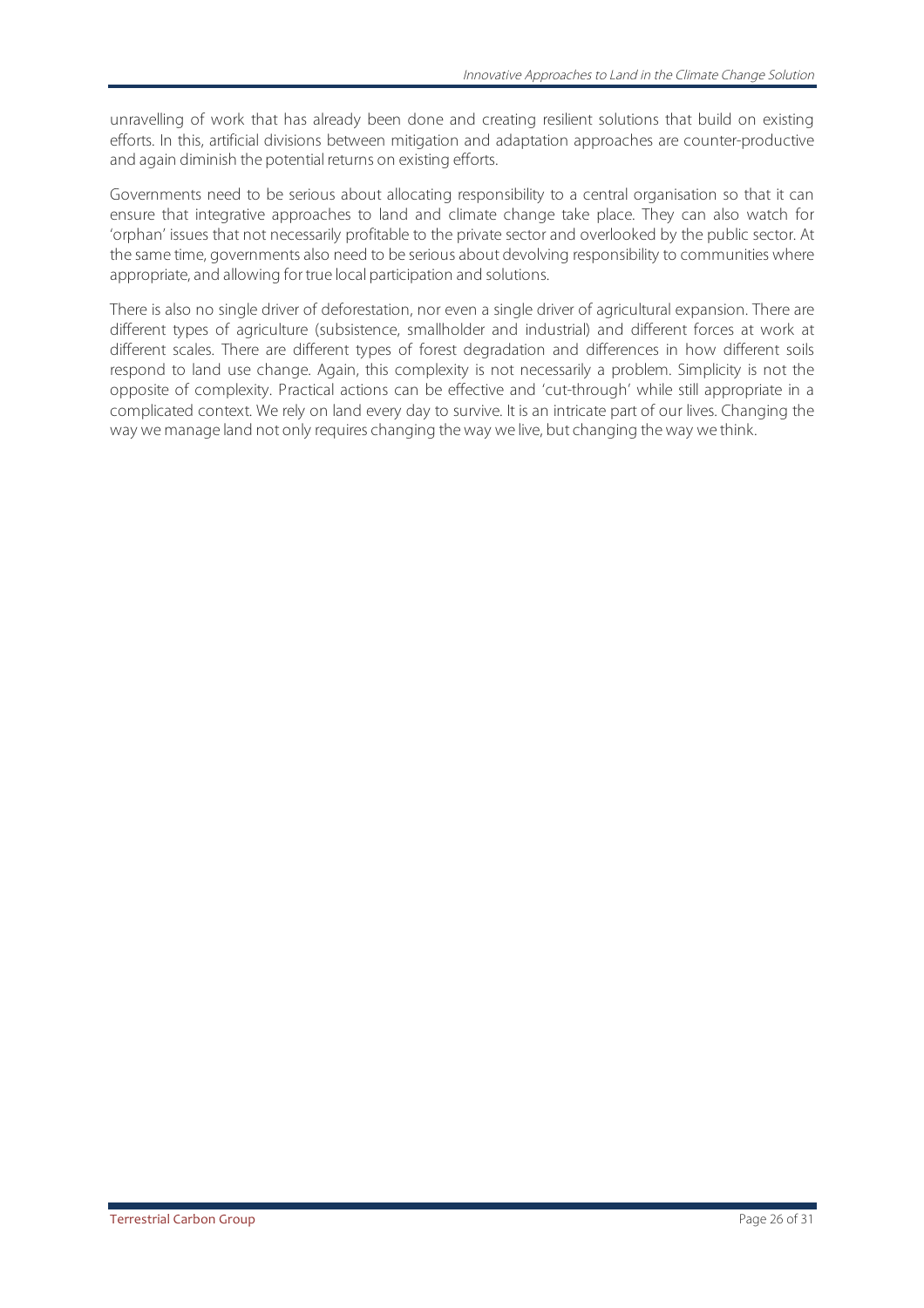## **Further Reading and References**

Angelsen, A., 2010. 'The 3 REDD I's' in *Journal of Forest Economics*, Vol. 16, No. 4.

Antle, J. M. and Stoorvogel, J. J., 2008. 'Agricultural carbon sequestration, poverty and sustainability' in Environment and Development Economics, Vol. 13, pp. 327-352.

Bai, Z. G., Dent, D. L., Olsson, L. and Schaepman, M. E., 2008. 'Proxy global assessment of land degradation' in Soil Use and Management, September 2008, 24, pp. 223–234.

Bignoni, M., 2010. The Cocoa Carbon Initiative' in Institutional models for carbon finance to mobilize sustainable agricultural development in Africa. Produced for review by the United States Agency for International Development (USAID). Prepared by EcoAgriculture Partners for International Resources Group (IRG). 21 June 2010.

Blandford, D. and Josling, T., 2009. Greenhouse gas reduction policies and agriculture: implications for production incentives and international trade disciplines. ICTSD-IPC Platform on Climate Change, Agriculture and Trade, Issue Brief No. 1, International Centre for Trade and Sustainable Development (ICTSD) Geneva, Switzerland and International Food and Agricultural Trade Policy Council (IPC), Washington DC, USA.

Blom, B., Sunderland, T. and Murdiyarso, D., 2010. 'Getting REDD to work locally: lessons learned from integrated conservation and development projects' in Environmental Science and Policy, Vol. 13, pp. 164-172.

Bugri, J. T., 2008. 'The dynamics of tenure security, agricultural production and environmental degradation in Africa: Evidence from stakeholders in north-east Ghana' in Land Use Policy, Vol. 25, pp. 271-285.

Burney et al., 2010. 'Greenhouse gas mitigation by agricultural intensification' in Proceedings of the National Academy of Sciences (PNAS), 29 June 2010, Vol 107, No. 26, pp. 12052-12057.

Canadell, J. G., M. R. Raupach, and R. A. Houghton. 2009. 'Anthropogenic CO2 emissions in Africa' in Biogeosciences, Vol. 6, pp. 463-468.

Christopher, S. F. and Lal, R., 2009. 'Regional study of no-till effects on carbon sequestration in the Midwestern United States' in Soil Science Society of America Journal, Vol. 73, No.1, January-February 2009, pp. 207-216.

Corbera, E., 2011. 'Mexico's PES-carbon Programme: a preliminary assessment and impacts on rural livelihoods' in Payments for Environmental Services, Forest Conservation and Climate Change: Livelihoods in REDD? Tacconi, L., Mahanty, S. and Sulch, H. (Eds). Edward Elgar Publishing Ltd. Cheltenham (UK) and Northampton (USA). pp. 54-81

Dalal, R. C., Allen, D. E., Wang, W. J., Reeves, S. and Gibson, I, 2011. 'Organic carbon and total nitrogen stocks in a Vertisol following 40 years of no-tillage, crop residue retention and nitrogen fertilisation' in Soil Tillage and Research, Vol. 112, Issue 2, pp.133-139.

DeFries, R.S., Rudel, T., Uriate, M. and Hansen, M., 2010. 'Deforestation driven by urban population growth and agricultural trade in the twenty-first century' in Nature Geoscience, Vol. 3, March 2010, pp. 178-181.

DeFries, R., Achard, F., Brown, S., Herold, M., Murdiyarso, D., Schlamadinger, B. and de Souza Jr, C., 2007. 'Earth observations for estimating greenhouse gas emissions from deforestation in developing countries' in Environmental Science and Policy, Vol. 10, pp. 385-394.

Dibden, J., Potter, C. and Cocklin, C., 2009. 'Contesting the neoliberal project for agriculture: Productivist and multifunctional trajectories in the European Union and Australia' in Journal of Rural Studies, Vol. 25, pp. 299-308.

Evans, A., 2010. Globalization and Scarcity: Multilateralism for a world with limits. Center on International Cooperation, New York University, November 2010.

FAO, 2005. Global Forest Resources Assessment 2005. http://www.fao.org/forestry/32033/en/

FAO, 2007. Potential to sequester additional carbon in soils on cropland. Map accessed through the GeoNetwork. [Site accessed January 2011]. http://www.fao.org/geonetwork/srv/en/metadata.show?id=31152&currTab=simple

FAO, 2009. Grasslands: Enabling their potential to contribute to greenhouse gas mitigation. A submission by the Food and Agriculture Organisation of the United Nations (FAO) to the United Nations Framework Convention on Climate Change (UNFCCC). FAO, April 2009.

FAO, 2010a. Climate Smart Agriculture: Policies, Practices and Financing for Food Security, Adaptation and Mitigation. Paper prepared as technical input for the Hague Conference on Agriculture, Food Security and Climate Change, 31 October – 5 November 2010. Food and Agriculture Organisation, Rome.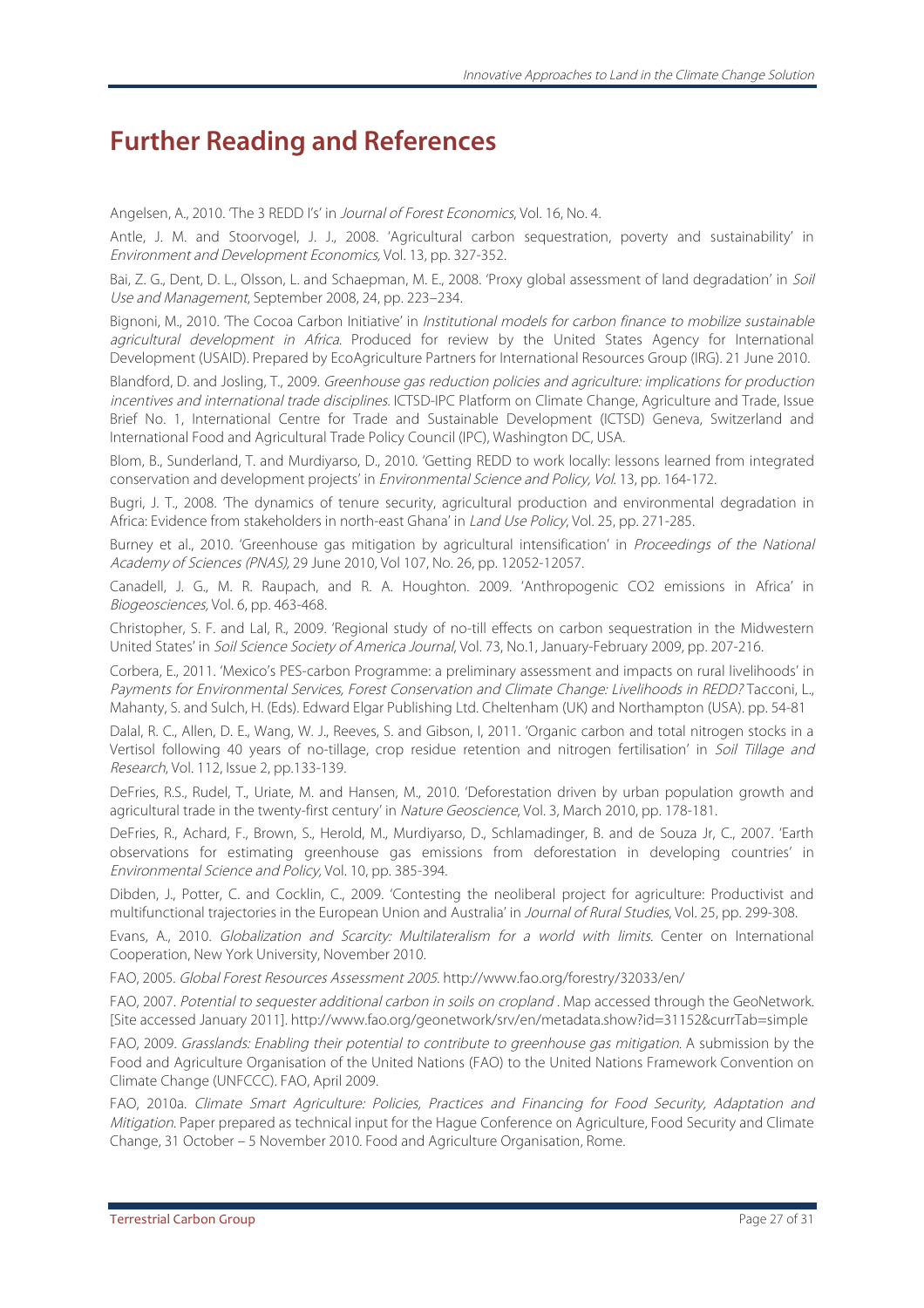FAO, 2010b. Towards a work programme on agriculture. A submission to the AWG-LCA of the UNFCCC by the Food and Agriculture Organization of the United Nations. FAO.

Foley, J. A. 2005. 'Global Consequences of Land Use' in Science, Vol. 309, pp. 570-574.

FWPA, 2011. Review of Policies and Investment Models to support continued Plantation Investment in Australia. Forests & Wood Products Australia, Melbourne.

Garrity, D. P., Akinnifesi, F. K., Ajayi, O. C., Weldesemayat, S. G., Mowo, J. G., Kalinganire, A., Larwanou, M. and Bayala, J., 2010. 'Evergreen Agriculture: a robust approach to sustainable food security in Africa' in Food Security, Vol. 2, No. 3, pp. 197-214.

Gibbs, H. K., Ruesch, A. S., Achard, F., Clayton, M. K., Holmgren, P., Ramankutty, N. and Foley, J. A., 2010. 'Tropical forests were the primary sources of new agricultural land in the 1980s and 1990s' in PNAS, 21 September 2010, Vol. 107, No. 38, pp. 16732-16737.

Guo, L. B. and Gifford, R. M., 2002. 'Soil carbon stocks and land use change: a meta analysis' in Global Change Biology, Vol. 8, pp. 345-360.

ICRAF, 2009. The Case for Investing in Africa's Biocarbon Potential. Policy Brief No. 04, 2009 Swallow, D., Minang, P. A., Meadu, V. and Chomba, S. (Eds).World Agroforestry Centre (ICRAF) and the ASB Partnership for the Tropical Forest Margins.

IEA, 2007. Potential contribution of bioenergy to the world's future energy demand. International Energy Agency, Paris, France.

IFA, 2009. Fertilizer Industry Advises Farmers to Adopt Balanced Fertilization Practices Including All Nutrients. Press Release. 10 December 2009. The International Fertilizer Industry Association (IFA).

Janzen, H. H., 2011. 'What place for livestock on a re-greening earth?' in Animal Feed Science and Technology, in press.

Kiers, E. T., R. R. B. Leakey, A. Izac, J. A Heinemann, E. Rosenthal, D. Nathan, and J. Jiggins. 2008. 'Agriculture at a Crossroads' in Science, Vol. 320, 18 April 2008.

Kissinger, M. and Rees, W. E., 2009. 'Footprints on the prairies: Degradation and sustainability of Canadian agricultural land in a globalizing world' in Ecological Economics, Vol. 68, Issues 8-9, 15 June 2009, pp. 2309-2315.

Lal, R., 2004. 'Soil carbon sequestration impacts on global climate change and food security' in Science, Vol. 304, pp.1623-1627.

Lambin, E. F., Turner, B. L., Geist, H. J., Agbola, S. B., Angelsen, A., Bruce, J. W., Coomes, O. T., Dirzo, R., Fischer, G., Folke, C., George, P. S., Homewood, K., Imbernon, J., Leemans, R., Li, X., Moran, E. F., Mortimore, M., Ramakrishnan, P. S., Richards, J. F., Skanes, H., Steffen, W., Stone, G. D., Svedin, U., Veldkamp, T. A., Vogel, C. and Xu, J., 2001. 'The causes of land-use and land-cover change: moving beyond the myths' in Global Environmental Change, 11, (2001) 261–269

Lankoski, J. and Ollikainen, M., 2011. 'Biofuel policies and the environment: do climate benefits warrant increased production from biofuel feedstocks?' in Ecological Economics, Vol. 70, Issue 4, pp. 676-687.

Laporte, N. T., J. A. Stabach, R. Grosch, T. S. Lin, and S. J. Goetz. 2007. 'Expansion of Industrial Logging in Central Africa' in Science, Vol. 316, 8 June 2007, pp. 1451.

Laurance, W. F., Alonso, A., Lee, M. and Campbell, P., 2006. ' Challenges for forest conservation in Gabon, Central Africa' in Futures 38 (2006) 454–470.

Licker, R., Johnston, M., Foley, J. A., Barford, C., Kucharik, C. J., Monfreda, C. and Ramankutty, N., 2010. 'Mind the gap: how do climate and agricultural management explain the 'yield gap' of croplands around the world?' in Global Ecology and Biogeography, Vol. 19, Issue 6, pp. 769–782, November 2010.

Malmer, A., Murdiyarso, D., Bruijnzeel, L. A. and Ilstedt, U., 2010. 'Carbon sequestration in tropical forests and water: a critical look at the basis for commonly used generalizations' in Global Change Biology, Vo. 16, pp. 599-604.

Mas, I. and Radcliffe, D., 2010. Mobile Payments go Viral: M PESA in Kenya. Bill & Melinda Gates Foundation. March 2010.

McKinsey & Company, 2009. Pathways to a Low Carbon Economy: Version 2 of the Greenhouse Gas Abatement Cost Curve. McKinsey & Company.

Miles, L., V. Kapos, H. K. Gibbs, I. Lysenko, and A. Campbell. 2008. Mapping vulnerability of tropical forest to conversion, and resulting potential CO2 emissions: A rapid assessment for the Eliasch Review. UNEP World Conservation Monitoring Centre.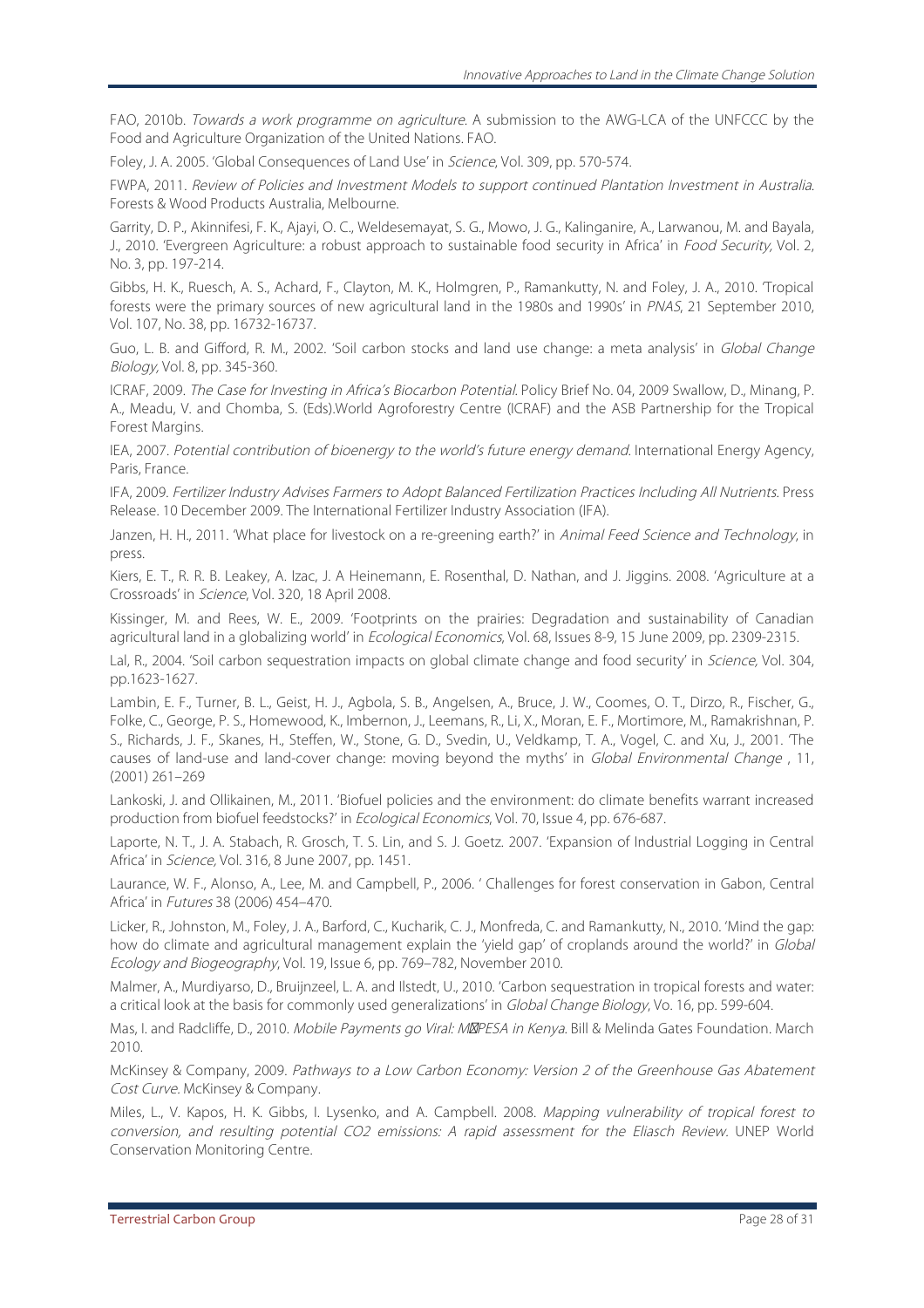Miner, R., 2010. Impact of the global forest industry on atmospheric greenhouse gases. FAO Forestry Paper 159. Food and Agriculture Organization of the United Nations, Rome.

Morton, D. C., DeFries, R. S., Shimabukuro, Y. E., Anderson, L. O., Arai, E., del Bon Espirito-Santo, F., Freitas, R. and Morisette, J., 2006. ' Cropland expansion changes deforestation dynamics in the southern Brazilian Amazon' in Proceedings of the National Academy of Sciences, Vol. 103, No. 39, 26 September 2006, pp. 14637-14641.

Muriuki, G., McAlpine, C., Seabrook, L. and Baxter, G., 2010. The role of squatters in retention of native vegetation: A case study of the Chyulu Hills, Kenya' in Applied Geography, Vol. 31, pp. 577-589.

Murty, D., Kirschbaum, M. F., McMurtrie, R. E. and McGilvray, H., 2002. 'Does conversion of forest to agricultural land change soil carbon and nitrogren? A review of the literature' in Global Change Biology, Vol. 8, pp. 105-123.

Nabuurs, G.J., Masera, O., Andrasko, K., Benitez-Ponce, P., Boer, R., Dutschke, M., Elsiddig, E., Ford-Robertson, J., Frumhoff, P., Karjalainen, T., Krankina, O., Kurz, W.A., Matsumoto, M., Oyhantcabal, W., Ravindranath, N.H., Sanz Sanchez, M.J. and Zhang, X., 2007. 'Forestry' in *Climate Change 2007: Mitigation*. Contribution of Working Group III to the Fourth Assessment Report of the Intergovernmental Panel on Climate Change [Metz, B., Davidson, O. R., Bosch, P. R., Dave, R., Meyer, L. A. (eds)], Cambridge University Press, Cambridge, United Kingdom and New York, NY, USA.

Nair, P. K. R., Kumar, B. M. and Nair, V. D., 2009. 'Agroforestry as a strategy for carbon sequestration' in Journal of Plant Nutrition and Soil Science, Vol. 172, pp. 10-23.

Negra, C. and Wollenberg, E., 2011. Lessons from REDD+ for Agriculture. CCAFS Report No. 4. The CGIAR Research Program, Climate Change, Agriculture and Food Security (CCAFS). Copenhagen, Denmark.

Neely, C., Bunning, S. and Wilkes, A. (eds), 2009. Review of evidence on drylands pastoral systems and climate change: implications and opportunities for mitigation and adaptation. Land and Water Discussion Paper 8. FAO, Rome.

OECD, 2010. Low-Emission Development Strategies (leds): technical, institutional and policy lessons. Individual authors: Clapp, C., Briner, G. and Karousakis, K. Organisation for Economic Co-operation and Development. COM/ENV/EPOC/IEA/SLT(2010)2.

Pirard, R. and Treyer, D., 2010. Agriculture and deforestation: What role should REDD+ and public support policies pay? Idées pour le débat, No. 10/2010 December, Institut du développement durable et des relations internationales (IDDRI), Paris, France.

Profft, I., Mund, M., Weber, G., Weller, E. and Schulze, E., 2009. 'Forest management and carbon sequestration in wood products' in European Journal of Forest Research, Vol. 128, pp. 399–413.

Project Catalyst, 2009. Scaling up climate finance: Summary of finance briefing paper, September 2009. Climate Works Foundation.

Prins, A., B. Eickhout, M. Banse, H. van Meijl, W. Rienks, and G. Woltjer., 2011. 'Global impacts of European agricultural and biofuel policies' in *Ecology and Society*, Vol. 16, No. 1 (Article 49).

Rost, S., Gerten, D., Hoff, H., Lucht, W., Falkenmark, M. and Rockstrom, J., 2009. 'Global potential to increase crop production through water management in rainfed agriculture' in *Environmental Research Letters*, Vol. 4, Issue 4,

Sampson, R. N., Bystriakova, N., Brown, S., Gonzalez, P., Irland, L.C. Kauppi, P., Sedjo,R., Thompson, I.D., Barber, C. V. and Offrell, R., 2005. 'Chapter 9: Timber, Fuel, and Fiber' in Ecosystems and human well-being: current state and trends: findings of the Condition and Trends Working Group. The millennium ecosystem assessment series, Volume 1, Island Press, Washington.

Sanchez, P. A., Ahamed, S., Carre, F., Hartemink, A. E., Hempel, J., Huising, J., Lagacherie, P., McBratney, A. B., McKenzie, N. J., Mendonca-Santos, M. L., Minasny, B., Montanarella, L., Okoth, P., Palm, C. A., Sachs, J. D., Shepherd, K. D>, Vagen, T, Vanlauwe, B., Walsh, M. G., Winoweicki, L. A. and Zhang, G, 2009. 'Digital Soil Map of the World' in Science, Vol 325, pp.680-681.

Sasaki, N., Asner, G. P., Knorr, K., Durst, P. B., Priyadi, H. R. and Putz, F. E., 2011. 'Approaches to classifying and restoring degraded tropical forests for the anticipated REDD+ climate change mitigation mechanism' in *iForest* – Biogeosciences and Forestry, Vol. 4, pp. 1-6.

Shames, S. and Scherr, S. J., 2010. Institutional models for carbon finance to mobilize sustainable agricultural development in Africa. Produced for review by the United States Agency for International Development (USAID). Prepared by EcoAgriculture Partners for International Resources Group (IRG). 21 June 2010.

Skutsch, M. and Ba, L., 2010. 'Creating carbon in dry forests: The potential for community forest management in West Africa' in Forest Policy and Economics, Vol. 12, pp. 264-270.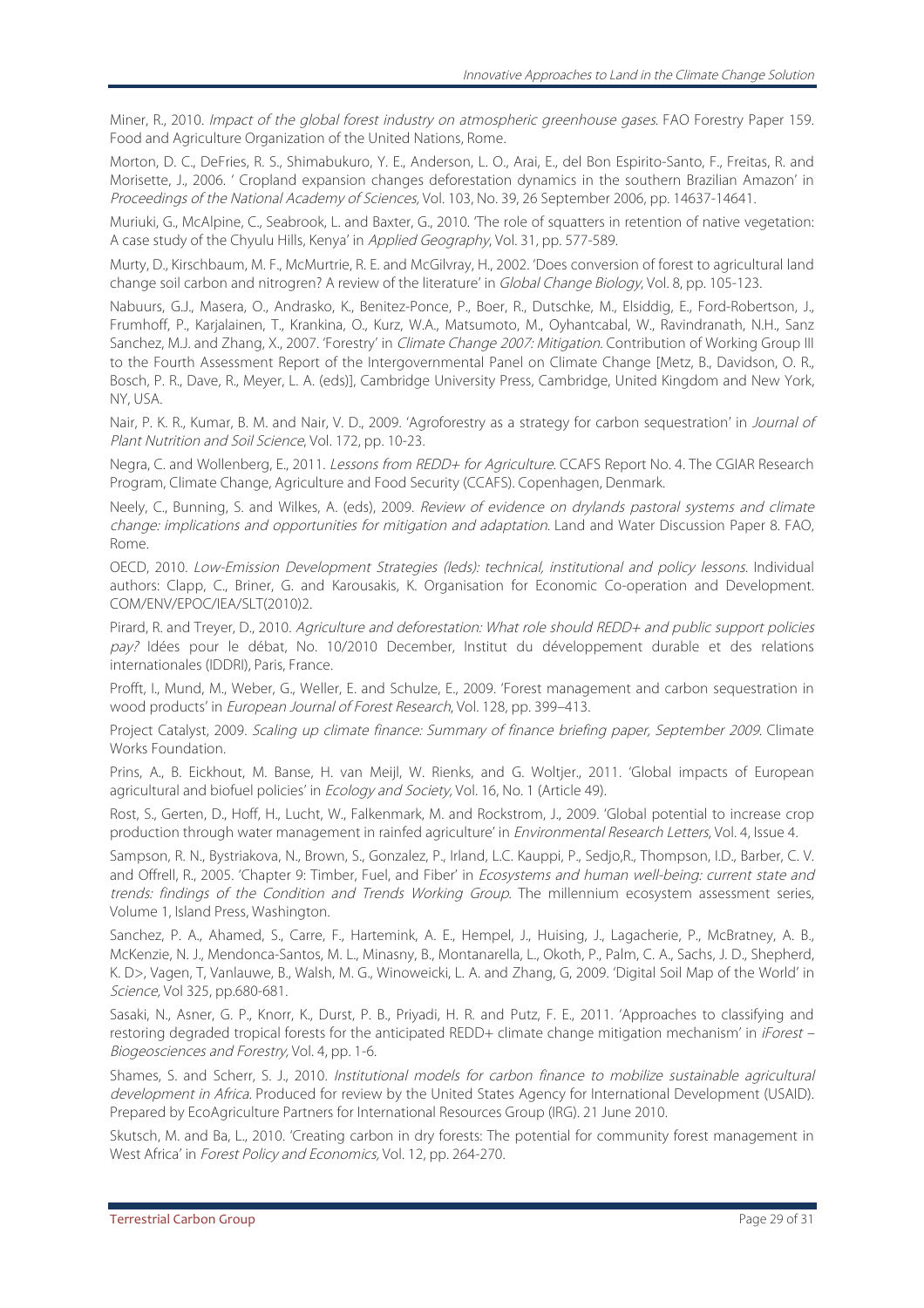Smith, P., Martino, D., Cai, Z., Gwary, D., Janzen, H., Kumar, P., McCarl, B., Ogle, S., O'Mara, F., Rice, C., Scholes, B., Sirotenko, O., 2007. 'Agriculture' in Climate Change 2007: Mitigation. Contribution of Working Group III to the Fourth Assessment Report of the Intergovernmental Panel on Climate Change [Metz, B., Davidson, O.R., Bosch, P.R., Dave, R. and Meyer, L.A. (eds)], Cambridge University Press, Cambridge, United Kingdom and New York, NY, USA.

Syngenta Foundation, 2010. Fact sheet: Kilimo Salama ("Safe Agriculture"): Micro insurance for farmers in Kenya. Syngenta Foundation www.syngentafoundation.org

Tanzania, 2010. Final Draft: Forest Carbon Partnership Facility (FCPF), Readiness Preparation Proposal (R-PP). United Republic of Tanzania. http://www.forestcarbonpartnership.org/fcp/Node/176 Site visited on 25/2/11.

Terrestrial Carbon Group, 2009a. Roadmap for Terrestrial Carbon Science: Research Needs for Carbon Management in Agriculture, Forestry and Other Land Uses. Terrestrial Carbon Group.

Terrestrial Carbon Group, 2009b. Measuring and Monitoring Terrestrial Carbon as Part of "REDD+" MRV Systems. Policy Brief 5, October 2009. Terrestrial Carbon Group.

Terrestrial Carbon Group, 2009c. A System to Deliver Terrestrial Carbon Mitigation (REDD+ to AFOLU): Functions, Institutions and Transition Pathways. Creed, A. and Havemann, T. (Authors). December 2009. Terrestrial Carbon Group.

Terrestrial Carbon Group, 2009d. Legal and Institutional Foundations for the National Implementation of REDD. Policy Brief 4, June 2009. Terrestrial Carbon Group.

Terrestrial Carbon Group Project, 2010. Agricultural Expansion and REDD+: An Assessment of Risks and Considerations to Inform REDD+ and Land Use Policy Design. Policy Brief 9, December 2010. Terrestrial Carbon Group.

Terrestrial Carbon Group, 2011a. A 'State of Play' Assessment of Land Use in the International Policy Response to Climate Change. McKenzie, F. and Childress, A., (Authors). Terrestrial Carbon Group Project.

Terrestrial Carbon Group, 2011b. A compendium on capacity for implementing land based mitigation: An overview of policy, institutional, economic, and scientific developments in twenty countries. McKenzie, F. and Childress, A., (Authors). Terrestrial Carbon Group Project.

Tennigkeit, T. and Wilkes, A., 2008. As assessment of the potential for carbon finance in rangelands. ICRAF Working Paper No. 68. World Agroforestry Centre (ICRAF), China.

Tweeten, L. and Thompson, S. R., 2009. 'Long-Term Global Agricultural Output Supply-Demand Balance, and Real Farm and Food Prices' in Farm Policy Journal, Vol. 6, No. 1, February Quarter 2009.

UNCTAD, 2010. Agriculture at the Crossroads: Guaranteeing Food Security in a Changing Global Climate. Policy Brief No. 18, December 2010. United Nations Conference on Trade and Development (UNCTAD).

UNCTAD, 2009. Sustaining African Agriculture: Organic Production. Policy Brief No. 6, February 2009. United Nations Conference on Trade and Development (UNCTAD).

UNEP, 2009. The Environmental Food Crisis: The Environment's Role in Averting Future Food Crises. UNEP. http://www.grida.no/publications/rr/food-crisis/

UNFCCC, 2008. Challenges and opportunities for mitigation in the agricultural sector. Technical Paper, FCCC/TP/2008/8, 21 November 2008 United Nations Framework Convention on Climate Change (UNFCCC).

UNFCCC, 2010a. Appendix II - Nationally appropriate mitigation actions of developing country Parties. United Nations Framework Convention on Climate Change. http://unfccc.int/home/items/5265.php

UNFCCC, 2010b. Outcome of the work of the Ad Hoc Working Group on long-term Cooperative Action under the Convention. Draft decision -/CP.16. UNFCCC

http://unfccc.int/files/meetings/cop\_16/application/pdf/cop16\_lca.pdf

UN General Assembly, 2007. Non-legally binding instrument on all types of forests: Note by the Secretariat. Document A/C.2/62/L.5. Sixty-second session, Second Committee, Agenda item 54, Sustainable development. United Nations General Assembly.

UNREDD, 2010a. 'UN-REDD Newsletter: Remote sensing training for REDD+ in Tanzania', Issue 12, September 2010, UNREDD [Online] Site visited 1/3/11. http://www.un-redd.org

UNREDD, 2010b. 'UN-REDD Newsletter: Report & Analysis, MRV Workshop in Tanzania', Issue 6, February 2010, UNREDD [Online] Site visited 1/3/11. http://www.un-redd.org